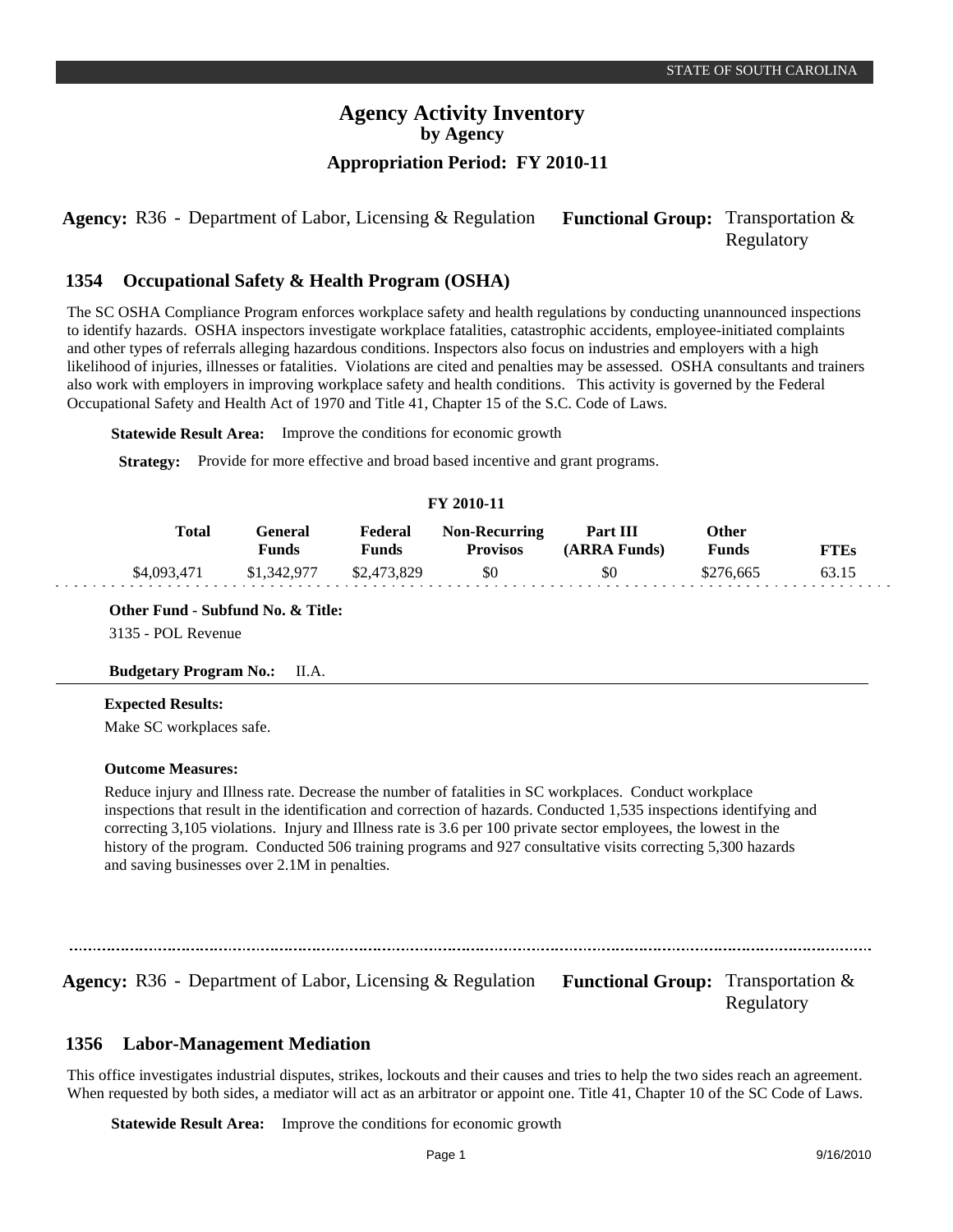# **Agency Activity Inventory by Agency**

## **Appropriation Period: FY 2010-11**

**Strategy:** Provide for more effective and broad based incentive and grant programs.

### **FY 2010-11**

| Total     | General<br>Funds | Federal<br>Funds | <b>Non-Recurring</b><br><b>Provisos</b> | Part III<br>(ARRA Funds) | Other<br>Funds | FTEs |
|-----------|------------------|------------------|-----------------------------------------|--------------------------|----------------|------|
| \$114.130 | \$5,799          | \$0              | \$0                                     | \$0                      | \$108.331      | L.00 |

**Other Fund - Subfund No. & Title:**

3135 - POL Revenue

**Budgetary Program No.:** II.G

### **Expected Results:**

Eliminate the causes of misunderstanding and differences between organized labor and management.

#### **Outcome Measures:**

Number of negotiated contracts. Reduce to zero the number of strikes, the number of workers involved in a strike and the number of work hours lost to a strike. Negotiated Contracts - 61 Number of strikes - 0 Number of lost work hours - 0

| <b>Agency:</b> R36 - Department of Labor, Licensing & Regulation <b>Functional Group:</b> Transportation & |            |
|------------------------------------------------------------------------------------------------------------|------------|
|                                                                                                            | Regulatory |

#### **Elevator and Amusement Ride Inspection 1357**

The Elevator Inspection program protects the people of the state from damage to life or health caused by unsafe conditions in elevators and other types of conveyances. The program inspects and permits all new and altered elevators and conveyances and is mandated to provide annual safety inspections on existing elevators. The Amusement Ride Inspection program administers regulations to guard against damage to life, health or economic loss in the assembly, disassembly and operation of amusement devices. The program inspects and permits amusement devices at carnivals, fairs and amusement parks. The provisions of this activity are governed by Title 41, Chapter 16 of the SC Code of Laws.

**Statewide Result Area:** Improve the conditions for economic growth

**Strategy:** Provide for more effective and broad based incentive and grant programs.

|              |                         |                  | FY 2010-11                              |                          |                              |             |
|--------------|-------------------------|------------------|-----------------------------------------|--------------------------|------------------------------|-------------|
| <b>Total</b> | General<br><b>Funds</b> | Federal<br>Funds | <b>Non-Recurring</b><br><b>Provisos</b> | Part III<br>(ARRA Funds) | <b>Other</b><br><b>Funds</b> | <b>FTEs</b> |
| \$1,148,306  | \$0                     | \$0              | \$0                                     | \$0                      | \$1,148,306                  | 14.00       |

#### **Other Fund - Subfund No. & Title:**

3035 - Other Operating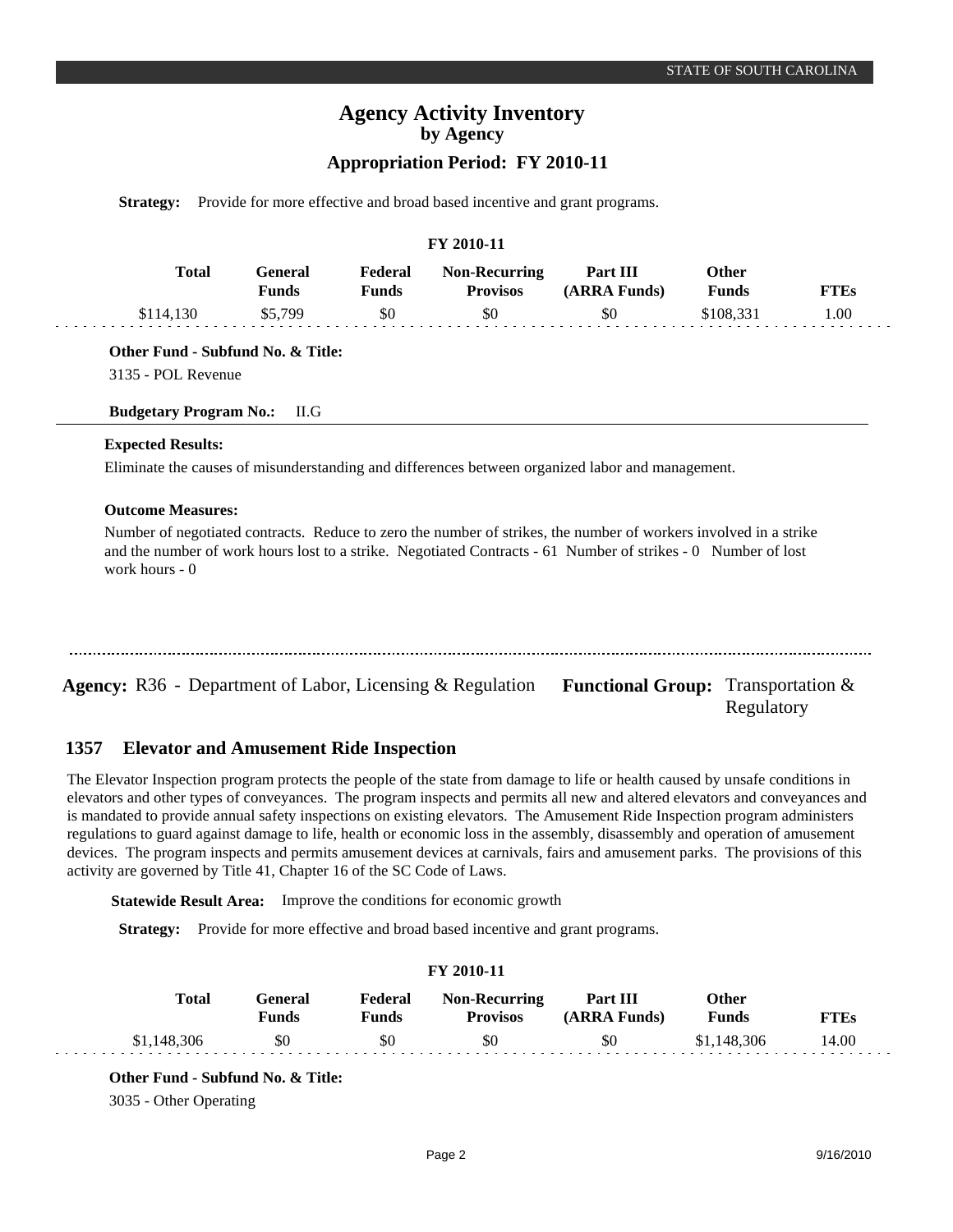#### **Budgetary Program No.:** II.E

#### **Expected Results:**

Make SC elevators and amusement rides safe for users.

#### **Outcome Measures:**

Continue the trend of NO injuries and fatalities on elevators and conveyances. Inspect elevators annually. Permit elevators annually. Ensure corrections are made in a timely manner. Issue penalties for non-compliance. Continue the trend of NO injuries or fatalities on amusement rides. Inspect and permit amusement rides as they enter the state. Ensure corrections are made in a timely manner. Issue penalties for non-compliance. Elevator inspections - 7,907 Amusement Ride Inspections - 456

**Agency:** R36 - Department of Labor, Licensing & Regulation Functional Group: Transportation &

Regulatory

#### **Board of Chiropractic Examiners 1358**

This program licenses approximately 1,511. These professions are regulated to make sure that some minimum level of skill is met to support public health and safety. The POL program was established to oversee the administration of licensing programs which have quasi legislative and judicial functions. They promulgate regulations and adopt a code of professional ethics. They also determine the eligibility of applicants for examination and licensure, evaluate and approve continuing education course hours and programs and discipline licensees. The provisions of this activity are governed by Title 40, Chapter 9 of the SC Code of Laws.

**Statewide Result Area:** Improve the conditions for economic growth

**Strategy:** Provide for more effective and broad based incentive and grant programs.

### **FY 2010-11**

| Total     | General<br>Funds | Federal<br>Funds | <b>Non-Recurring</b><br><b>Provisos</b> | Part III<br>(ARRA Funds) | 0ther<br>Funds | TTEs |
|-----------|------------------|------------------|-----------------------------------------|--------------------------|----------------|------|
| \$200,000 | \$0              | \$0              | \$0                                     | \$0                      |                | 00.  |

**Other Fund - Subfund No. & Title:**

3135 - POL Revenue

### **Budgetary Program No.:** II.F

## **Expected Results:**

Protect the safety, health and welfare of SC's citizens by licensing qualified applicants.

#### **Outcome Measures:**

Ensure only applicants who meet minimum qualifications are licensed to practice. Provide information over the Internet on professionals and their standing. Take appropriate corrective action if a licensee has violated professional conduct and endangered public health, safety or property. Provide accused due process. Conduct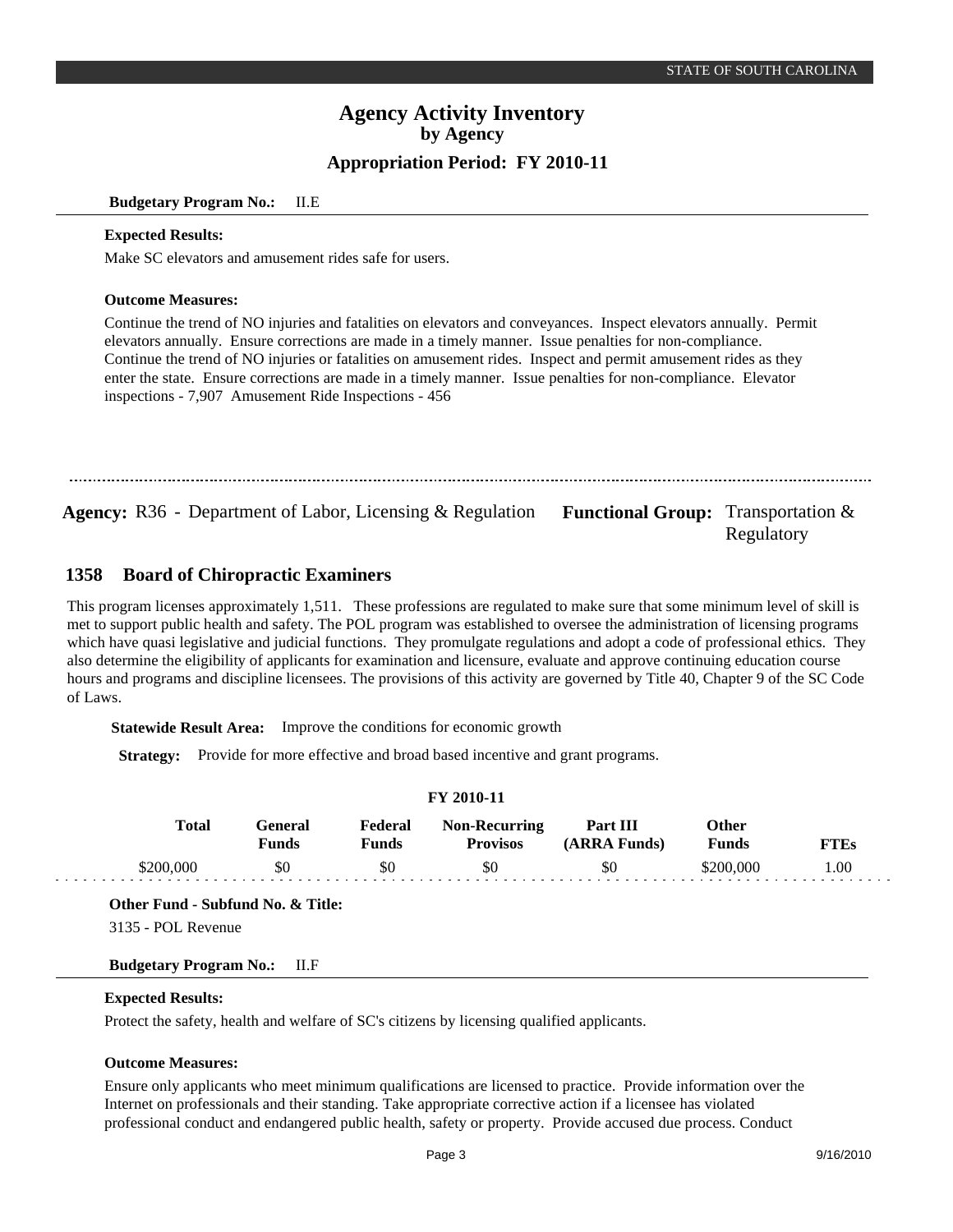routine audits and inspections to ensure compliance. Online renewal available to 100% of licensees. 21+ million verifications were done online. Implement new Corelink Licensing System by end of FY11.

**Agency:** R36 - Department of Labor, Licensing & Regulation Functional Group: Transportation &

Regulatory

#### **Board of Medical Examiners 1359**

This program licenses approximately 17,492. These professions are regulated to make sure that some minimum level of skill is met to support public health and safety. The POL program was established to oversee the administration of licensing programs which have quasi legislative and judicial functions. They promulgate regulations and adopt a code of professional ethics. They also determine the eligibility of applicants for examination and licensure, evaluate and approve continuing education course hours and programs and discipline licensees. The provisions of this activity are governed by Title 40, Chapter 47 of the SC Code of Laws.

**Statewide Result Area:** Improve the conditions for economic growth

**Strategy:** Provide for more effective and broad based incentive and grant programs.

|              |                         |                  | <b>FY 2010-11</b>                       |                          |                |             |
|--------------|-------------------------|------------------|-----------------------------------------|--------------------------|----------------|-------------|
| <b>Total</b> | General<br><b>Funds</b> | Federal<br>Funds | <b>Non-Recurring</b><br><b>Provisos</b> | Part III<br>(ARRA Funds) | Other<br>Funds | <b>FTEs</b> |
| \$1,600,000  | \$0                     | \$0              | \$0                                     | \$0                      | \$1,600,000    | 22.00       |

**Other Fund - Subfund No. & Title:**

3135 - POL Revenue

**Budgetary Program No.:** II.F

### **Expected Results:**

Protect the safety, health and welfare of SC's citizens by licensing qualified applicants.

### **Outcome Measures:**

Ensure only applicants who meet minimum qualifications are licensed to practice. Provide information over the Internet on professionals and their standing. Take appropriate corrective action if a licensee has violated professional conduct and endangered public health, safety or property. Provide accused due process. Conduct routine audits and inspections to ensure compliance. Online renewal available to 100% of licensees. 21+ million verifications were done online. Implement new Corelink Licensing System by end of FY11.

**Agency:** R36 - Department of Labor, Licensing & Regulation Functional Group: Transportation & Regulatory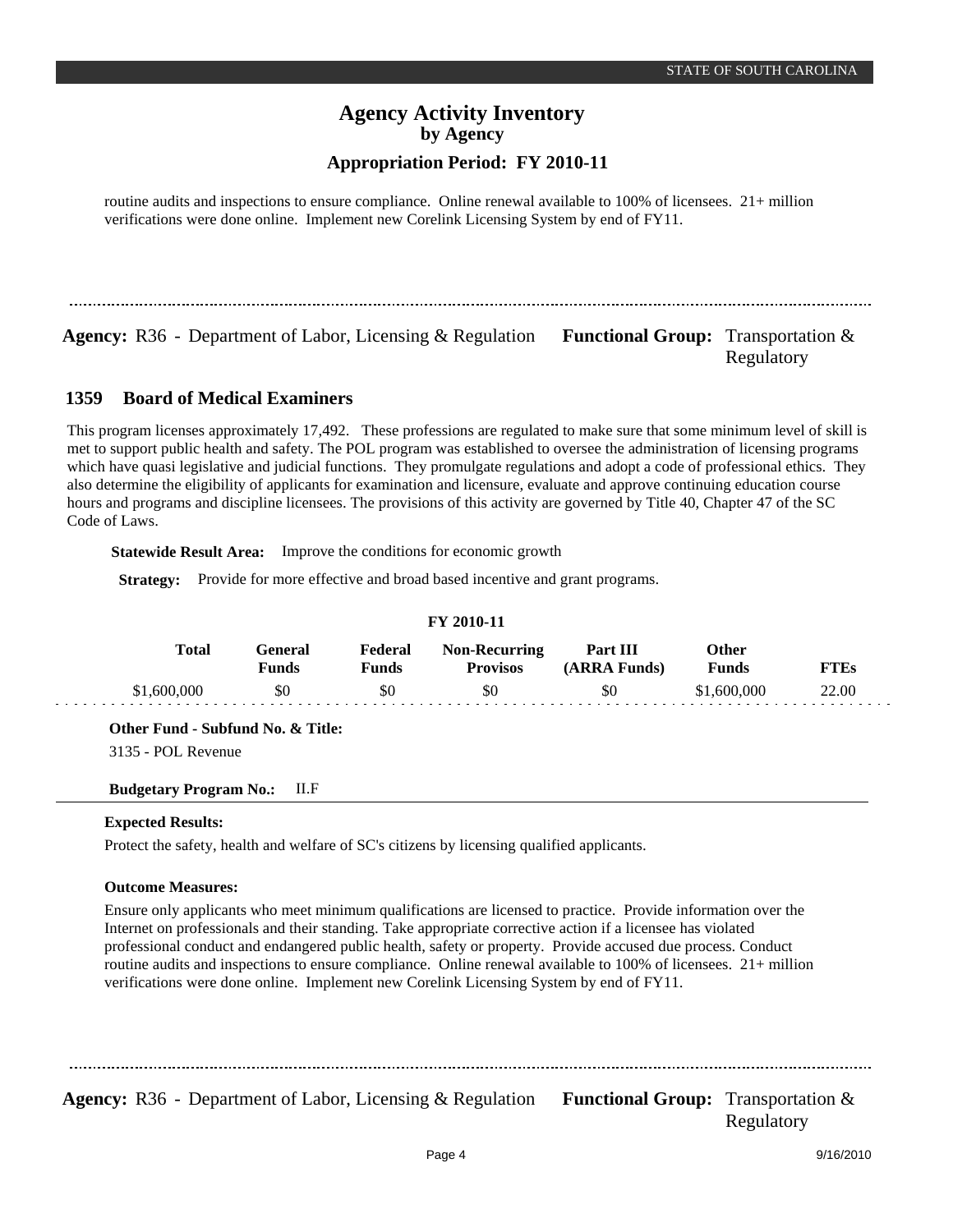#### **Board of Nursing 1360**

This program licenses approximately 61,886. These professions are regulated to make sure that some minimum level of skill is met to support public health and safety. The POL program was established to oversee the administration of licensing programs which have quasi legislative and judicial functions. They promulgate regulations and adopt a code of professional ethics. They also determine the eligibility of applicants for examination and licensure, evaluate and approve continuing education course hours and programs and discipline licensees. The provisions of this activity are governed by Title 40, Chapter 33 of the SC Code of Laws.

**Statewide Result Area:** Improve the conditions for economic growth

**Strategy:** Provide for more effective and broad based incentive and grant programs.

|             |                         |                         | FY 2010-11                              |                          |                       |             |
|-------------|-------------------------|-------------------------|-----------------------------------------|--------------------------|-----------------------|-------------|
| Total       | General<br><b>Funds</b> | Federal<br><b>Funds</b> | <b>Non-Recurring</b><br><b>Provisos</b> | Part III<br>(ARRA Funds) | Other<br><b>Funds</b> | <b>FTEs</b> |
| \$2,000,000 | \$0                     | \$0                     | \$0                                     | \$0                      | \$2,000,000           | 26.00       |

**Other Fund - Subfund No. & Title:**

3135 - POL Revenue

#### **Budgetary Program No.:** II.F

#### **Expected Results:**

Protect the safety, health and welfare of SC's citizens by licensing qualified applicants.

#### **Outcome Measures:**

Ensure only applicants who meet minimum qualifications are licensed to practice. Provide information over the Internet on professionals and their standing. Take appropriate corrective action if a licensee has violated professional conduct and endangered public health, safety or property. Provide accused due process. Conduct routine audits and inspections to ensure compliance. Online renewal available to 100% of licensees. 21+ million verifications were done online. Implement new Corelink Licensing System by end of FY11.

**Agency:** R36 - Department of Labor, Licensing & Regulation Functional Group: Transportation &

Regulatory

#### **Board of Occupational Therapy 1361**

This program licenses approximately 1,875. These professions are regulated to make sure that some minimum level of skill is met to support public health and safety. The POL program was established to oversee the administration of licensing programs which have quasi legislative and judicial functions. They promulgate regulations and adopt a code of professional ethics. They also determine the eligibility of applicants for examination and licensure, evaluate and approve continuing education course hours and programs and discipline licensees. The provisions of this activity are governed by Title 40, Chapter 36 of the SC Code of Laws.

**Statewide Result Area:** Improve the conditions for economic growth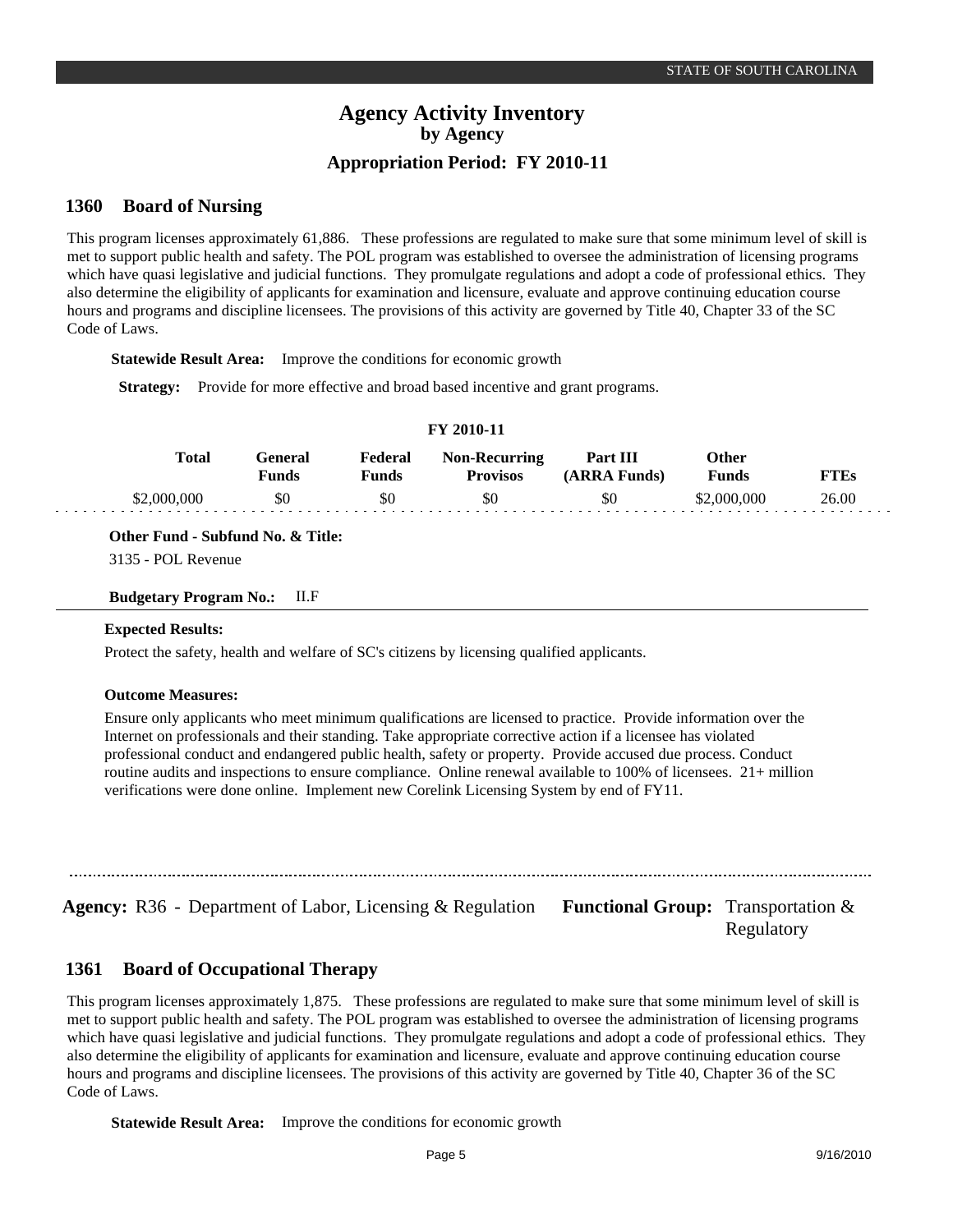# **Agency Activity Inventory by Agency**

## **Appropriation Period: FY 2010-11**

**Strategy:** Provide for more effective and broad based incentive and grant programs.

### **FY 2010-11**

| Total     | General)<br>Funds | Federal<br>Funds | <b>Non-Recurring</b><br><b>Provisos</b> | Part III<br>(ARRA Funds) | Other<br>Funds | <b>FTEs</b> |
|-----------|-------------------|------------------|-----------------------------------------|--------------------------|----------------|-------------|
| \$125.000 | \$0               | \$0              | \$0                                     | \$0                      | \$125,000      | 1.70        |

**Other Fund - Subfund No. & Title:**

3135 - POL Revenue

**Budgetary Program No.:** II.F

#### **Expected Results:**

Protect the safety, health and welfare of SC's citizens by licensing qualified applicants.

#### **Outcome Measures:**

Ensure only applicants who meet minimum qualifications are licensed to practice. Provide information over the Internet on professionals and their standing. Take appropriate corrective action if a licensee has violated professional conduct and endangered public health, safety or property. Provide accused due process. Conduct routine audits and inspections to ensure compliance. Online renewal available to 100% of licensees. 21+ million verifications were done online. Implement new Corelink Licensing System by end of FY11.

**Agency:** R36 - Department of Labor, Licensing & Regulation **Functional Group:** Transportation & Regulatory

#### **Board of Examiners in Opticianry 1362**

This program licenses approximately 837. These professions are regulated to make sure that some minimum level of skill is met to support public health and safety. The POL program was established to oversee the administration of licensing programs which have quasi legislative and judicial functions. They promulgate regulations and adopt a code of professional ethics. They also determine the eligibility of applicants for examination and licensure, evaluate and approve continuing education course hours and programs and discipline licensees. he provisions of this activity are governed by Title 40, Chapter 38 of the SC Code of Laws.

**Statewide Result Area:** Improve the conditions for economic growth

**Strategy:** Provide for more effective and broad based incentive and grant programs.

#### **FY 2010-11 General Funds**  \$0 **Other Funds** \$125,000 **Federal Funds**  \$0 **FTEs** 1.25 **Total**  \$125,000 **Non-Recurring Provisos** \$0 **Part III (ARRA Funds)** \$0

**Other Fund - Subfund No. & Title:**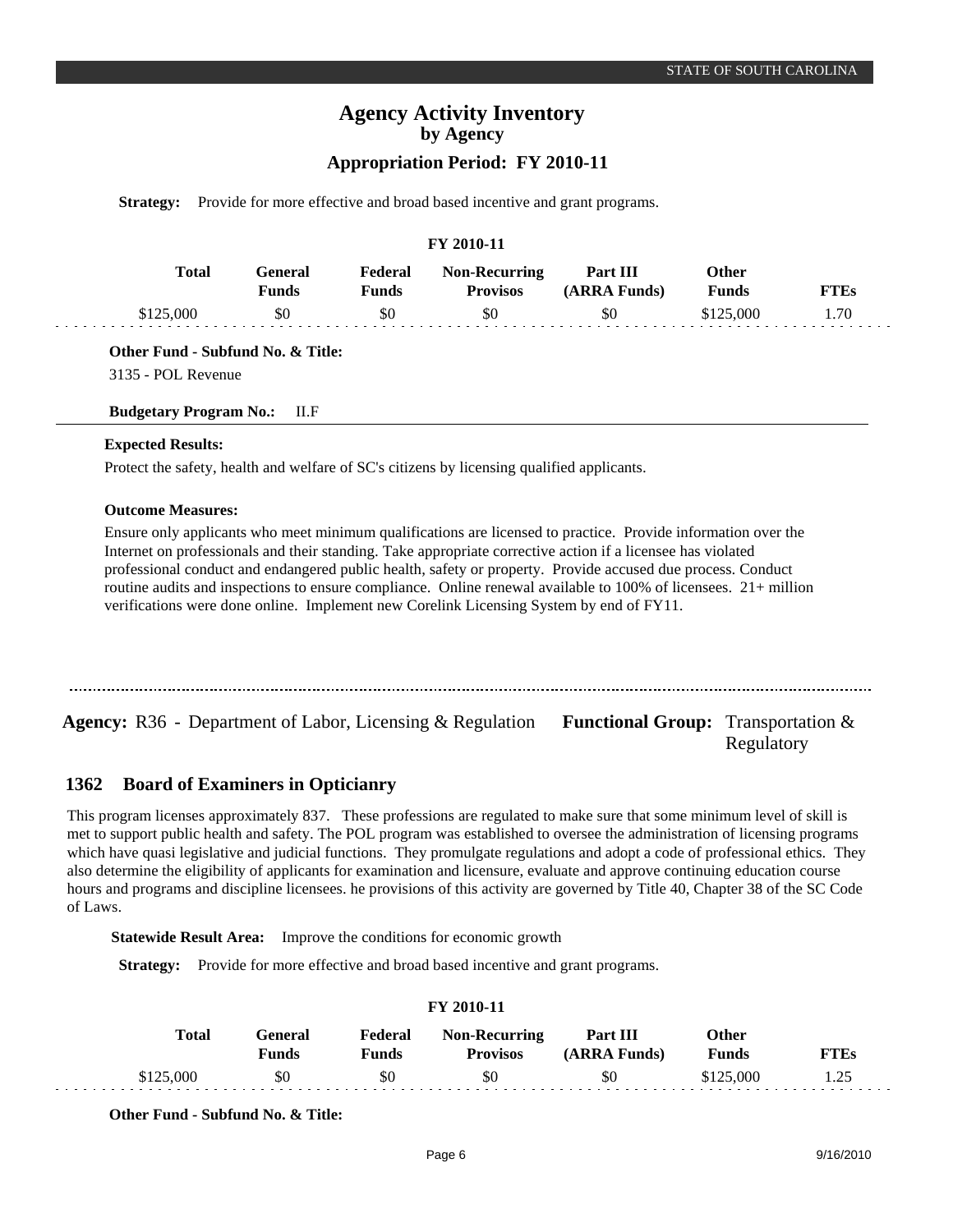3135 - POL Revenue

#### **Budgetary Program No.:** II.F

#### **Expected Results:**

Protect the safety, health and welfare of SC's citizens by licensing qualified applicants.

#### **Outcome Measures:**

Ensure only applicants who meet minimum qualifications are licensed to practice. Provide information over the Internet on professionals and their standing. Take appropriate corrective action if a licensee has violated professional conduct and endangered public health, safety or property. Provide accused due process. Conduct routine audits and inspections to ensure compliance. Online renewal available to 100% of licensees. 21+ million verifications were done online. Implement new Corelink Licensing System by end of FY11.

**Agency:** R36 - Department of Labor, Licensing & Regulation Functional Group: Transportation &

Regulatory

#### **Board of Examiners in Optometry 1363**

This program licenses approximately 700. These professions are regulated to make sure that some minimum level of skill is met to support public health and safety. The POL program was established to oversee the administration of licensing programs which have quasi legislative and judicial functions. They promulgate regulations and adopt a code of professional ethics. They also determine the eligibility of applicants for examination and licensure, evaluate and approve continuing education course hours and programs and discipline licensees. The provisions of this activity are governed by Title 40, Chapter 37 of the SC Code of Laws.

**Statewide Result Area:** Improve the conditions for economic growth

**Strategy:** Provide for more effective and broad based incentive and grant programs.

|           |                  |                         | I 1 2010-11                             |                          |                              |             |
|-----------|------------------|-------------------------|-----------------------------------------|--------------------------|------------------------------|-------------|
| Total     | General<br>Funds | Federal<br><b>Funds</b> | <b>Non-Recurring</b><br><b>Provisos</b> | Part III<br>(ARRA Funds) | <b>Other</b><br><b>Funds</b> | <b>FTEs</b> |
| \$125,000 | \$0              | \$0                     | \$0                                     | \$0                      | \$125,000                    | 1.25        |
|           |                  |                         |                                         |                          |                              |             |

**FY 2010-11**

**Other Fund - Subfund No. & Title:**

3135 - POL Revenue

**Budgetary Program No.:** II.F

## **Expected Results:**

Protect the safety, health and welfare of SC's citizens by licensing qualified applicants.

#### **Outcome Measures:**

Ensure only applicants who meet minimum qualifications are licensed to practice. Provide information over the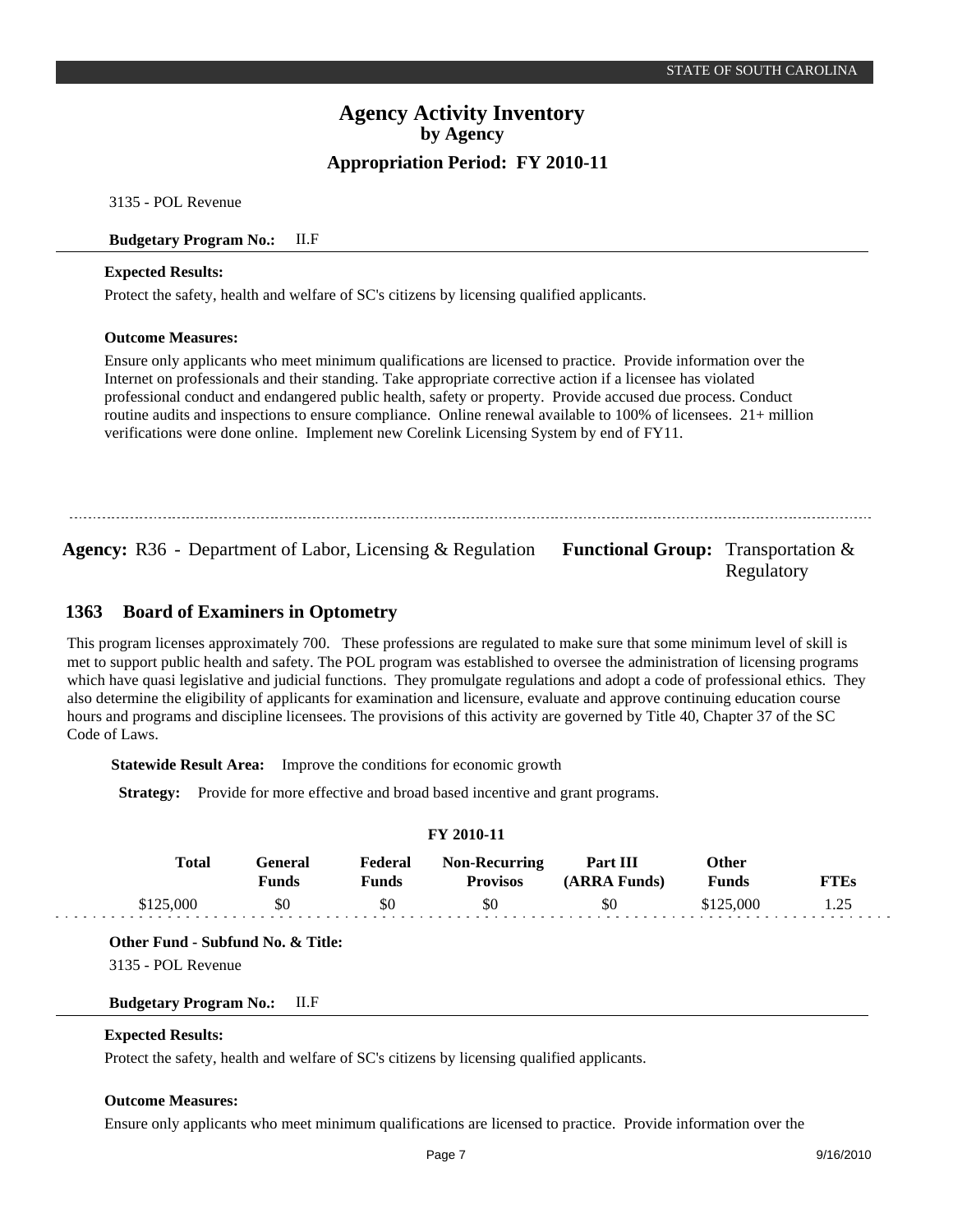# **Agency Activity Inventory by Agency**

## **Appropriation Period: FY 2010-11**

Internet on professionals and their standing. Take appropriate corrective action if a licensee has violated professional conduct and endangered public health, safety or property. Provide accused due process. Conduct routine audits and inspections to ensure compliance. Online renewal available to 100% of licensees. 21+ million verifications were done online. Implement new Corelink Licensing System by end of FY11.

Agency: R36 - Department of Labor, Licensing & Regulation Functional Group: Transportation &

Regulatory

#### **Board of Physical Therapy 1364**

This program licenses approximately 3,879. These professions are regulated to make sure that some minimum level of skill is met to support public health and safety. The POL program was established to oversee the administration of licensing programs which have quasi legislative and judicial functions. They promulgate regulations and adopt a code of professional ethics. They also determine the eligibility of applicants for examination and licensure, evaluate and approve continuing education course hours and programs and discipline licensees. The provisions of this activity are governed by Title 40, Chapter 45 of the SC Code of Laws.

**Statewide Result Area:** Improve the conditions for economic growth

**Strategy:** Provide for more effective and broad based incentive and grant programs.

|              |                         |                  | FY 2010-11                              |                          |                       |             |
|--------------|-------------------------|------------------|-----------------------------------------|--------------------------|-----------------------|-------------|
| <b>Total</b> | General<br><b>Funds</b> | Federal<br>Funds | <b>Non-Recurring</b><br><b>Provisos</b> | Part III<br>(ARRA Funds) | Other<br><b>Funds</b> | <b>FTEs</b> |
| \$150,000    | \$0                     | \$0              | \$0                                     | \$0                      | \$150,000             | 2.10        |

**Other Fund - Subfund No. & Title:**

3135 - POL Revenue

**Budgetary Program No.:** II.F

## **Expected Results:**

Protect the safety, health and welfare of SC's citizens by licensing qualified applicants.

## **Outcome Measures:**

Ensure only applicants who meet minimum qualifications are licensed to practice. Provide information over the Internet on professionals and their standing. Take appropriate corrective action if a licensee has violated professional conduct and endangered public health, safety or property. Provide accused due process. Conduct routine audits and inspections to ensure compliance. Online renewal available to 100% of licensees. 21+ million verifications were done online. Implement new Corelink Licensing System by end of FY11.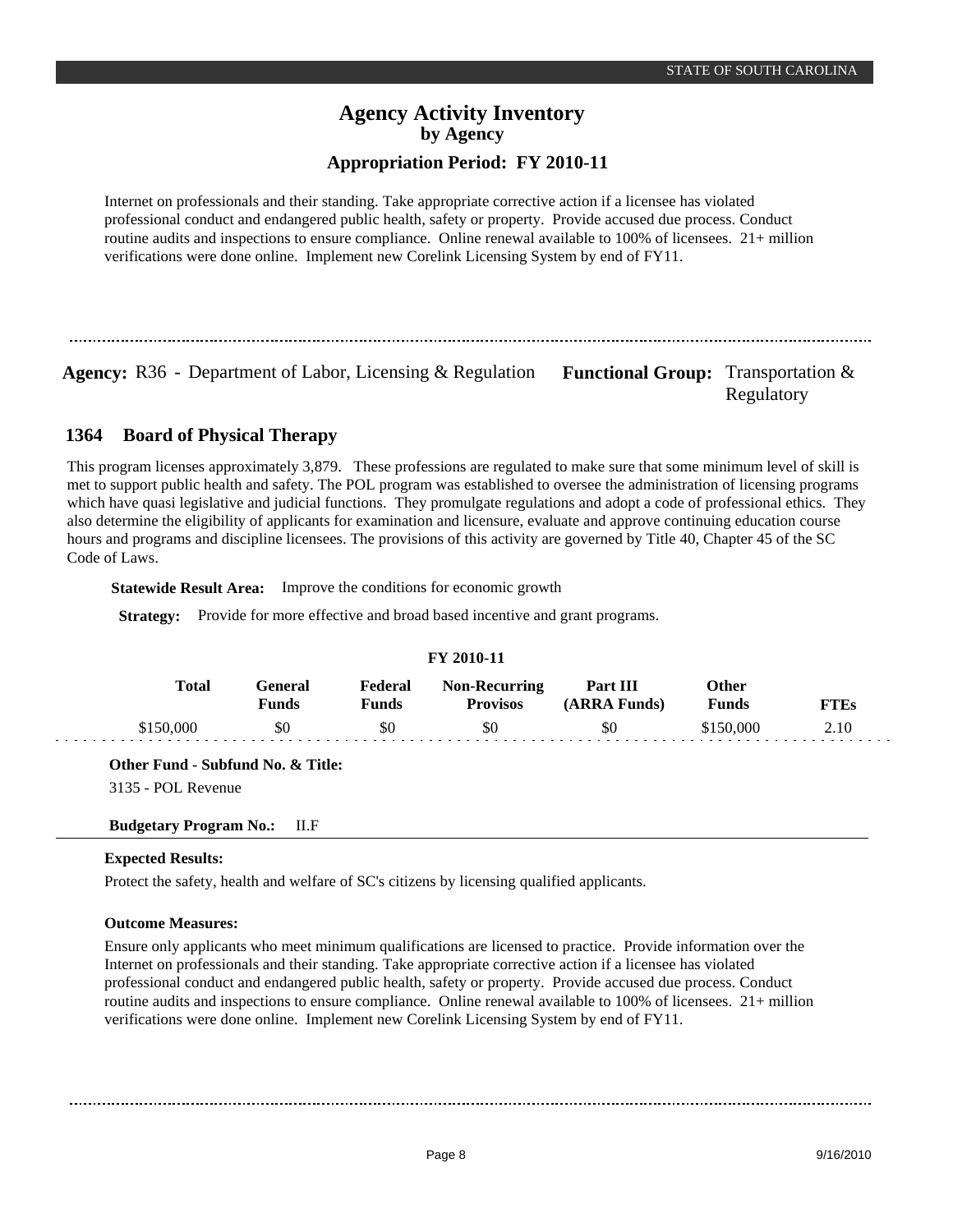**Agency:** R36 - Department of Labor, Licensing & Regulation Functional Group: Transportation & Regulatory

#### **Board of Podiatry Examiners 1365**

This program licenses approximately 173. These professions are regulated to make sure that some minimum level of skill is met to support public health and safety. The POL program was established to oversee the administration of licensing programs which have quasi legislative and judicial functions. They promulgate regulations and adopt a code of professional ethics. They also determine the eligibility of applicants for examination and licensure, evaluate and approve continuing education course hours and programs and discipline licensees. The provisions of this activity are governed by Title 40, Chapter 51 of the SC Code of Laws.

**Statewide Result Area:** Improve the conditions for economic growth

**Strategy:** Provide for more effective and broad based incentive and grant programs.

#### **FY 2010-11 General Funds**  \$0 **Other Funds** \$10,000 **Federal Funds**  \$0 **FTEs** 0.50 **Total**  \$10,000 **Non-Recurring Provisos** \$0 **Part III (ARRA Funds)** \$0

**Other Fund - Subfund No. & Title:**

3135 - POL Revenue

### **Budgetary Program No.:** II.F

### **Expected Results:**

Protect the safety, health and welfare of SC's citizens by licensing qualified applicants.

### **Outcome Measures:**

Ensure only applicants who meet minimum qualifications are licensed to practice. Provide information over the Internet on professionals and their standing. Take appropriate corrective action if a licensee has violated professional conduct and endangered public health, safety or property. Provide accused due process. Conduct routine audits and inspections to ensure compliance. Online renewal available to 100% of licensees. 21+ million verifications were done online. Implement new Corelink Licensing System by end of FY11.

Agency: R36 - Department of Labor, Licensing & Regulation Functional Group: Transportation & Regulatory

#### **Board of Examiners for Licensure of Professional Counselors, Marriage and Family Therapists and Psycho-Educational Specialists 1366**

This program licenses approximately 2,581. These professions are regulated to make sure that some minimum level of skill is met to support public health and safety. The POL program was established to oversee the administration of licensing programs which have quasi legislative and judicial functions. They promulgate regulations and adopt a code of professional ethics. They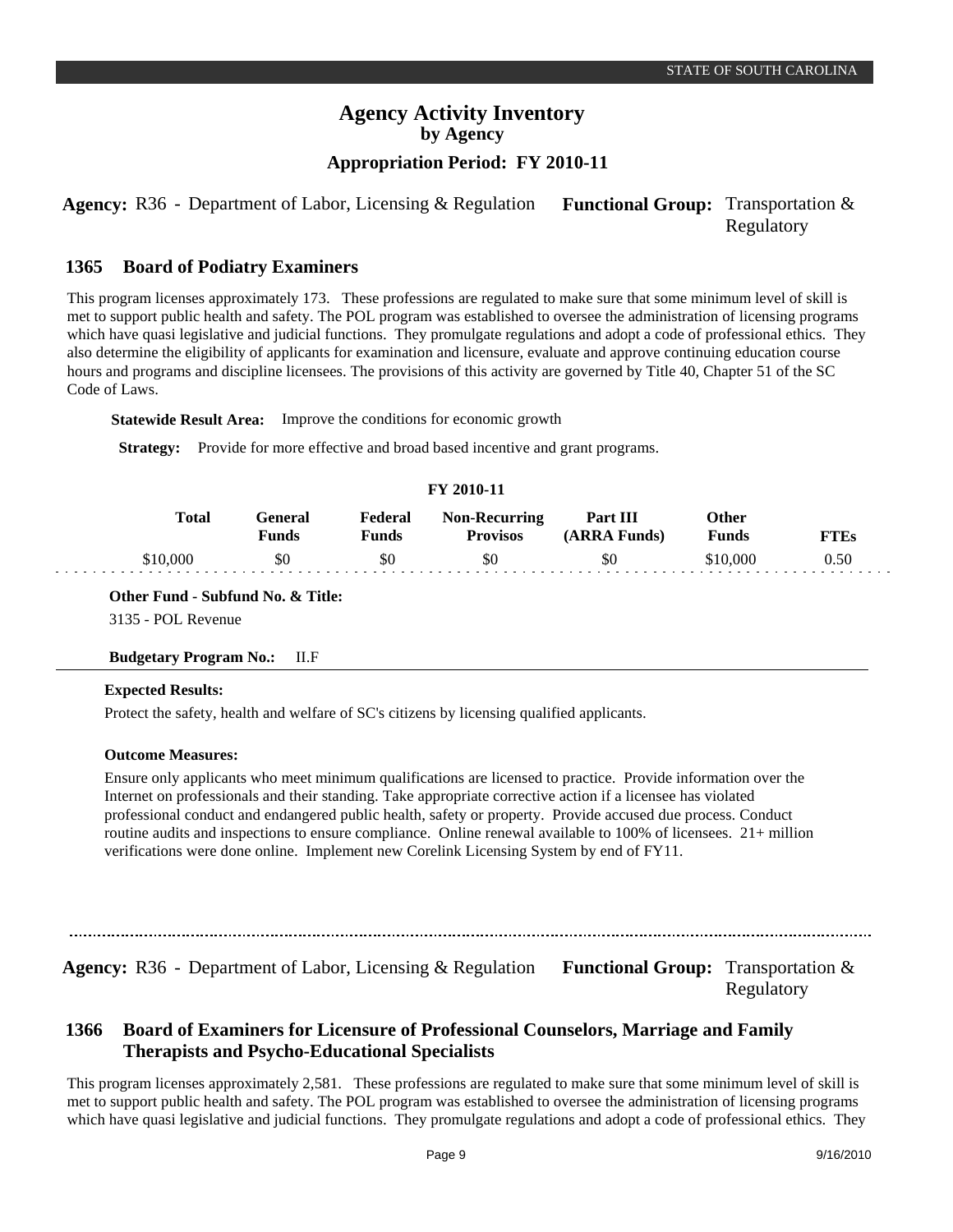## **Agency Activity Inventory by Agency**

## **Appropriation Period: FY 2010-11**

also determine the eligibility of applicants for examination and licensure, evaluate and approve continuing education course hours and programs and discipline licensees. The provisions of this activity are governed by Title 40, Chapter 75 of the SC Code of Laws.

**Statewide Result Area:** Improve the conditions for economic growth

**Strategy:** Provide for more effective and broad based incentive and grant programs.

| Y 2010-11 |
|-----------|
|-----------|

| <b>Total</b> | General<br><b>Funds</b> | Federal<br>Funds | <b>Non-Recurring</b><br><b>Provisos</b> | Part III<br>(ARRA Funds) | Other<br>Funds | <b>FTEs</b> |
|--------------|-------------------------|------------------|-----------------------------------------|--------------------------|----------------|-------------|
| :200.000     | \$0                     | \$0              | \$0                                     | \$0                      | \$200.000      | 2.20        |

**Other Fund - Subfund No. & Title:**

3135 - POL Revenue

#### **Budgetary Program No.:** II.F

#### **Expected Results:**

Protect the safety, health and welfare of SC's citizens by licensing qualified applicants.

### **Outcome Measures:**

Ensure only applicants who meet minimum qualifications are licensed to practice. Provide information over the Internet on professionals and their standing. Take appropriate corrective action if a licensee has violated professional conduct and endangered public health, safety or property. Provide accused due process. Conduct routine audits and inspections to ensure compliance. Online renewal available to 100% of licensees. 21+ million verifications were done online. Implement new Corelink Licensing System by end of FY11.

**Agency:** R36 - Department of Labor, Licensing & Regulation Functional Group: Transportation &

Regulatory

#### **Board of Examiners in Psychology 1367**

This program licenses approximately 667. These professions are regulated to make sure that some minimum level of skill is met to support public health and safety. The POL program was established to oversee the administration of licensing programs which have quasi legislative and judicial functions. They promulgate regulations and adopt a code of professional ethics. They also determine the eligibility of applicants for examination and licensure, evaluate and approve continuing education course hours and programs and discipline licensees. The provisions of this activity are governed by Title 40, Chapter 55 of the SC Code of Laws.

**Statewide Result Area:** Improve the conditions for economic growth

**Strategy:** Provide for more effective and broad based incentive and grant programs.

## **FY 2010-11**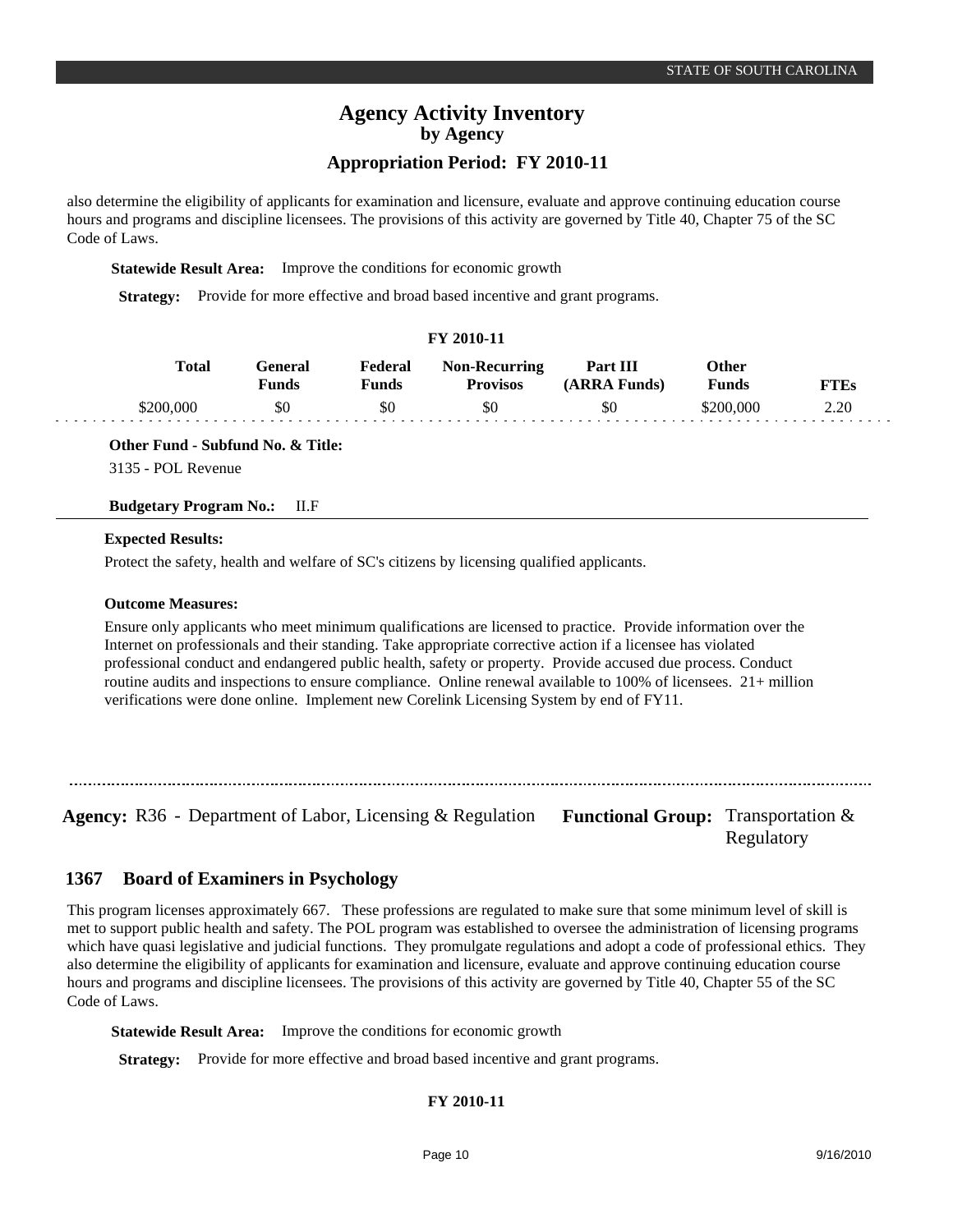## **Agency Activity Inventory by Agency**

## **Appropriation Period: FY 2010-11**

| <b>Total</b>                      | General<br><b>Funds</b> | Federal<br><b>Funds</b> | <b>Non-Recurring</b><br><b>Provisos</b>                                                                         | Part III<br>(ARRA Funds) | <b>Other</b><br><b>Funds</b> | <b>FTEs</b> |
|-----------------------------------|-------------------------|-------------------------|-----------------------------------------------------------------------------------------------------------------|--------------------------|------------------------------|-------------|
| \$128,000                         | \$0                     | \$0                     | \$0                                                                                                             | \$0                      | \$128,000                    | 1.10        |
| Other Fund - Subfund No. & Title: |                         |                         |                                                                                                                 |                          |                              |             |
| 3135 - POL Revenue                |                         |                         |                                                                                                                 |                          |                              |             |
| <b>Budgetary Program No.:</b>     | II.F                    |                         |                                                                                                                 |                          |                              |             |
| <b>Expected Results:</b>          |                         |                         |                                                                                                                 |                          |                              |             |
|                                   |                         |                         | Protect the safety, health and welfare of SC's citizens by licensing qualified applicants.                      |                          |                              |             |
| <b>Outcome Measures:</b>          |                         |                         |                                                                                                                 |                          |                              |             |
|                                   |                         |                         | Ensure only applicants who meet minimum qualifications are licensed to practice. Provide information over the   |                          |                              |             |
|                                   |                         |                         | Internet on professionals and their standing. Take appropriate corrective action if a licensee has violated     |                          |                              |             |
|                                   |                         |                         | professional conduct and endangered public health, safety or property. Provide accused due process. Conduct     |                          |                              |             |
|                                   |                         |                         | routine audits and inspections to ensure compliance. Online renewal available to 100% of licensees. 21+ million |                          |                              |             |
|                                   |                         |                         | verifications were done online. Implement new Corelink Licensing System by end of FY11.                         |                          |                              |             |

**Agency:** R36 - Department of Labor, Licensing & Regulation Functional Group: Transportation & Regulatory

#### **Board of Social Work Examiners 1368**

This program licenses approximately 4,079. These professions are regulated to make sure that some minimum level of skill is met to support public health and safety. The POL program was established to oversee the administration of licensing programs which have quasi legislative and judicial functions. They promulgate regulations and adopt a code of professional ethics. They also determine the eligibility of applicants for examination and licensure, evaluate and approve continuing education course hours and programs and discipline licensees. The provisions of this activity are governed by Title 40, Chapter 63 of the SC Code of Laws.

**Statewide Result Area:** Improve the conditions for economic growth

**Strategy:** Provide for more effective and broad based incentive and grant programs.

| <b>FY 2010-11</b> |           |                          |                         |                                         |                          |                       |      |  |  |
|-------------------|-----------|--------------------------|-------------------------|-----------------------------------------|--------------------------|-----------------------|------|--|--|
|                   | Total     | General)<br><b>Funds</b> | Federal<br><b>Funds</b> | <b>Non-Recurring</b><br><b>Provisos</b> | Part III<br>(ARRA Funds) | Other<br><b>Funds</b> | FTEs |  |  |
|                   | \$215,000 | \$0                      | \$0                     | \$0                                     | \$0                      | \$215,000             | 2.75 |  |  |

**Other Fund - Subfund No. & Title:**

3135 - POL Revenue

**Budgetary Program No.:** II.F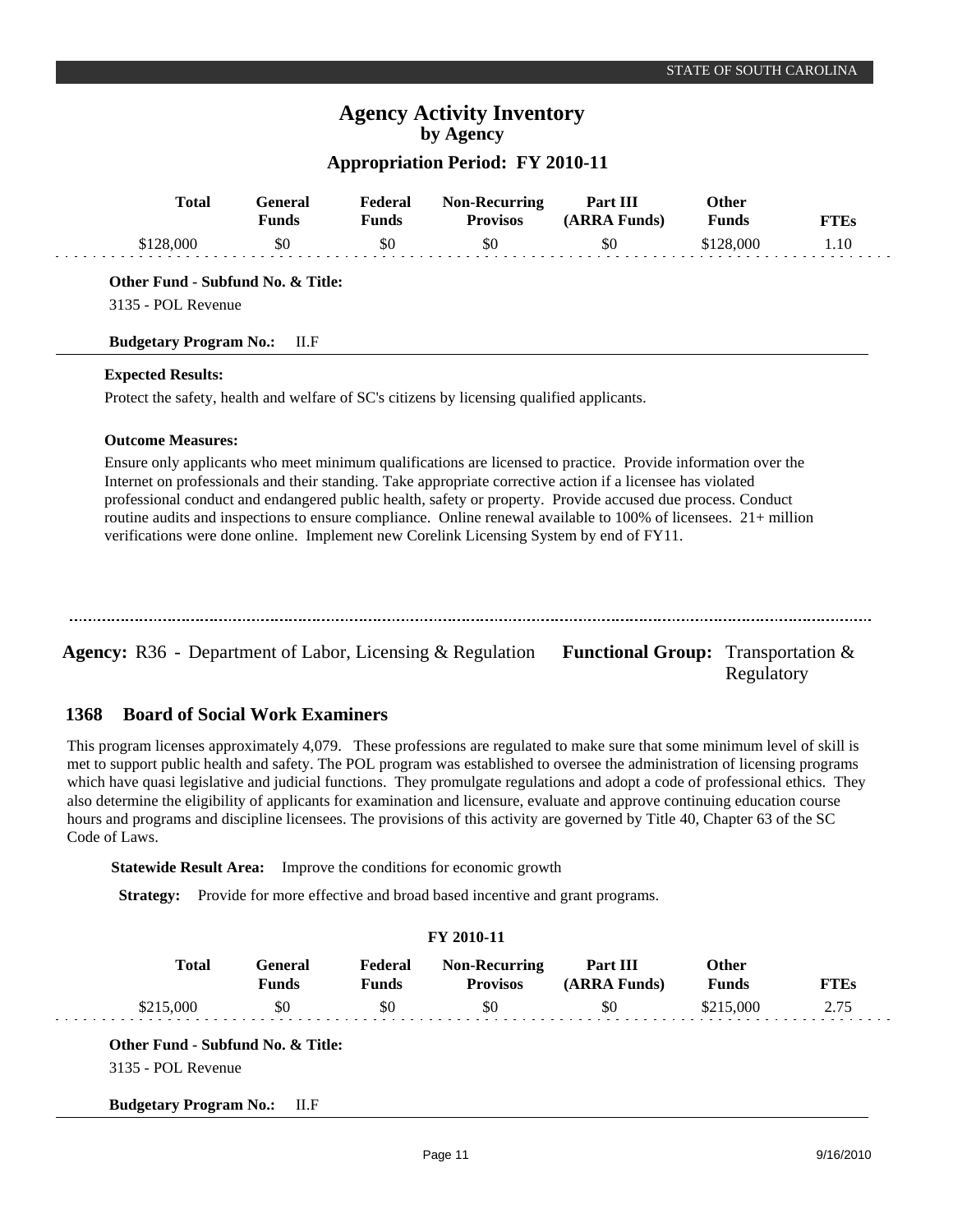Regulatory

## **Agency Activity Inventory by Agency Appropriation Period: FY 2010-11**

### **Expected Results:**

Protect the safety, health and welfare of SC's citizens by licensing qualified applicants.

#### **Outcome Measures:**

Ensure only applicants who meet minimum qualifications are licensed to practice. Provide information over the Internet on professionals and their standing. Take appropriate corrective action if a licensee has violated professional conduct and endangered public health, safety or property. Provide accused due process. Conduct routine audits and inspections to ensure compliance. Online renewal available to 100% of licensees. 21+ million verifications were done online. Implement new Corelink Licensing System by end of FY11.

**Agency:** R36 - Department of Labor, Licensing & Regulation Functional Group: Transportation &

#### **Board of Speech-Language Pathology and Audiology 1369**

This program licenses approximately 1,666. These professions are regulated to make sure that some minimum level of skill is met to support public health and safety. The POL program was established to oversee the administration of licensing programs which have quasi legislative and judicial functions. They promulgate regulations and adopt a code of professional ethics. They also determine the eligibility of applicants for examination and licensure, evaluate and approve continuing education course hours and programs and discipline licensees. The provisions of this activity are governed by Title 40, Chapter 67 of the SC Code of Laws.

**Statewide Result Area:** Improve the conditions for economic growth

**Strategy:** Provide for more effective and broad based incentive and grant programs.

|           | FY 2010-11              |                  |                                         |                          |                       |             |  |  |  |  |  |
|-----------|-------------------------|------------------|-----------------------------------------|--------------------------|-----------------------|-------------|--|--|--|--|--|
| Total     | General<br><b>Funds</b> | Federal<br>Funds | <b>Non-Recurring</b><br><b>Provisos</b> | Part III<br>(ARRA Funds) | <b>Other</b><br>Funds | <b>FTEs</b> |  |  |  |  |  |
| \$130,000 | \$0                     | \$0              | \$0                                     | \$0                      | \$130,000             | 1.75        |  |  |  |  |  |

#### **Other Fund - Subfund No. & Title:**

3135 - POL Revenue

### **Budgetary Program No.:** II.F

#### **Expected Results:**

Protect the safety, health and welfare of SC's citizens by licensing qualified applicants.

#### **Outcome Measures:**

Ensure only applicants who meet minimum qualifications are licensed to practice. Provide information over the Internet on professionals and their standing. Take appropriate corrective action if a licensee has violated professional conduct and endangered public health, safety or property. Provide accused due process. Conduct routine audits and inspections to ensure compliance. Online renewal available to 100% of licensees. 21+ million verifications were done online. Implement new Corelink Licensing System by end of FY11.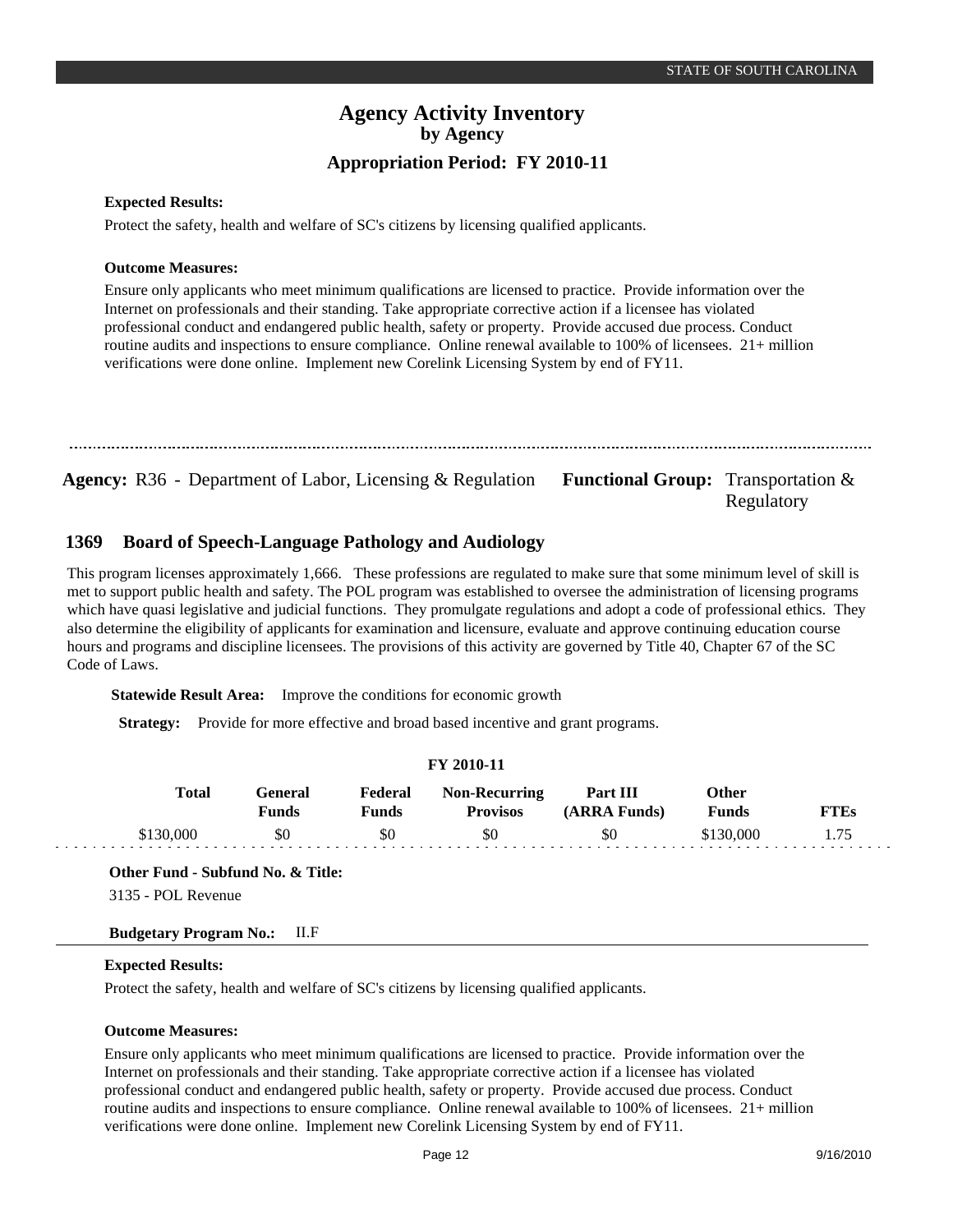Agency: R36 - Department of Labor, Licensing & Regulation Functional Group: Transportation &

Regulatory

#### **Board of Veterinary Medical Examiners 1370**

This program licenses approximately 1,581. These professions are regulated to make sure that some minimum level of skill is met to support public health and safety. The POL program was established to oversee the administration of licensing programs which have quasi legislative and judicial functions. They promulgate regulations and adopt a code of professional ethics. They also determine the eligibility of applicants for examination and licensure, evaluate and approve continuing education course hours and programs and discipline licensees. The provisions of this activity are governed by Title 40, Chapter 69 of the SC Code of Laws.

**Statewide Result Area:** Improve the conditions for economic growth

**Strategy:** Provide for more effective and broad based incentive and grant programs.

## **FY 2010-11**

| <b>Total</b> | Feneral<br>Funds | Federal<br>पmds | <b>Non-Recurring</b><br><b>Provisos</b> | Part III<br>(ARRA Funds) | Other<br><b>Funds</b> | <b>FTEs</b> |
|--------------|------------------|-----------------|-----------------------------------------|--------------------------|-----------------------|-------------|
| \$75,000     | \$0              | \$0             | \$0                                     | \$0                      | 575.000               |             |

**Other Fund - Subfund No. & Title:**

3135 - POL Revenue

### **Budgetary Program No.:** II.F

### **Expected Results:**

Protect the safety, health and welfare of SC's citizens by licensing qualified applicants.

### **Outcome Measures:**

Ensure only applicants who meet minimum qualifications are licensed to practice. Provide information over the Internet on professionals and their standing. Take appropriate corrective action if a licensee has violated professional conduct and endangered public health, safety or property. Provide accused due process. Conduct routine audits and inspections to ensure compliance. Online renewal available to 100% of licensees. 21+ million verifications were done online. Implement new Corelink Licensing System by end of FY11.

Agency: R36 - Department of Labor, Licensing & Regulation Functional Group: Transportation &

Regulatory

#### **Board of Architectural Examiners 1371**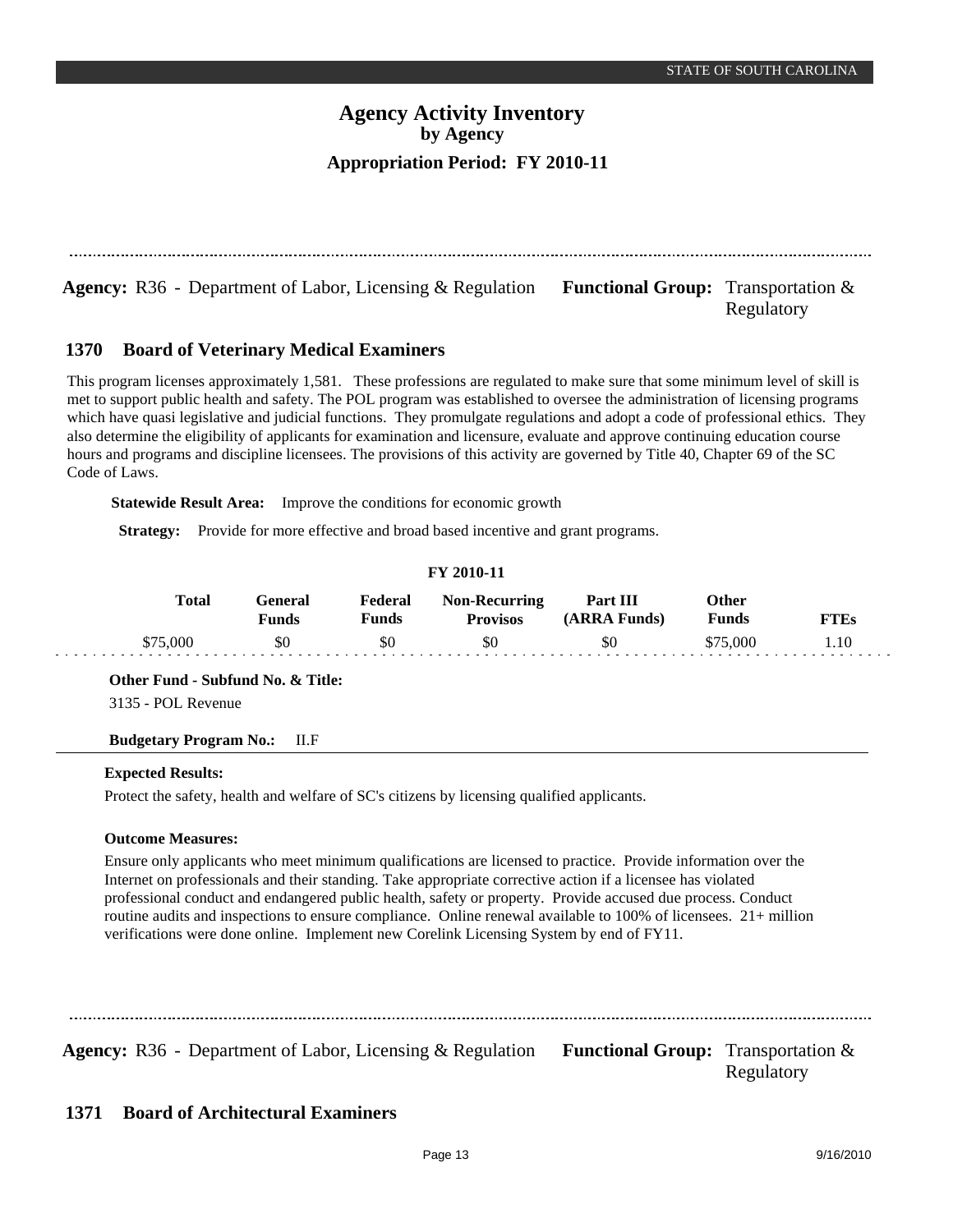This program licenses approximately 5,034. These professions are regulated to make sure that some minimum level of skill is met to support public health and safety. The POL program was established to oversee the administration of licensing programs which have quasi legislative and judicial functions. They promulgate regulations and adopt a code of professional ethics. They also determine the eligibility of applicants for examination and licensure, evaluate and approve continuing education course hours and programs and discipline licensees. The provisions of this activity are governed by Title 40, Chapter 3 of the SC Code of Laws.

**Statewide Result Area:** Improve the conditions for economic growth

**Strategy:** Provide for more effective and broad based incentive and grant programs.

| FY 2010-11 |  |  |  |
|------------|--|--|--|
|------------|--|--|--|

| Total     | reneral:<br>Funds | Federal<br>Funds | <b>Non-Recurring</b><br><b>Provisos</b> | Part III<br>(ARRA Funds) | Other<br><b>Funds</b> | FT F.s |
|-----------|-------------------|------------------|-----------------------------------------|--------------------------|-----------------------|--------|
| \$411,000 | \$0               | \$0              | \$0                                     | \$0                      | \$411,000             | 2.75   |

**Other Fund - Subfund No. & Title:**

3135 - POL Revenue

**Budgetary Program No.:** II.F

#### **Expected Results:**

Protect the safety, health and welfare of SC's citizens by licensing qualified applicants.

#### **Outcome Measures:**

Ensure only applicants who meet minimum qualifications are licensed to practice. Provide information over the Internet on professionals and their standing. Take appropriate corrective action if a licensee has violated professional conduct and endangered public health, safety or property. Provide accused due process. Conduct routine audits and inspections to ensure compliance. Online renewal available to 100% of licensees. 21+ million verifications were done online. Implement new Corelink Licensing System by end of FY11.

**Agency:** R36 - Department of Labor, Licensing & Regulation Functional Group: Transportation &

Regulatory

#### **Building Codes Council 1372**

This program licenses approximately 932. These professions are regulated to make sure that some minimum level of skill is met to support public health and safety. The POL program was established to oversee the administration of licensing programs which have quasi legislative and judicial functions. They promulgate regulations and adopt a code of professional ethics. They also determine the eligibility of applicants for examination and licensure, evaluate and approve continuing education course hours and programs and discipline licensees. The provisions of this activity are governed by Title 6, Chapter 9 of the SC Code of Laws.

**Statewide Result Area:** Improve the conditions for economic growth

**Strategy:** Provide for more effective and broad based incentive and grant programs.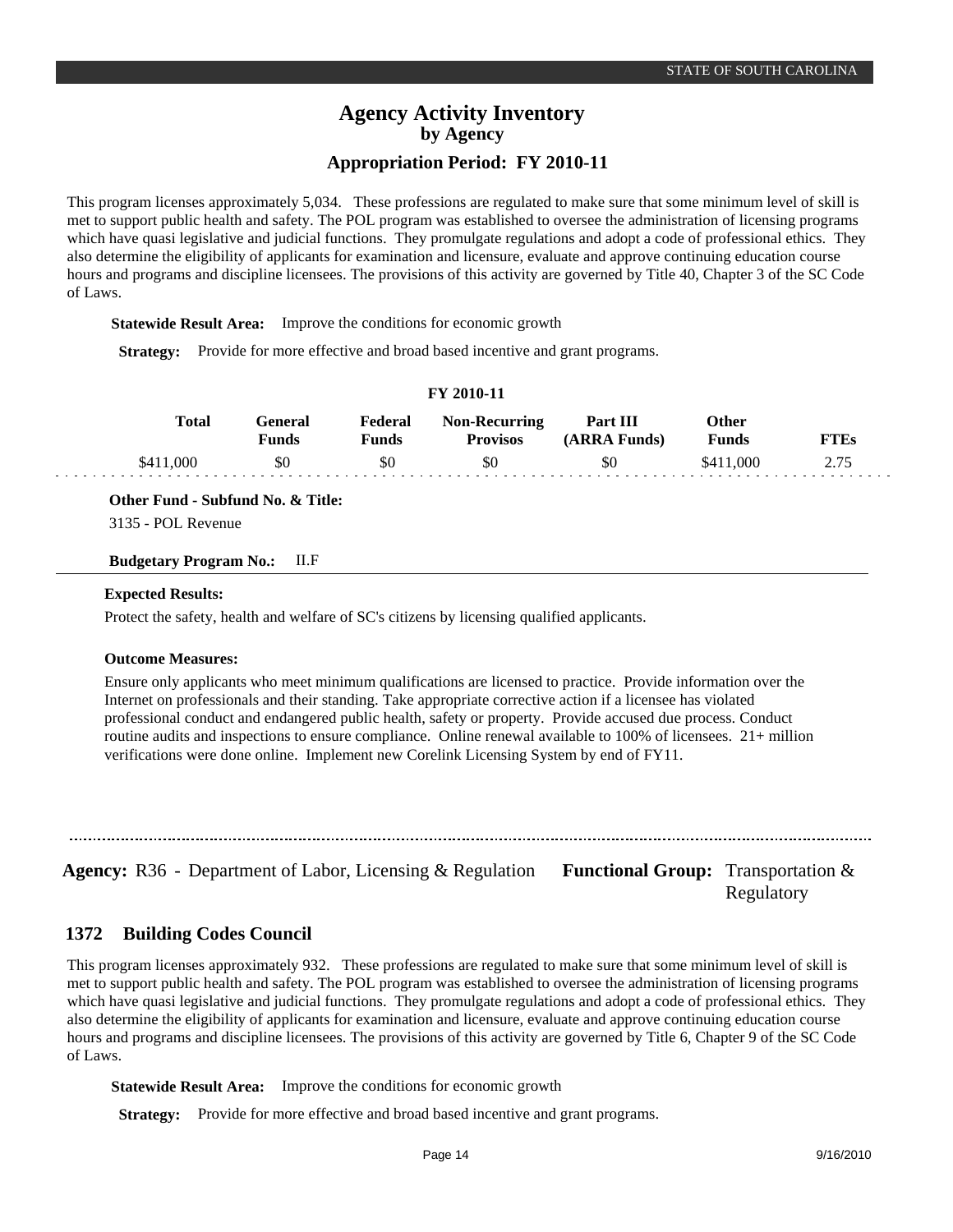|  | FY 2010-11 |
|--|------------|
|--|------------|

| Total     | General<br>Funds | Federal<br>Funds | <b>Non-Recurring</b><br><b>Provisos</b> | Part III<br>(ARRA Funds) | Other<br><b>Funds</b> | FTEs |
|-----------|------------------|------------------|-----------------------------------------|--------------------------|-----------------------|------|
| \$475,000 | 80               | \$0              | \$0                                     | \$0                      | \$475,000             | 4.00 |

**Other Fund - Subfund No. & Title:**

3035 - Other Operating

**Budgetary Program No.:** II.H

#### **Expected Results:**

Protect the safety, health and welfare of SC's citizens by licensing qualified applicants.

### **Outcome Measures:**

Ensure only applicants who meet minimum qualifications are licensed to practice. Provide information over the Internet on professionals and their standing. Take appropriate corrective action if a licensee has violated professional conduct and endangered public health, safety or property. Provide accused due process. Conduct routine audits and inspections to ensure compliance. Online renewal available to 100% of licensees. 21+ million verifications were done online. Implement new Corelink Licensing System by end of FY11.

| <b>Agency:</b> R36 - Department of Labor, Licensing $\&$ Regulation | <b>Functional Group:</b> Transportation $\&$<br>Regulatory |
|---------------------------------------------------------------------|------------------------------------------------------------|

#### **Contractors' Licensing Board 1373**

This program licenses approximately 15,671. These professions are regulated to make sure that some minimum level of skill is met to support public health and safety. The POL program was established to oversee the administration of licensing programs which have quasi legislative and judicial functions. They promulgate regulations and adopt a code of professional ethics. They also determine the eligibility of applicants for examination and licensure, evaluate and approve continuing education course hours and programs and discipline licensees. The provisions of this activity are governed by Title 40, Chapter 11 of the SC Code of Laws.

**Statewide Result Area:** Improve the conditions for economic growth

**Strategy:** Provide for more effective and broad based incentive and grant programs.

|              |                  |                         | FY 2010-11                              |                          |                              |             |
|--------------|------------------|-------------------------|-----------------------------------------|--------------------------|------------------------------|-------------|
| <b>Total</b> | General<br>Funds | Federal<br><b>Funds</b> | <b>Non-Recurring</b><br><b>Provisos</b> | Part III<br>(ARRA Funds) | <b>Other</b><br><b>Funds</b> | <b>FTEs</b> |
| \$1,000,000  | \$0              | \$0                     | \$0                                     | \$0                      | \$1,000,000                  | 12.42       |

**Budgetary Program No.:** II.F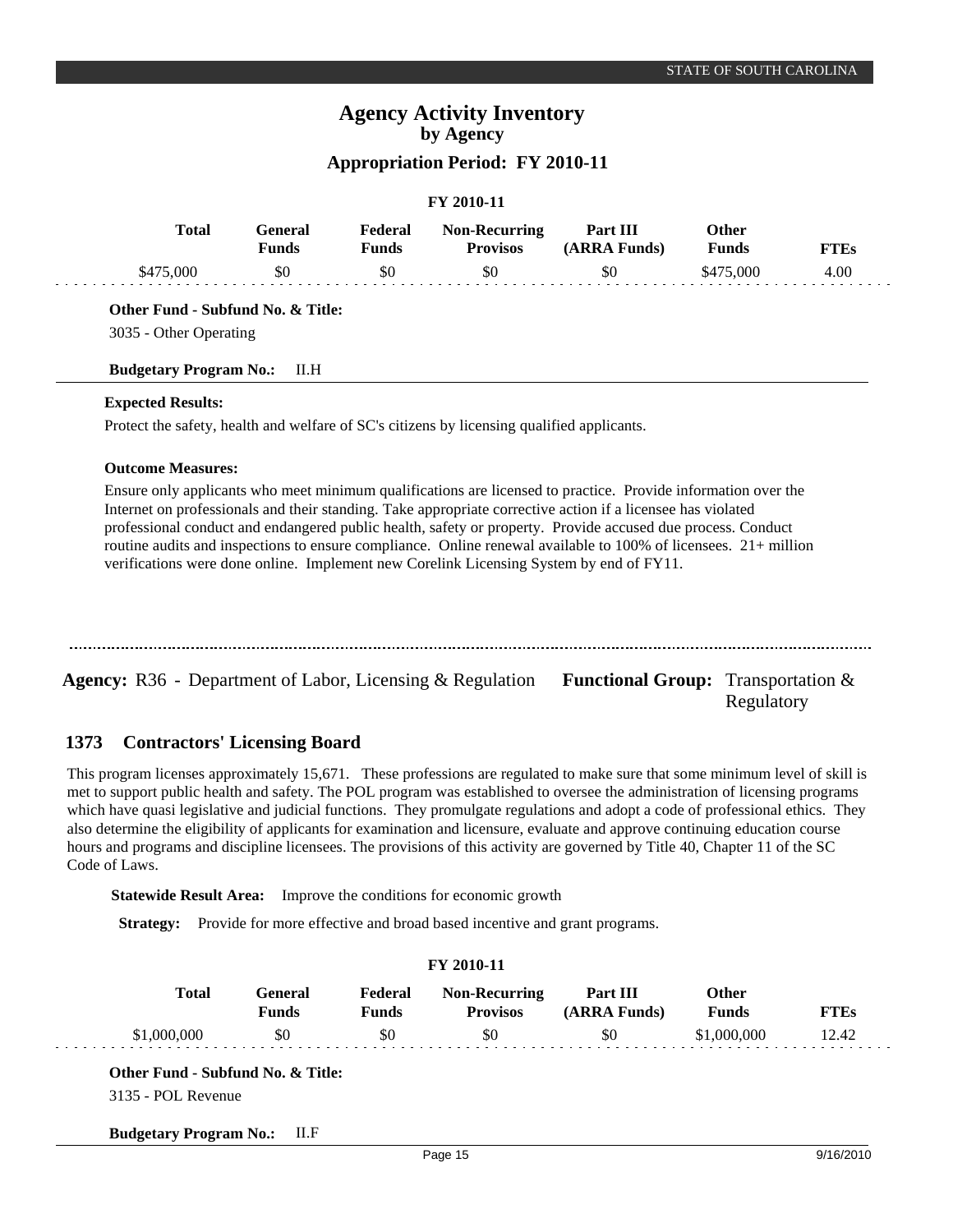#### **Expected Results:**

Protect the safety, health and welfare of SC's citizens by licensing qualified applicants.

#### **Outcome Measures:**

Ensure only applicants who meet minimum qualifications are licensed to practice. Provide information over the Internet on professionals and their standing. Take appropriate corrective action if a licensee has violated professional conduct and endangered public health, safety or property. Provide accused due process. Conduct routine audits and inspections to ensure compliance. Online renewal available to 100% of licensees. 21+ million verifications were done online. Implement new Corelink Licensing System by end of FY11.

Agency: R36 - Department of Labor, Licensing & Regulation Functional Group: Transportation & Regulatory

#### **Board of Registration for Professional Engineers and Land Surveyors 1374**

This program licenses approximately 23,713. These professions are regulated to make sure that some minimum level of skill is met to support public health and safety. The POL program was established to oversee the administration of licensing programs which have quasi legislative and judicial functions. They promulgate regulations and adopt a code of professional ethics. They also determine the eligibility of applicants for examination and licensure, evaluate and approve continuing education course hours and programs and discipline licensees. he provisions of this activity are governed by Title 40, Chapter 22 of the SC Code of Laws.

**Statewide Result Area:** Improve the conditions for economic growth

**Strategy:** Provide for more effective and broad based incentive and grant programs.

#### **FY 2010-11**

| <b>Total</b> | General<br><b>Funds</b> | Federal<br>Funds | <b>Non-Recurring</b><br><b>Provisos</b> | Part III<br>(ARRA Funds) | Other<br><b>Funds</b> | FTEs |
|--------------|-------------------------|------------------|-----------------------------------------|--------------------------|-----------------------|------|
| \$750,000    | \$0                     | \$0              | \$0                                     | \$0                      | \$750,000             | 7.00 |

**Other Fund - Subfund No. & Title:**

3135 - POL Revenue

### **Budgetary Program No.:** II.F

### **Expected Results:**

Protect the safety, health and welfare of SC's citizens by licensing qualified applicants.

#### **Outcome Measures:**

Ensure only applicants who meet minimum qualifications are licensed to practice. Provide information over the Internet on professionals and their standing. Take appropriate corrective action if a licensee has violated professional conduct and endangered public health, safety or property. Provide accused due process. Conduct routine audits and inspections to ensure compliance. Online renewal available to 100% of licensees. 21+ million verifications were done online. Implement new Corelink Licensing System by end of FY11.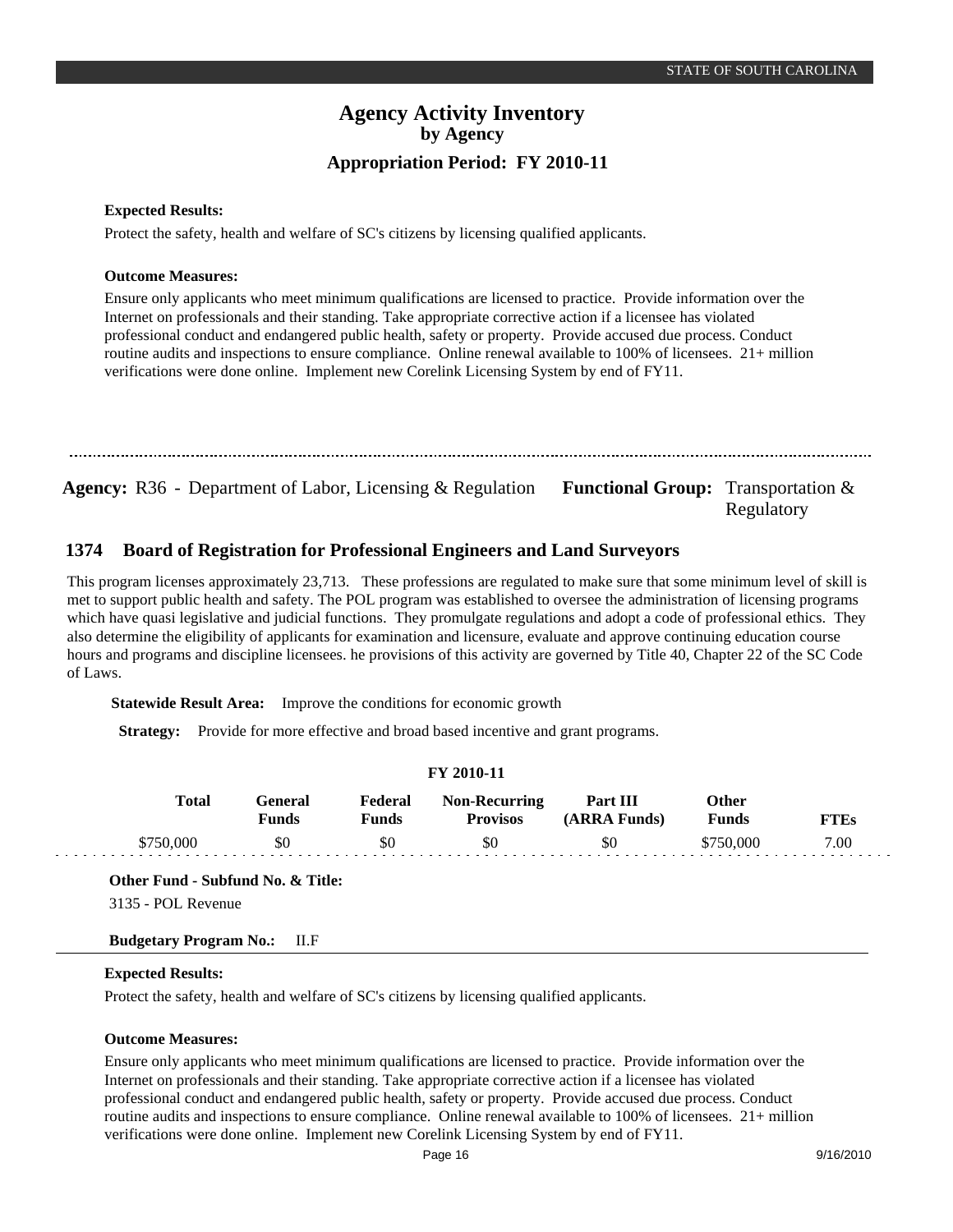**Agency:** R36 - Department of Labor, Licensing & Regulation Functional Group: Transportation & Regulatory

#### **Environmental Certification Board 1375**

This program licenses approximately 9,689. These professions are regulated to make sure that some minimum level of skill is met to support public health and safety. The POL program was established to oversee the administration of licensing programs which have quasi legislative and judicial functions. They promulgate regulations and adopt a code of professional ethics. They also determine the eligibility of applicants for examination and licensure, evaluate and approve continuing education course hours and programs and discipline licensees. The provisions of this activity are governed by Title 40, Chapter 23 of the SC Code of Laws.

**Statewide Result Area:** Improve the conditions for economic growth

**Strategy:** Provide for more effective and broad based incentive and grant programs.

| TT TATTLE |           |                  |                  |                                         |                          |                |        |  |  |  |
|-----------|-----------|------------------|------------------|-----------------------------------------|--------------------------|----------------|--------|--|--|--|
|           | Total     | General<br>Funds | Federal<br>Funds | <b>Non-Recurring</b><br><b>Provisos</b> | Part III<br>(ARRA Funds) | Other<br>Funds | FT F.s |  |  |  |
|           | \$350,000 | \$0              | \$0              | \$0                                     | \$0                      | \$350.000      | 7.00   |  |  |  |

**FY 2010-11**

**Other Fund - Subfund No. & Title:**

3135 - POL Revenue

### **Budgetary Program No.:** II.F

#### **Expected Results:**

Protect the safety, health and welfare of SC's citizens by licensing qualified applicants.

### **Outcome Measures:**

Ensure only applicants who meet minimum qualifications are licensed to practice. Provide information over the Internet on professionals and their standing. Take appropriate corrective action if a licensee has violated professional conduct and endangered public health, safety or property. Provide accused due process. Conduct routine audits and inspections to ensure compliance. Online renewal available to 100% of licensees. 21+ million verifications were done online. Implement new Corelink Licensing System by end of FY11.

**Agency:** R36 - Department of Labor, Licensing & Regulation Functional Group: Transportation & Regulatory

#### **Manufactured Housing Board 1376**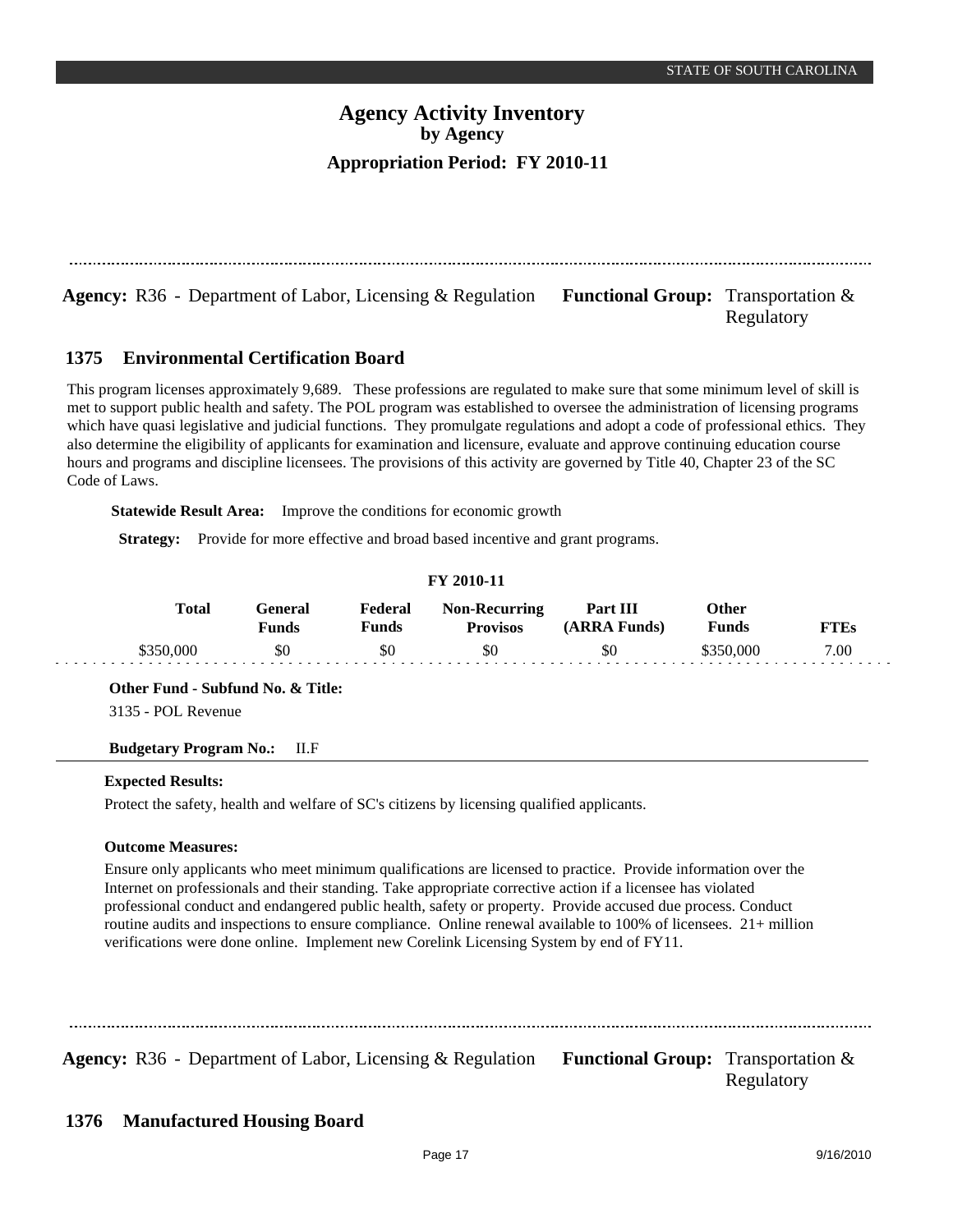This program licenses approximately 1,782. These professions are regulated to make sure that some minimum level of skill is met to support public health and safety. The POL program was established to oversee the administration of licensing programs which have quasi legislative and judicial functions. They promulgate regulations and adopt a code of professional ethics. They also determine the eligibility of applicants for examination and licensure, evaluate and approve continuing education course hours and programs and discipline licensees. The provisions of this activity are governed by Title 40, Chapter 29 of the SC Code of Laws.

**Statewide Result Area:** Improve the conditions for economic growth

**Strategy:** Provide for more effective and broad based incentive and grant programs.

|  |  | FY 2010-11 |
|--|--|------------|
|--|--|------------|

| Total     | '÷eneral<br>Funds | Federal<br>Funds | <b>Non-Recurring</b><br><b>Provisos</b> | Part III<br>(ARRA Funds) | Other<br><b>Funds</b> | FTEs |
|-----------|-------------------|------------------|-----------------------------------------|--------------------------|-----------------------|------|
| \$348.316 | \$0               | \$0              | \$0                                     | \$0                      | \$348.316             | 7.00 |

**Other Fund - Subfund No. & Title:**

3035-0ther Operating

**Budgetary Program No.:** II.H

#### **Expected Results:**

Protect the safety, health and welfare of SC's citizens by licensing qualified applicants.

#### **Outcome Measures:**

Ensure only applicants who meet minimum qualifications are licensed to practice. Provide information over the Internet on professionals and their standing. Take appropriate corrective action if a licensee has violated professional conduct and endangered public health, safety or property. Provide accused due process. Conduct routine audits and inspections to ensure compliance. Online renewal available to 100% of licensees. 21+ million verifications were done online. Implement new Corelink Licensing System by end of FY11.

**Agency:** R36 - Department of Labor, Licensing & Regulation Functional Group: Transportation &

Regulatory

#### **Board of Pyrotechnic Safety 1377**

This program licenses approximately 1,398. These professions are regulated to make sure that some minimum level of skill is met to support public health and safety. The POL program was established to oversee the administration of licensing programs which have quasi legislative and judicial functions. They promulgate regulations and adopt a code of professional ethics. They also determine the eligibility of applicants for examination and licensure, evaluate and approve continuing education course hours and programs and discipline licensees. The provisions of this activity are governed by Title 40, Chapter 56 of the SC Code of Laws.

**Statewide Result Area:** Improve the conditions for economic growth

**Strategy:** Provide for more effective and broad based incentive and grant programs.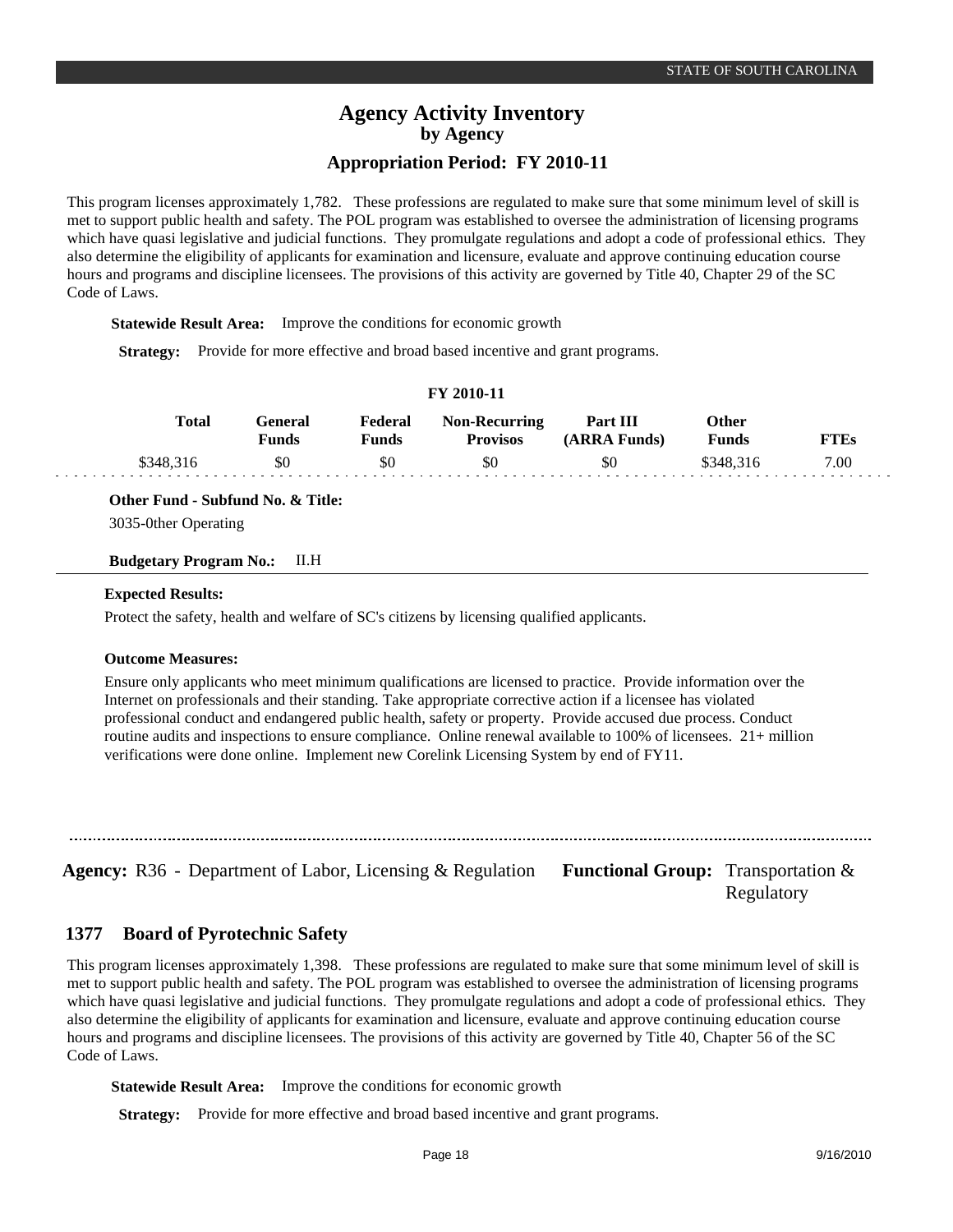## **FY 2010-11**

| <b>Total</b> | General<br>Funds | Federal<br>Funds | <b>Non-Recurring</b><br><b>Provisos</b> | Part III<br>(ARRA Funds) | Other<br><b>Funds</b> | FTEs |
|--------------|------------------|------------------|-----------------------------------------|--------------------------|-----------------------|------|
| \$93.331     | \$0              | \$0              | \$0                                     | \$0                      | \$93.331              | .00  |

**Other Fund - Subfund No. & Title:**

3035-Other Operating

### **Budgetary Program No.:** II.F

### **Expected Results:**

Protect the safety, health and welfare of SC's citizens by licensing qualified applicants.

### **Outcome Measures:**

Ensure only applicants who meet minimum qualifications are licensed to practice. Provide information over the Internet on professionals and their standing. Take appropriate corrective action if a licensee has violated professional conduct and endangered public health, safety or property. Provide accused due process. Conduct routine audits and inspections to ensure compliance. Online renewal available to 100% of licensees. 21+ million verifications were done online. Implement new Corelink Licensing System by end of FY11.

| <b>Agency:</b> R36 - Department of Labor, Licensing $\&$ Regulation | <b>Functional Group:</b> Transportation $\&$<br>Regulatory |
|---------------------------------------------------------------------|------------------------------------------------------------|

#### **Real Estate Commission 1378**

This program licenses approximately 52,072. These professions are regulated to make sure that some minimum level of skill is met to support public health and safety. The POL program was established to oversee the administration of licensing programs which have quasi legislative and judicial functions. They promulgate regulations and adopt a code of professional ethics. They also determine the eligibility of applicants for examination and licensure, evaluate and approve continuing education course hours and programs and discipline licensees. The provisions of this activity are governed by Title 40, Chapter 57 of the SC Code of Laws.

**Statewide Result Area:** Improve the conditions for economic growth

**Strategy:** Provide for more effective and broad based incentive and grant programs.

|              |                                |                         | FY 2010-11                              |                          |                              |             |
|--------------|--------------------------------|-------------------------|-----------------------------------------|--------------------------|------------------------------|-------------|
| <b>Total</b> | <b>General</b><br><b>Funds</b> | Federal<br><b>Funds</b> | <b>Non-Recurring</b><br><b>Provisos</b> | Part III<br>(ARRA Funds) | <b>Other</b><br><b>Funds</b> | <b>FTEs</b> |
| \$2,000,000  | \$0                            | \$0                     | \$0                                     | \$0                      | \$2,000,000                  | 15.00       |

**Budgetary Program No.:** II.F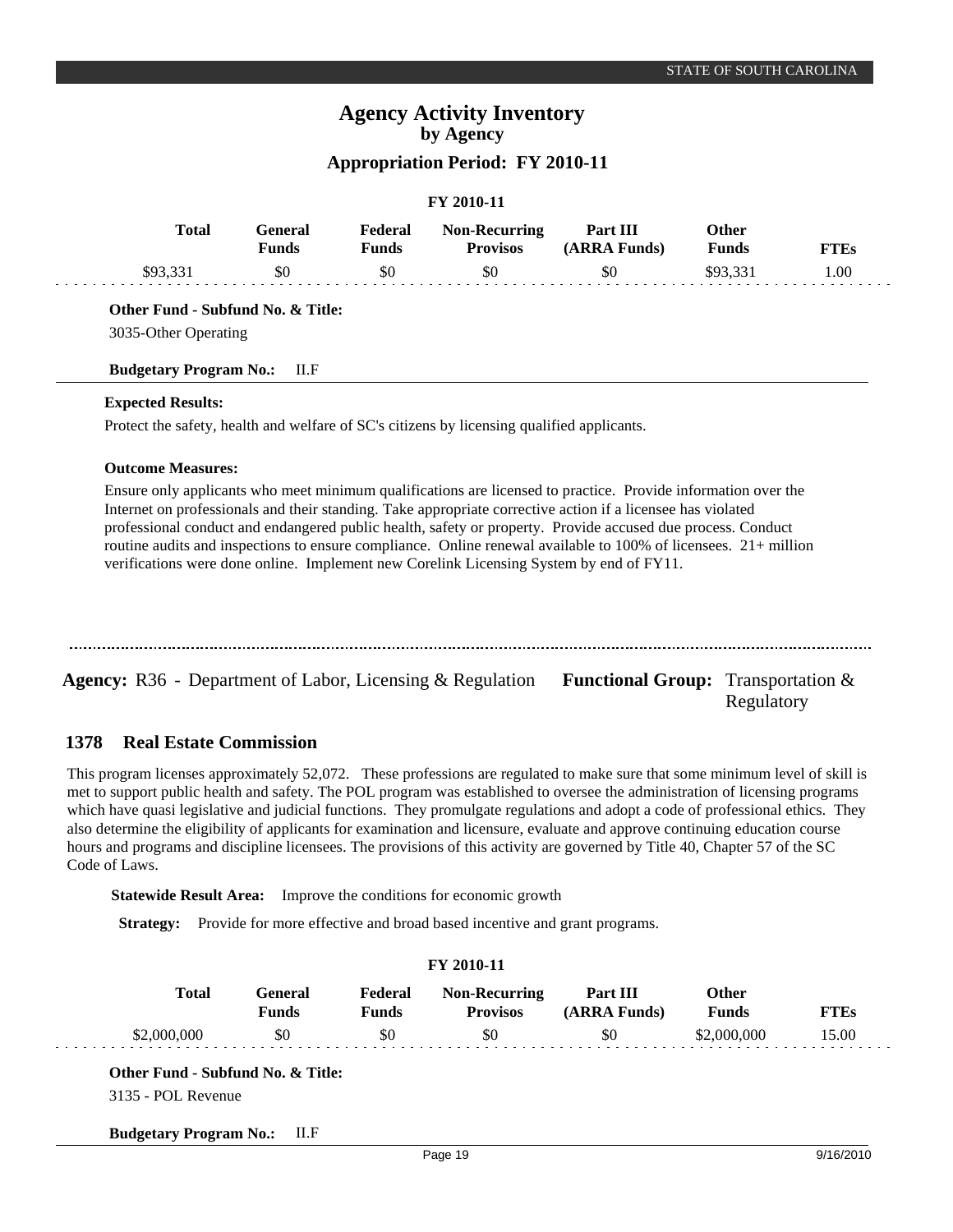Regulatory

## **Agency Activity Inventory by Agency Appropriation Period: FY 2010-11**

#### **Expected Results:**

Protect the safety, health and welfare of SC's citizens by licensing qualified applicants.

#### **Outcome Measures:**

Ensure only applicants who meet minimum qualifications are licensed to practice. Provide information over the Internet on professionals and their standing. Take appropriate corrective action if a licensee has violated professional conduct and endangered public health, safety or property. Provide accused due process. Conduct routine audits and inspections to ensure compliance. Online renewal available to 100% of licensees. 21+ million verifications were done online. Implement new Corelink Licensing System by end of FY11.

Agency: R36 - Department of Labor, Licensing & Regulation Functional Group: Transportation &

#### **Real Estate Appraisers Board 1379**

This program licenses approximately 3,300. These professions are regulated to make sure that some minimum level of skill is met to support public health and safety. The POL program was established to oversee the administration of licensing programs which have quasi legislative and judicial functions. They promulgate regulations and adopt a code of professional ethics. They also determine the eligibility of applicants for examination and licensure, evaluate and approve continuing education course hours and programs and discipline licensees. The provisions of this activity are governed by Title 40, Chapter 60 of the SC Code of Laws.

**Statewide Result Area:** Improve the conditions for economic growth

**Strategy:** Provide for more effective and broad based incentive and grant programs.

#### **FY 2010-11**

| <b>Total</b> | General<br>Funds | Federal<br>Funds | <b>Non-Recurring</b><br><b>Provisos</b> | Part III<br>(ARRA Funds) | Other<br><b>Funds</b> | FTEs |
|--------------|------------------|------------------|-----------------------------------------|--------------------------|-----------------------|------|
| \$300,000    | \$0              | \$0              | \$0                                     | \$0                      | \$300,000             | 6.00 |

**Other Fund - Subfund No. & Title:**

3135 - POL Revenue

### **Budgetary Program No.:** II.F

### **Expected Results:**

Protect the safety, health and welfare of SC's citizens by licensing qualified applicants.

#### **Outcome Measures:**

Ensure only applicants who meet minimum qualifications are licensed to practice. Provide information over the Internet on professionals and their standing. Take appropriate corrective action if a licensee has violated professional conduct and endangered public health, safety or property. Provide accused due process. Conduct routine audits and inspections to ensure compliance. Online renewal available to 100% of licensees. 21+ million verifications were done online. Implement new Corelink Licensing System by end of FY11.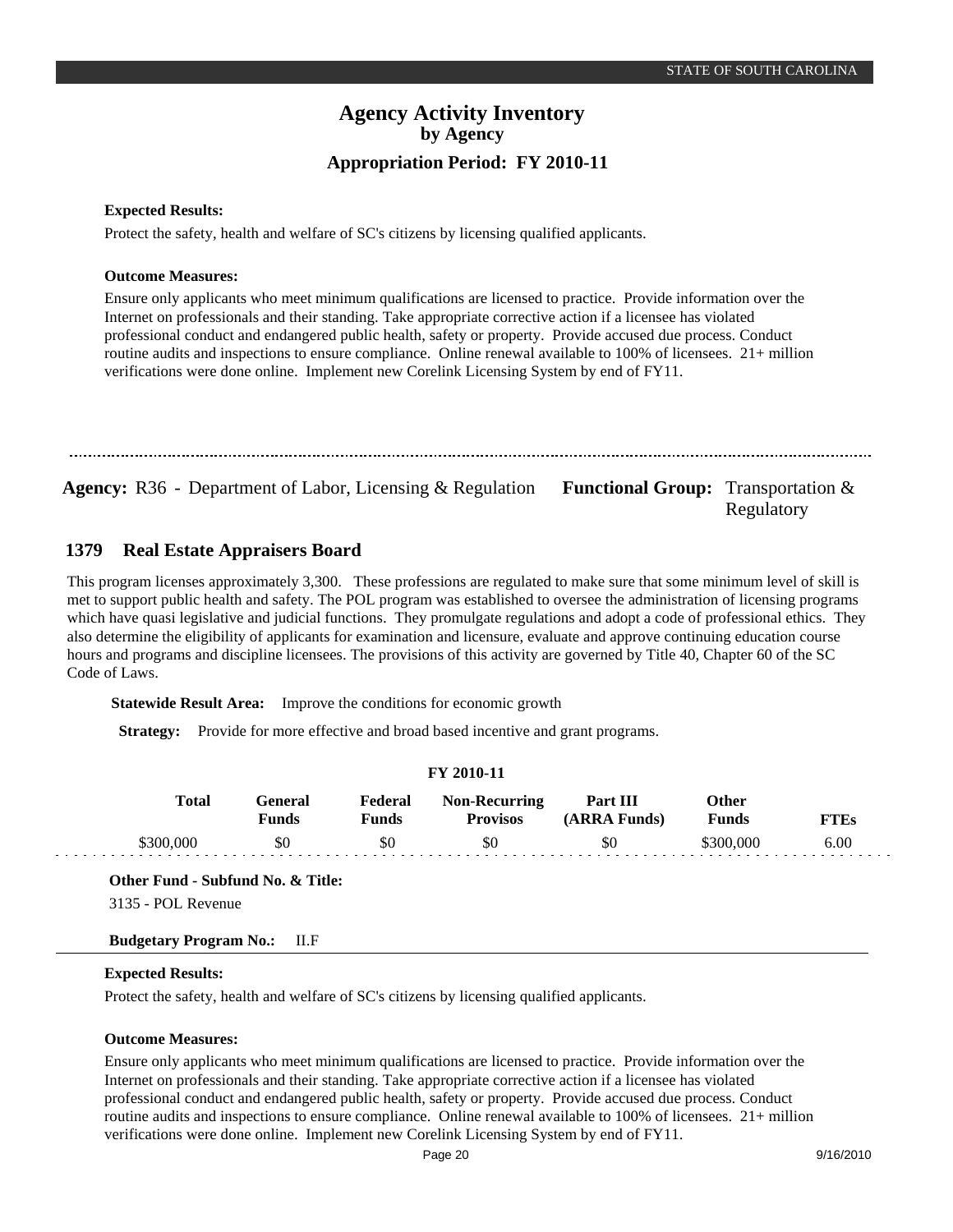**Agency:** R36 - Department of Labor, Licensing & Regulation Functional Group: Transportation & Regulatory

#### **Residential Builders Commission 1380**

This program licenses approximately 27,421 individuals and businesses in more than 80 occupations and professions. These professions are regulated to make sure that some minimum level of skill is met to support public health and safety. The POL program was established to oversee the administration of licensing programs which have quasi legislative and judicial functions. They promulgate regulations and adopt a code of professional ethics. They also determine the eligibility of applicants for examination and licensure, evaluate and approve continuing education course hours and programs and discipline licensees. The provisions of this activity are governed by Title 40, Chapter 59 of the SC Code of Laws.

**Statewide Result Area:** Improve the conditions for economic growth

**Strategy:** Provide for more effective and broad based incentive and grant programs.

| T 1 2010-11 |             |                         |                  |                                         |                          |                |       |  |
|-------------|-------------|-------------------------|------------------|-----------------------------------------|--------------------------|----------------|-------|--|
|             | Total       | General<br><b>Funds</b> | Federal<br>Funds | <b>Non-Recurring</b><br><b>Provisos</b> | Part III<br>(ARRA Funds) | Other<br>Funds | FTEs  |  |
|             | \$2,000,000 | \$0                     | \$0              | \$0                                     | \$0                      | \$2,000,000    | 15.50 |  |

**FY 2010-11**

**Other Fund - Subfund No. & Title:**

3135 - POL Revenue

### **Budgetary Program No.:** II.F

#### **Expected Results:**

Protect the safety, health and welfare of SC's citizens by licensing qualified applicants.

### **Outcome Measures:**

Ensure only applicants who meet minimum qualifications are licensed to practice. Provide information over the Internet on professionals and their standing. Take appropriate corrective action if a licensee has violated professional conduct and endangered public health, safety or property. Provide accused due process. Conduct routine audits and inspections to ensure compliance. Online renewal available to 100% of licensees. 21+ million verifications were done online. Implement new Corelink Licensing System by end of FY11.

**Agency:** R36 - Department of Labor, Licensing & Regulation Functional Group: Transportation & Regulatory

#### **Board of Accountancy 1381**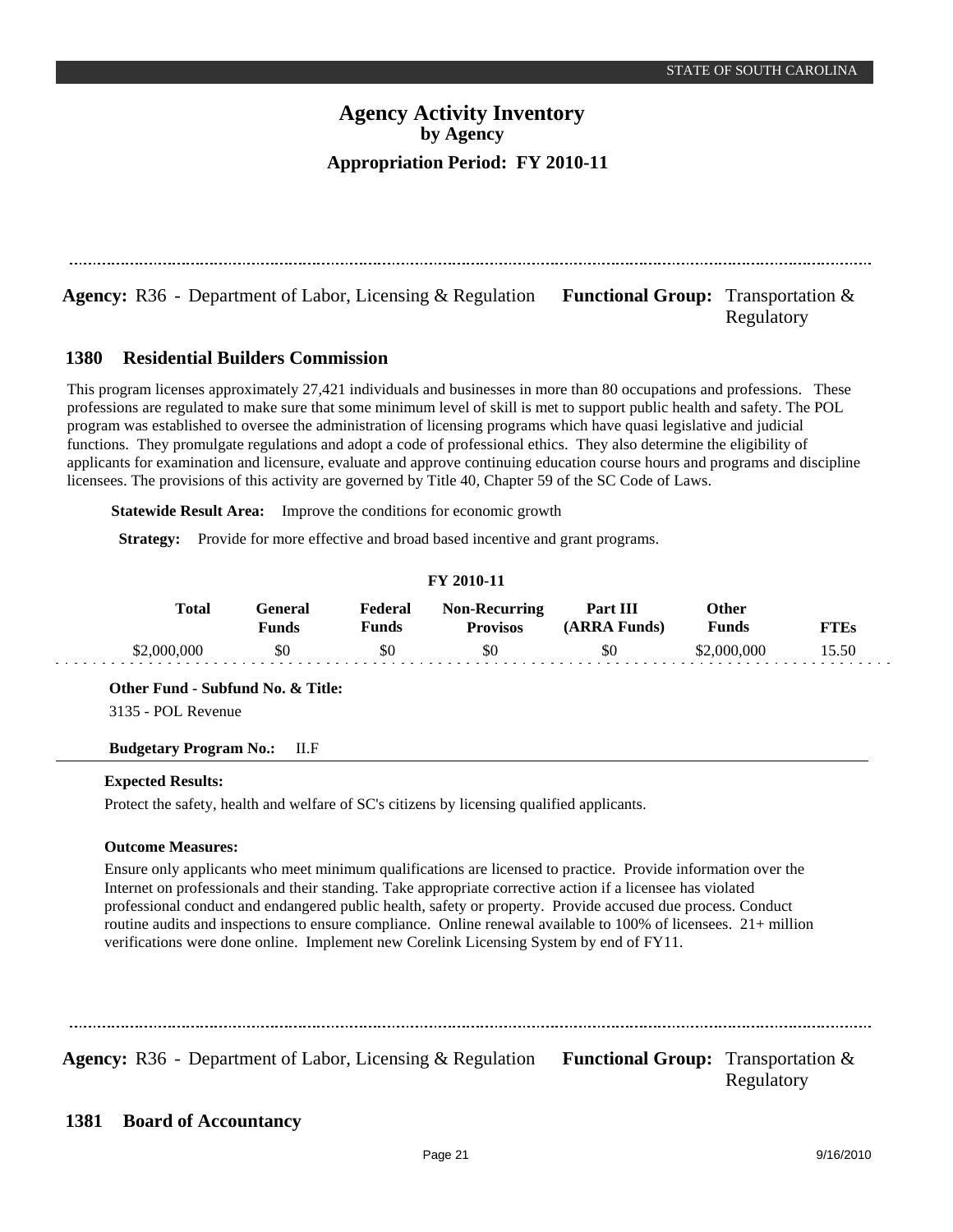This program licenses approximately 7,219. These professions are regulated to make sure that some minimum level of skill is met to support public health and safety. The POL program was established to oversee the administration of licensing programs which have quasi legislative and judicial functions. They promulgate regulations and adopt a code of professional ethics. They also determine the eligibility of applicants for examination and licensure, evaluate and approve continuing education course hours and programs and discipline licensees. The provisions of this activity are governed by Title 40, Chapter 2 of the SC Code of Laws.

**Statewide Result Area:** Improve the conditions for economic growth

**Strategy:** Provide for more effective and broad based incentive and grant programs.

| T 1 2010-11 |              |                  |                  |                                         |                          |                |             |  |
|-------------|--------------|------------------|------------------|-----------------------------------------|--------------------------|----------------|-------------|--|
|             | <b>Total</b> | General<br>Funds | Federal<br>Funds | <b>Non-Recurring</b><br><b>Provisos</b> | Part III<br>(ARRA Funds) | Other<br>Funds | <b>FTEs</b> |  |
|             | \$450.000    | \$0              | \$0              | \$0                                     | \$0                      | \$450,000      | 5.30        |  |

**FY 2010-11**

**Other Fund - Subfund No. & Title:**

3135 - POL Revenue

**Budgetary Program No.:** II.F

#### **Expected Results:**

Protect the safety, health and welfare of SC's citizens by licensing qualified applicants.

#### **Outcome Measures:**

Ensure only applicants who meet minimum qualifications are licensed to practice. Provide information over the Internet on professionals and their standing. Take appropriate corrective action if a licensee has violated professional conduct and endangered public health, safety or property. Provide accused due process. Conduct routine audits and inspections to ensure compliance. Online renewal available to 100% of licensees. 21+ million verifications were done online. Implement new Corelink Licensing System by end of FY11.

**Agency:** R36 - Department of Labor, Licensing & Regulation Functional Group: Transportation &

Regulatory

#### **State Athletic Commission 1382**

This program licenses approximately 1,491. These professions are regulated to make sure that some minimum level of skill is met to support public health and safety. The POL program was established to oversee the administration of licensing programs which have quasi legislative and judicial functions. They promulgate regulations and adopt a code of professional ethics. They also determine the eligibility of applicants for examination and licensure, evaluate and approve continuing education course hours and programs and discipline licensees. The provisions of this activity are governed by Title 40, Chapter 81 of the SC Code of Laws.

**Statewide Result Area:** Improve the conditions for economic growth

**Strategy:** Provide for more effective and broad based incentive and grant programs.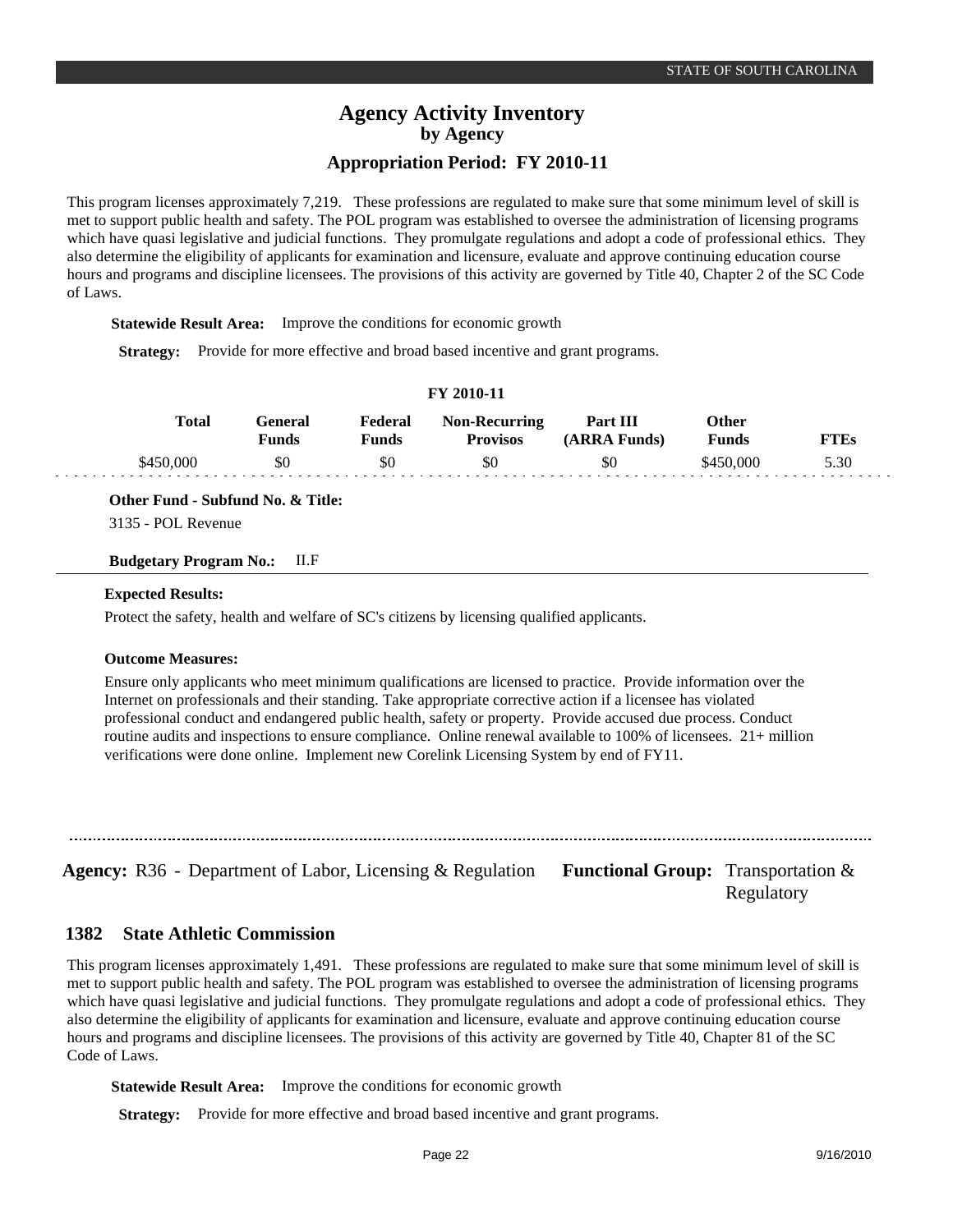# **FY 2010-11**

| <b>Total</b> | General<br><b>Funds</b> | Federal<br>Funds | <b>Non-Recurring</b><br><b>Provisos</b> | Part III<br>(ARRA Funds) | Other<br><b>Funds</b> | FTEs |
|--------------|-------------------------|------------------|-----------------------------------------|--------------------------|-----------------------|------|
| \$40,000     | \$0                     | \$0              | \$0                                     | \$0                      | \$40.000              | 0.00 |

**Other Fund - Subfund No. & Title:**

3135 - POL Revenue

#### **Budgetary Program No.:** II.F

### **Expected Results:**

Protect the safety, health and welfare of SC's citizens by licensing qualified applicants.

#### **Outcome Measures:**

Ensure only applicants who meet minimum qualifications are licensed to practice. Provide information over the Internet on professionals and their standing. Take appropriate corrective action if a licensee has violated professional conduct and endangered public health, safety or property. Provide accused due process. Conduct routine audits and inspections to ensure compliance. Online renewal available to 100% of licensees. 21+ million verifications were done online. Implement new Corelink Licensing System by end of FY11.

**Agency:** R36 - Department of Labor, Licensing & Regulation Functional Group: Transportation & Regulatory

#### **Auctioneers Commission 1383**

This program licenses approximately 1,355 individuals and businesses in more than 80 occupations and professions. These professions are regulated to make sure that some minimum level of skill is met to support public health and safety. The POL program was established to oversee the administration of licensing programs which have quasi legislative and judicial functions. They promulgate regulations and adopt a code of professional ethics. They also determine the eligibility of applicants for examination and licensure, evaluate and approve continuing education course hours and programs and discipline licensees. The provisions of this activity are governed by Title 40, Chapter 6 of the SC Code of Laws.

**Statewide Result Area:** Improve the conditions for economic growth

**Strategy:** Provide for more effective and broad based incentive and grant programs.

|              |                                |                         | FY 2010-11                              |                          |                              |             |
|--------------|--------------------------------|-------------------------|-----------------------------------------|--------------------------|------------------------------|-------------|
| <b>Total</b> | <b>General</b><br><b>Funds</b> | Federal<br><b>Funds</b> | <b>Non-Recurring</b><br><b>Provisos</b> | Part III<br>(ARRA Funds) | <b>Other</b><br><b>Funds</b> | <b>FTEs</b> |
| \$165,000    | \$0                            | \$0                     | \$0                                     | -\$0                     | \$165,000                    | 2.00        |

**Budgetary Program No.:** II.F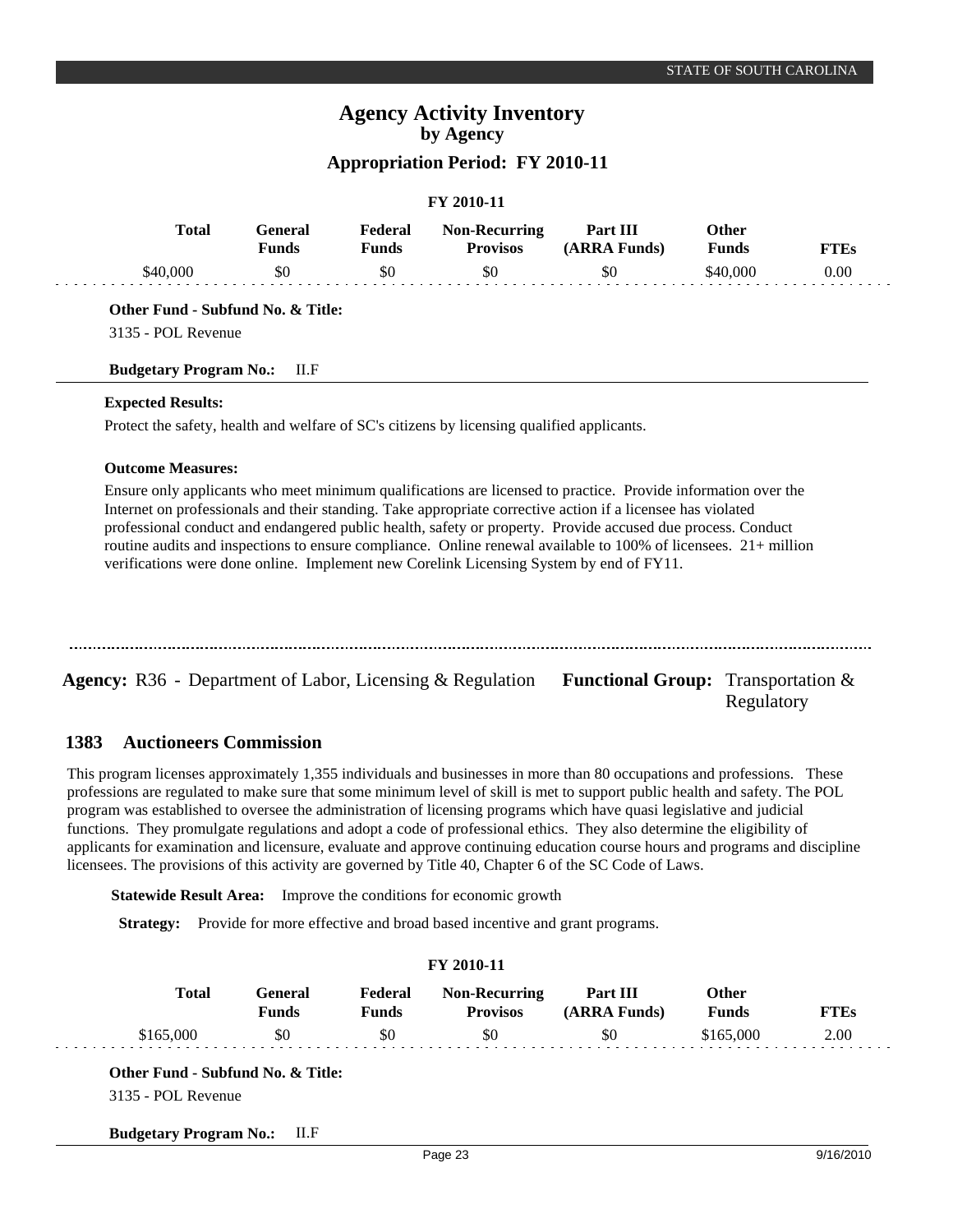Regulatory

## **Agency Activity Inventory by Agency Appropriation Period: FY 2010-11**

#### **Expected Results:**

Protect the safety, health and welfare of SC's citizens by licensing qualified applicants.

#### **Outcome Measures:**

Ensure only applicants who meet minimum qualifications are licensed to practice. Provide information over the Internet on professionals and their standing. Take appropriate corrective action if a licensee has violated professional conduct and endangered public health, safety or property. Provide accused due process. Conduct routine audits and inspections to ensure compliance. Online renewal available to 100% of licensees. 21+ million verifications were done online. Implement new Corelink Licensing System by end of FY11.

Agency: R36 - Department of Labor, Licensing & Regulation Functional Group: Transportation &

#### **Board of Barber Examiners 1384**

This program licenses approximately 9,545. These professions are regulated to make sure that some minimum level of skill is met to support public health and safety. The POL program was established to oversee the administration of licensing programs which have quasi legislative and judicial functions. They promulgate regulations and adopt a code of professional ethics. They also determine the eligibility of applicants for examination and licensure, evaluate and approve continuing education course hours and programs and discipline licensees. The provisions of this activity are governed by Title 40, Chapter 7 of the SC Code of Laws.

**Statewide Result Area:** Improve the conditions for economic growth

**Strategy:** Provide for more effective and broad based incentive and grant programs.

#### **FY 2010-11**

| <b>Total</b> | General<br>Funds | Federal<br>Funds | <b>Non-Recurring</b><br><b>Provisos</b> | Part III<br>(ARRA Funds) | Other<br><b>Funds</b> | FTEs |
|--------------|------------------|------------------|-----------------------------------------|--------------------------|-----------------------|------|
| \$400,000    | \$0              | \$0              | \$0                                     | \$0                      | \$400,000             | 5.00 |

**Other Fund - Subfund No. & Title:**

3135 - POL Revenue

### **Budgetary Program No.:** II.F

### **Expected Results:**

Protect the safety, health and welfare of SC's citizens by licensing qualified applicants.

#### **Outcome Measures:**

Ensure only applicants who meet minimum qualifications are licensed to practice. Provide information over the Internet on professionals and their standing. Take appropriate corrective action if a licensee has violated professional conduct and endangered public health, safety or property. Provide accused due process. Conduct routine audits and inspections to ensure compliance. Online renewal available to 100% of licensees. 21+ million verifications were done online. Implement new Corelink Licensing System by end of FY11.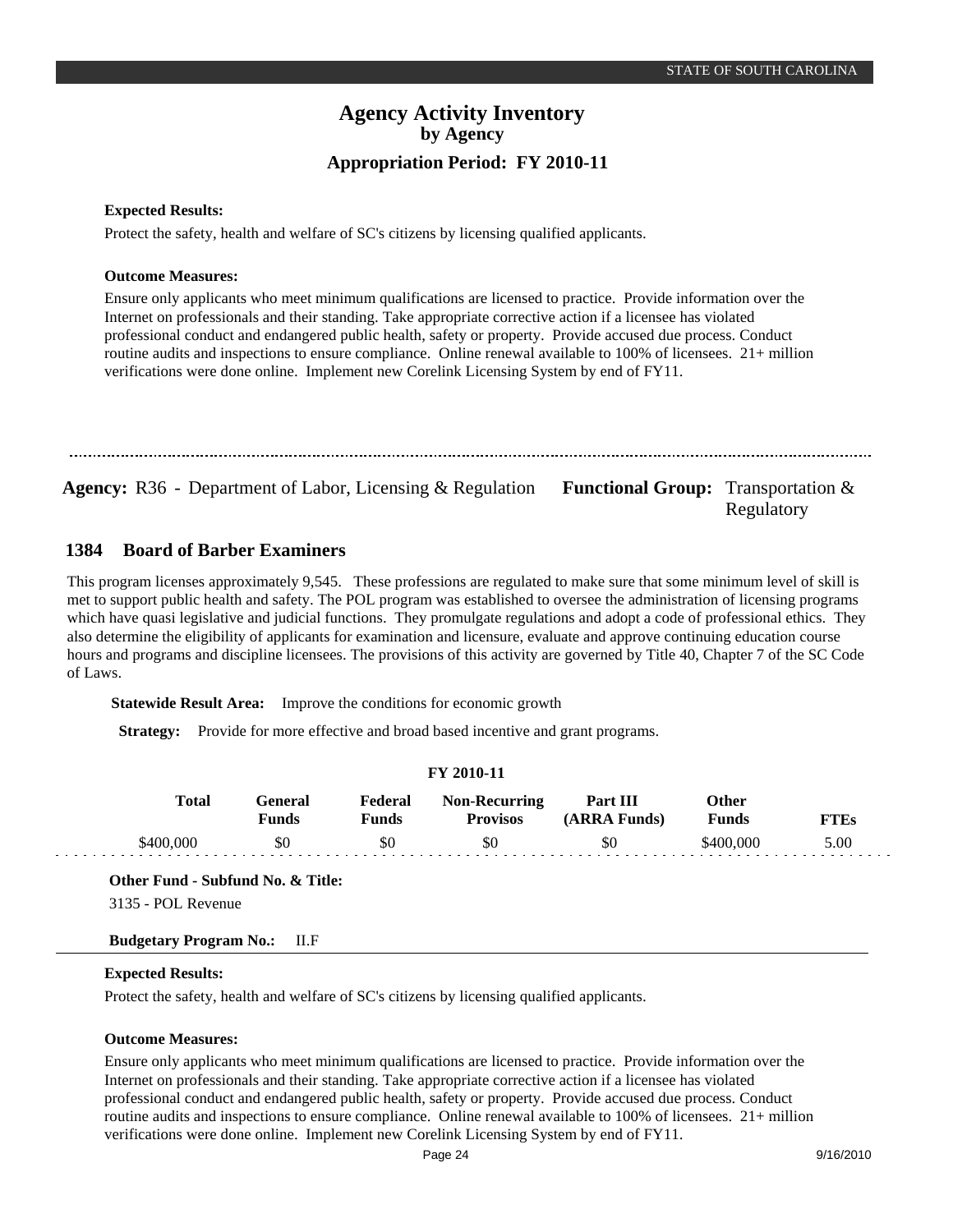**Agency:** R36 - Department of Labor, Licensing & Regulation Functional Group: Transportation & Regulatory

#### **Board of Cosmetology 1385**

This program licenses approximately 32,595. These professions are regulated to make sure that some minimum level of skill is met to support public health and safety. The POL program was established to oversee the administration of licensing programs which have quasi legislative and judicial functions. They promulgate regulations and adopt a code of professional ethics. They also determine the eligibility of applicants for examination and licensure, evaluate and approve continuing education course hours and programs and discipline licensees. The provisions of this activity are governed by Title 40, Chapter 13 of the SC Code of Laws.

**Statewide Result Area:** Improve the conditions for economic growth

**Strategy:** Provide for more effective and broad based incentive and grant programs.

| I 1 2010-11  |                  |                         |                                         |                          |                |             |  |  |
|--------------|------------------|-------------------------|-----------------------------------------|--------------------------|----------------|-------------|--|--|
| <b>Total</b> | General<br>Funds | Federal<br><b>Funds</b> | <b>Non-Recurring</b><br><b>Provisos</b> | Part III<br>(ARRA Funds) | Other<br>Funds | <b>FTEs</b> |  |  |
| \$1,250,000  | \$0              | \$0                     | \$0                                     | \$0                      | \$1,250,000    | 10.00       |  |  |

**FY 2010-11**

**Other Fund - Subfund No. & Title:**

3135 - POL Revenue

### **Budgetary Program No.:** II.F

#### **Expected Results:**

Protect the safety, health and welfare of SC's citizens by licensing qualified applicants.

### **Outcome Measures:**

Ensure only applicants who meet minimum qualifications are licensed to practice. Provide information over the Internet on professionals and their standing. Take appropriate corrective action if a licensee has violated professional conduct and endangered public health, safety or property. Provide accused due process. Conduct routine audits and inspections to ensure compliance. Online renewal available to 100% of licensees. 21+ million verifications were done online. Implement new Corelink Licensing System by end of FY11.

**Agency:** R36 - Department of Labor, Licensing & Regulation Functional Group: Transportation & Regulatory

#### **Board of Dentistry 1386**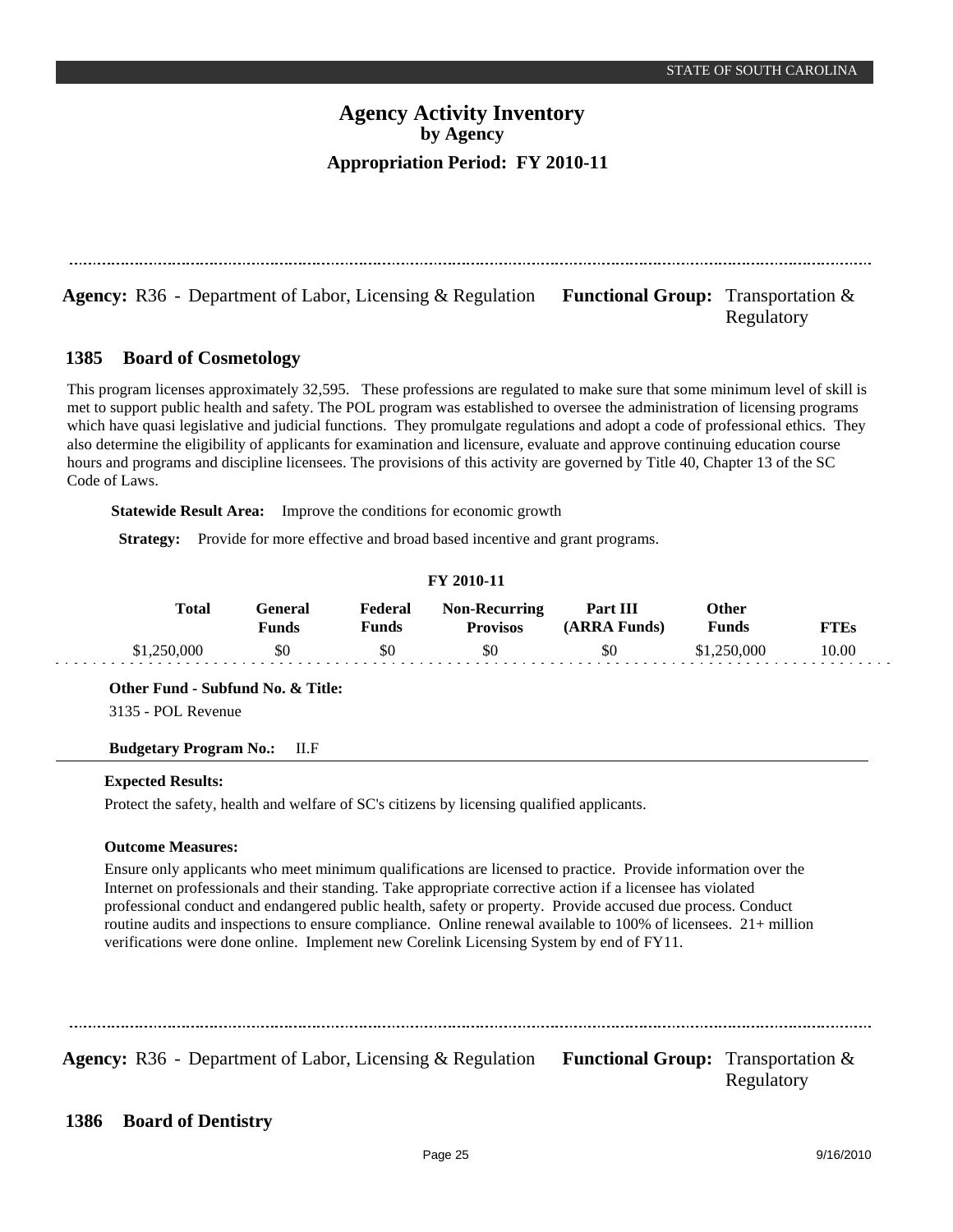This program licenses approximately 9,388. These professions are regulated to make sure that some minimum level of skill is met to support public health and safety. The POL program was established to oversee the administration of licensing programs which have quasi legislative and judicial functions. They promulgate regulations and adopt a code of professional ethics. They also determine the eligibility of applicants for examination and licensure, evaluate and approve continuing education course hours and programs and discipline licensees. The provisions of this activity are governed by Title 40, Chapter 15 of the SC Code of Laws.

**Statewide Result Area:** Improve the conditions for economic growth

**Strategy:** Provide for more effective and broad based incentive and grant programs.

|  | FY 2010-11 |
|--|------------|
|--|------------|

| Total     | <del>`e</del> neral<br>Funds | Federal<br>Funds | <b>Non-Recurring</b><br><b>Provisos</b> | Part III<br>(ARRA Funds) | Other<br><b>Funds</b> |      |
|-----------|------------------------------|------------------|-----------------------------------------|--------------------------|-----------------------|------|
| \$550,000 | \$0                          | \$0              | \$0                                     | \$0                      | \$550.000             | 4.00 |

**Other Fund - Subfund No. & Title:**

3135 - POL Revenue

**Budgetary Program No.:** II.F

#### **Expected Results:**

Protect the safety, health and welfare of SC's citizens by licensing qualified applicants.

#### **Outcome Measures:**

Ensure only applicants who meet minimum qualifications are licensed to practice. Provide information over the Internet on professionals and their standing. Take appropriate corrective action if a licensee has violated professional conduct and endangered public health, safety or property. Provide accused due process. Conduct routine audits and inspections to ensure compliance. Online renewal available to 100% of licensees. 21+ million verifications were done online. Implement new Corelink Licensing System by end of FY11.

**Agency:** R36 - Department of Labor, Licensing & Regulation Functional Group: Transportation &

Regulatory

#### **Board of Registration for Foresters 1387**

This program licenses approximately 796. These professions are regulated to make sure that some minimum level of skill is met to support public health and safety. The POL program was established to oversee the administration of licensing programs which have quasi legislative and judicial functions. They promulgate regulations and adopt a code of professional ethics. They also determine the eligibility of applicants for examination and licensure, evaluate and approve continuing education course hours and programs and discipline licensees. The provisions of this activity are governed by Title 48, Chapter 27 of the SC Code of Laws.

**Statewide Result Area:** Improve the conditions for economic growth

**Strategy:** Provide for more effective and broad based incentive and grant programs.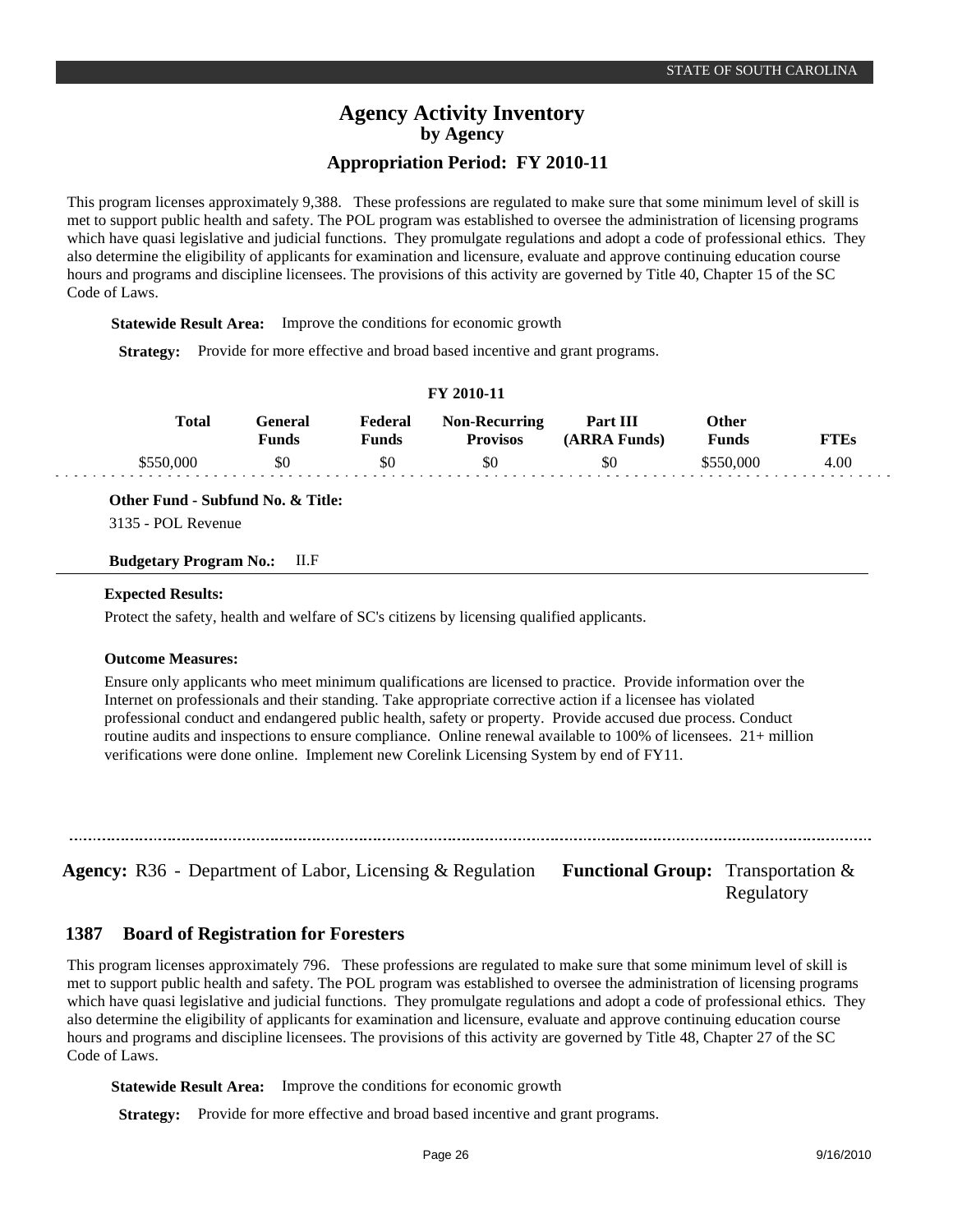# **FY 2010-11**

| Total    | General<br><b>Funds</b> | Federal<br>Funds | <b>Non-Recurring</b><br><b>Provisos</b> | Part III<br>(ARRA Funds) | Other<br><b>Funds</b> | FTEs |
|----------|-------------------------|------------------|-----------------------------------------|--------------------------|-----------------------|------|
| \$50,000 | \$0                     | -\$0             | \$0                                     | \$0                      | \$50.000              | 0.65 |

**Other Fund - Subfund No. & Title:**

3135 - POL Revenue

### **Budgetary Program No.:** II.F

### **Expected Results:**

Protect the safety, health and welfare of SC's citizens by licensing qualified applicants.

### **Outcome Measures:**

Ensure only applicants who meet minimum qualifications are licensed to practice. Provide information over the Internet on professionals and their standing. Take appropriate corrective action if a licensee has violated professional conduct and endangered public health, safety or property. Provide accused due process. Conduct routine audits and inspections to ensure compliance. Online renewal available to 100% of licensees. 21+ million verifications were done online. Implement new Corelink Licensing System by end of FY11.

Agency: R36 - Department of Labor, Licensing & Regulation Functional Group: Transportation & Regulatory

#### **Board of Funeral Service 1388**

This program licenses approximately 2,323. These professions are regulated to make sure that some minimum level of skill is met to support public health and safety. The POL program was established to oversee the administration of licensing programs which have quasi legislative and judicial functions. They promulgate regulations and adopt a code of professional ethics. They also determine the eligibility of applicants for examination and licensure, evaluate and approve continuing education course hours and programs and discipline licensees. The provisions of this activity are governed by Title 40, Chapter 19 of the SC Code of Laws.

**Statewide Result Area:** Improve the conditions for economic growth

**Strategy:** Provide for more effective and broad based incentive and grant programs.

| FY 2010-11   |                                |                         |                                         |                          |                              |             |  |  |  |
|--------------|--------------------------------|-------------------------|-----------------------------------------|--------------------------|------------------------------|-------------|--|--|--|
| <b>Total</b> | <b>General</b><br><b>Funds</b> | Federal<br><b>Funds</b> | <b>Non-Recurring</b><br><b>Provisos</b> | Part III<br>(ARRA Funds) | <b>Other</b><br><b>Funds</b> | <b>FTEs</b> |  |  |  |
| \$180,000    | \$0                            | \$0                     | \$0                                     | \$0                      | \$180,000                    | 1.50        |  |  |  |

**Budgetary Program No.:** II.F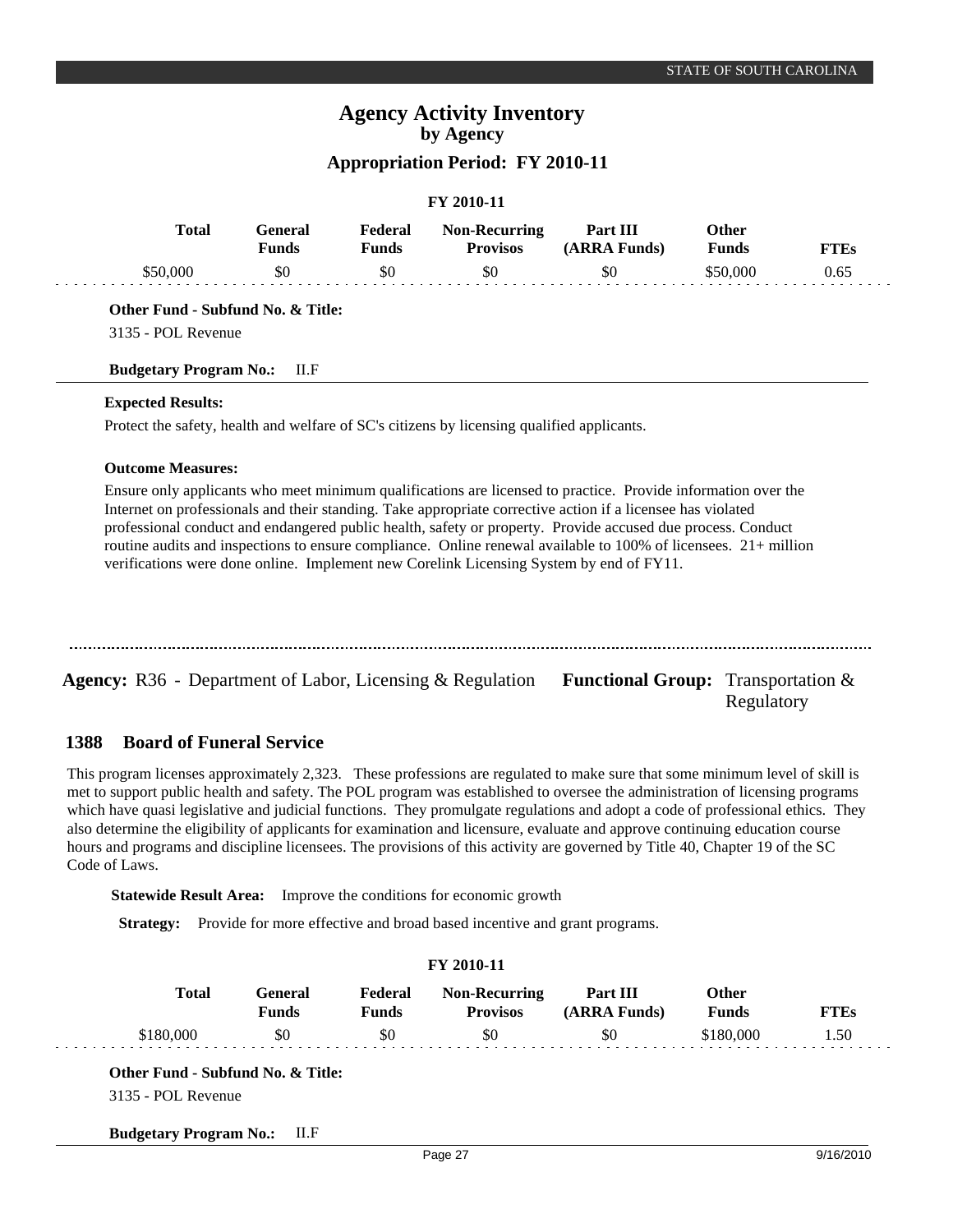Regulatory

## **Agency Activity Inventory by Agency Appropriation Period: FY 2010-11**

#### **Expected Results:**

Protect the safety, health and welfare of SC's citizens by licensing qualified applicants.

#### **Outcome Measures:**

Ensure only applicants who meet minimum qualifications are licensed to practice. Provide information over the Internet on professionals and their standing. Take appropriate corrective action if a licensee has violated professional conduct and endangered public health, safety or property. Provide accused due process. Conduct routine audits and inspections to ensure compliance. Online renewal available to 100% of licensees. 21+ million verifications were done online. Implement new Corelink Licensing System by end of FY11.

Agency: R36 - Department of Labor, Licensing & Regulation Functional Group: Transportation &

#### **Board of Registration for Geologists 1389**

This program licenses approximately 667. These professions are regulated to make sure that some minimum level of skill is met to support public health and safety. The POL program was established to oversee the administration of licensing programs which have quasi legislative and judicial functions. They promulgate regulations and adopt a code of professional ethics. They also determine the eligibility of applicants for examination and licensure, evaluate and approve continuing education course hours and programs and discipline licensees. The provisions of this activity are governed by Title 40, Chapter 77 of the SC Code of Laws.

**Statewide Result Area:** Improve the conditions for economic growth

**Strategy:** Provide for more effective and broad based incentive and grant programs.

#### **FY 2010-11**

| <b>Total</b> | General<br>Funds | Federal<br>Funds | <b>Non-Recurring</b><br><b>Provisos</b> | Part III<br>(ARRA Funds) | Other<br><b>Funds</b> | FTEs |
|--------------|------------------|------------------|-----------------------------------------|--------------------------|-----------------------|------|
| \$70,000     | \$0              | \$0              | \$0                                     | \$0                      | \$70.000              | 0.85 |

**Other Fund - Subfund No. & Title:**

3135 - POL Revenue

### **Budgetary Program No.:** II.F

### **Expected Results:**

Protect the safety, health and welfare of SC's citizens by licensing qualified applicants.

#### **Outcome Measures:**

Ensure only applicants who meet minimum qualifications are licensed to practice. Provide information over the Internet on professionals and their standing. Take appropriate corrective action if a licensee has violated professional conduct and endangered public health, safety or property. Provide accused due process. Conduct routine audits and inspections to ensure compliance. Online renewal available to 100% of licensees. 21+ million verifications were done online. Implement new Corelink Licensing System by end of FY11.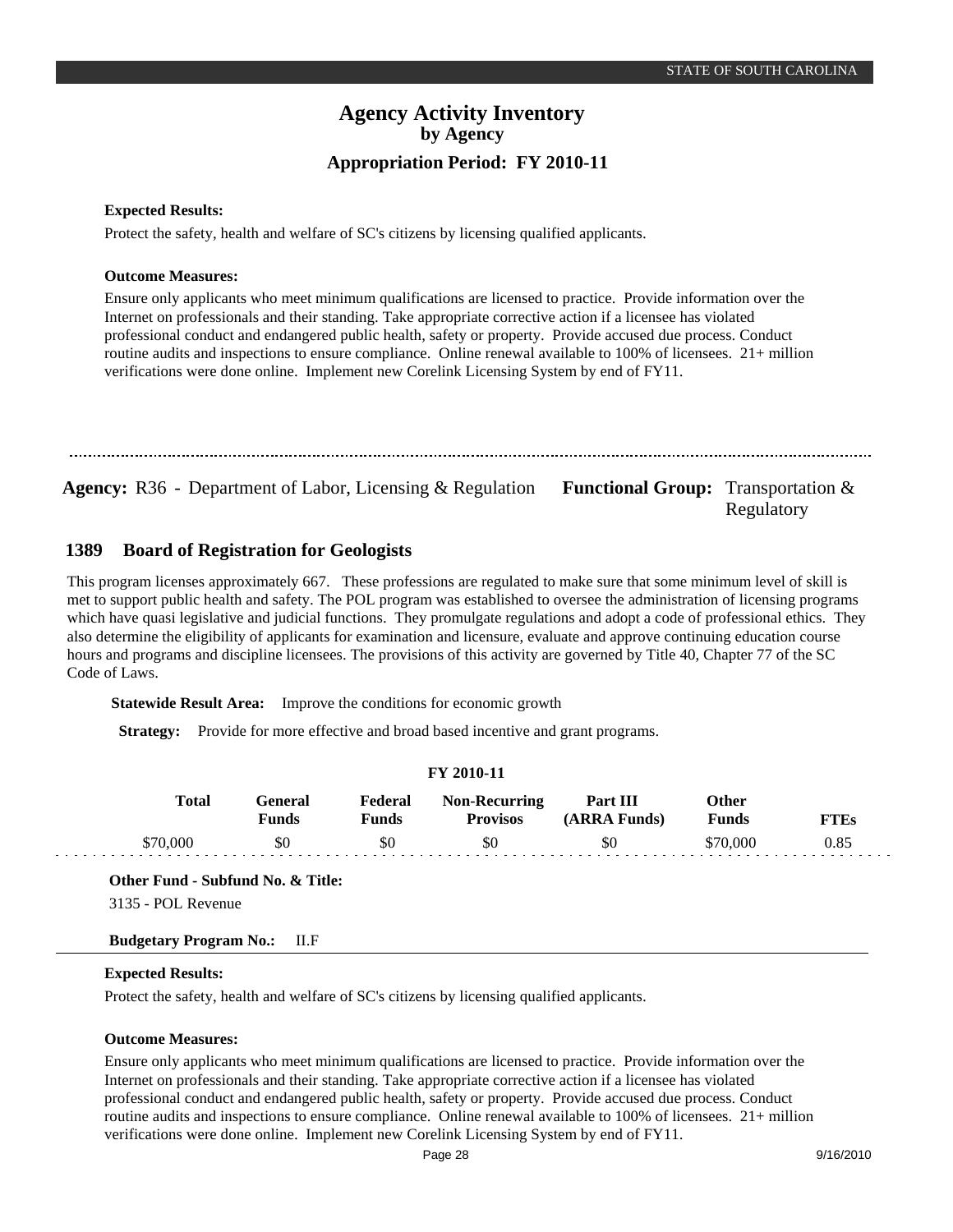**Agency:** R36 - Department of Labor, Licensing & Regulation Functional Group: Transportation &

## Regulatory

#### **Board of Long Term Health Care Administrators 1390**

This program licenses approximately 996. These professions are regulated to make sure that some minimum level of skill is met to support public health and safety. The POL program was established to oversee the administration of licensing programs which have quasi legislative and judicial functions. They promulgate regulations and adopt a code of professional ethics. They also determine the eligibility of applicants for examination and licensure, evaluate and approve continuing education course hours and programs and discipline licensees. The provisions of this activity are governed by Title 40, Chapter 35 of the SC Code of Laws.

**Statewide Result Area:** Improve the conditions for economic growth

**Strategy:** Provide for more effective and broad based incentive and grant programs.

| T I 2010-11  |                         |                  |                                         |                          |                       |             |  |  |  |  |
|--------------|-------------------------|------------------|-----------------------------------------|--------------------------|-----------------------|-------------|--|--|--|--|
| <b>Total</b> | General<br><b>Funds</b> | Federal<br>Funds | <b>Non-Recurring</b><br><b>Provisos</b> | Part III<br>(ARRA Funds) | Other<br><b>Funds</b> | <b>FTEs</b> |  |  |  |  |
| \$250,000    | \$0                     | \$0              | \$0                                     | \$0                      | \$250,000             | 1.30        |  |  |  |  |

**FY 2010-11**

**Other Fund - Subfund No. & Title:**

3135 - POL Revenue

### **Budgetary Program No.:** II.F

### **Expected Results:**

Protect the safety, health and welfare of SC's citizens by licensing qualified applicants.

### **Outcome Measures:**

Ensure only applicants who meet minimum qualifications are licensed to practice. Provide information over the Internet on professionals and their standing. Take appropriate corrective action if a licensee has violated professional conduct and endangered public health, safety or property. Provide accused due process. Conduct routine audits and inspections to ensure compliance. Online renewal available to 100% of licensees. 21+ million verifications were done online. Implement new Corelink Licensing System by end of FY11.

Agency: R36 - Department of Labor, Licensing & Regulation Functional Group: Transportation & Regulatory

#### **Massage Bodywork Therapy Panel 1391**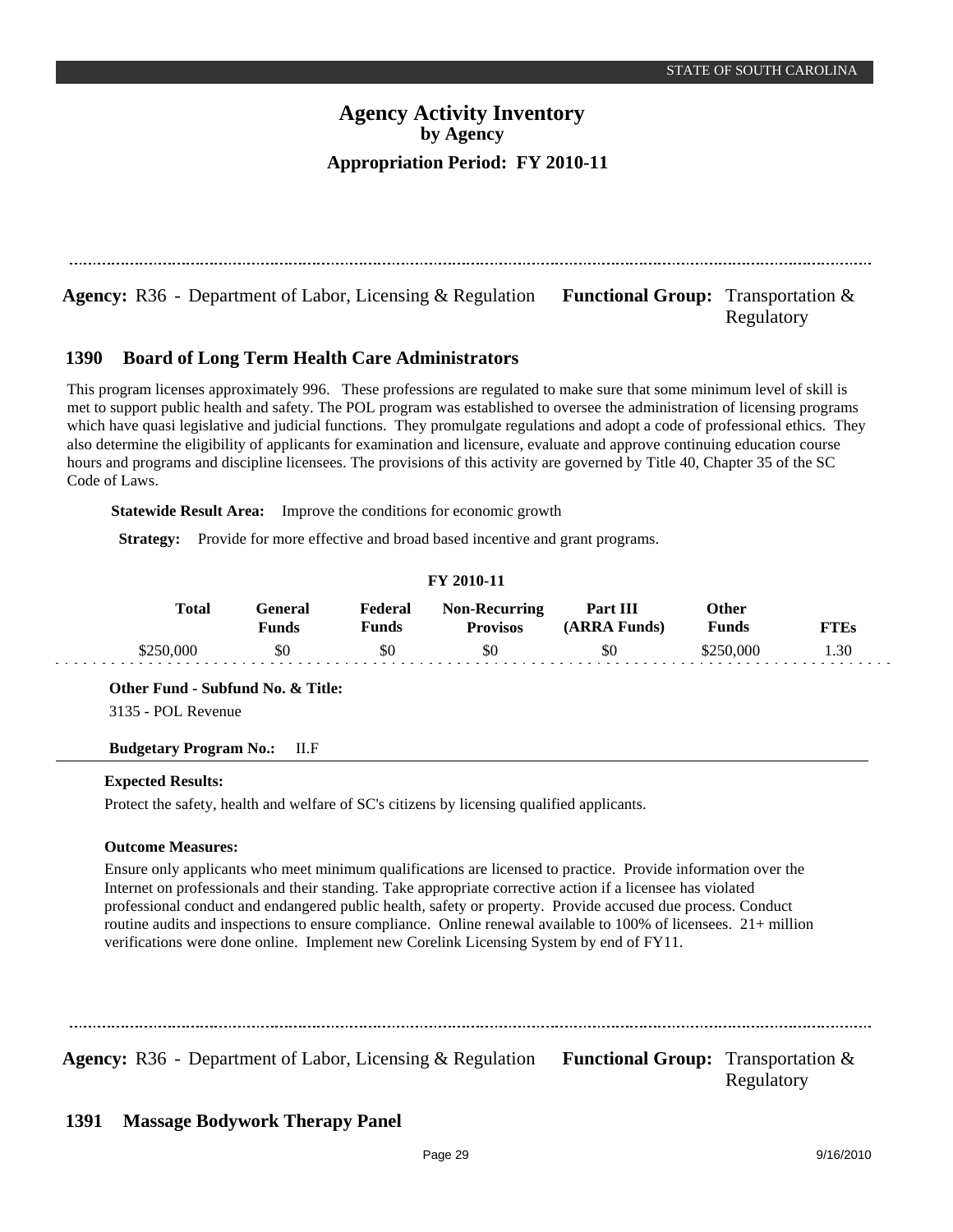This program licenses approximately 3,452. These professions are regulated to make sure that some minimum level of skill is met to support public health and safety. The POL program was established to oversee the administration of licensing programs which have quasi legislative and judicial functions. They promulgate regulations and adopt a code of professional ethics. They also determine the eligibility of applicants for examination and licensure, evaluate and approve continuing education course hours and programs and discipline licensees. The provisions of this activity are governed by Title 40, Chapter 30 of the SC Code of Laws.

**Statewide Result Area:** Improve the conditions for economic growth

**Strategy:** Provide for more effective and broad based incentive and grant programs.

| FY 2010-11 |  |  |  |
|------------|--|--|--|
|------------|--|--|--|

| <b>Total</b> | eneral:<br><b>Funds</b> | Federal<br>$F$ unds | <b>Non-Recurring</b><br><b>Provisos</b> | Part III<br>(ARRA Funds) | <b>Other</b><br><b>Funds</b> |      |
|--------------|-------------------------|---------------------|-----------------------------------------|--------------------------|------------------------------|------|
| \$225,000    | SC                      | \$0                 | \$0                                     | \$0                      | 000.                         | 1.00 |

**Other Fund - Subfund No. & Title:**

3135 - POL Revenue

**Budgetary Program No.:** II.F

#### **Expected Results:**

Protect the safety, health and welfare of SC's citizens by licensing qualified applicants.

#### **Outcome Measures:**

Ensure only applicants who meet minimum qualifications are licensed to practice. Provide information over the Internet on professionals and their standing. Take appropriate corrective action if a licensee has violated professional conduct and endangered public health, safety or property. Provide accused due process. Conduct routine audits and inspections to ensure compliance. Online renewal available to 100% of licensees. 21+ million verifications were done online. Implement new Corelink Licensing System by end of FY11.

**Agency:** R36 - Department of Labor, Licensing & Regulation Functional Group: Transportation &

Regulatory

#### **Perpetual Care Cemetery Board 1392**

This program licenses approximately 128. These professions are regulated to make sure that some minimum level of skill is met to support public health and safety. The POL program was established to oversee the administration of licensing programs which have quasi legislative and judicial functions. They promulgate regulations and adopt a code of professional ethics. They also determine the eligibility of applicants for examination and licensure, evaluate and approve continuing education course hours and programs and discipline licensees. The provisions of this activity are governed by Title 40, Chapter 8 of the SC Code of Laws.

**Statewide Result Area:** Improve the conditions for economic growth

**Strategy:** Provide for more effective and broad based incentive and grant programs.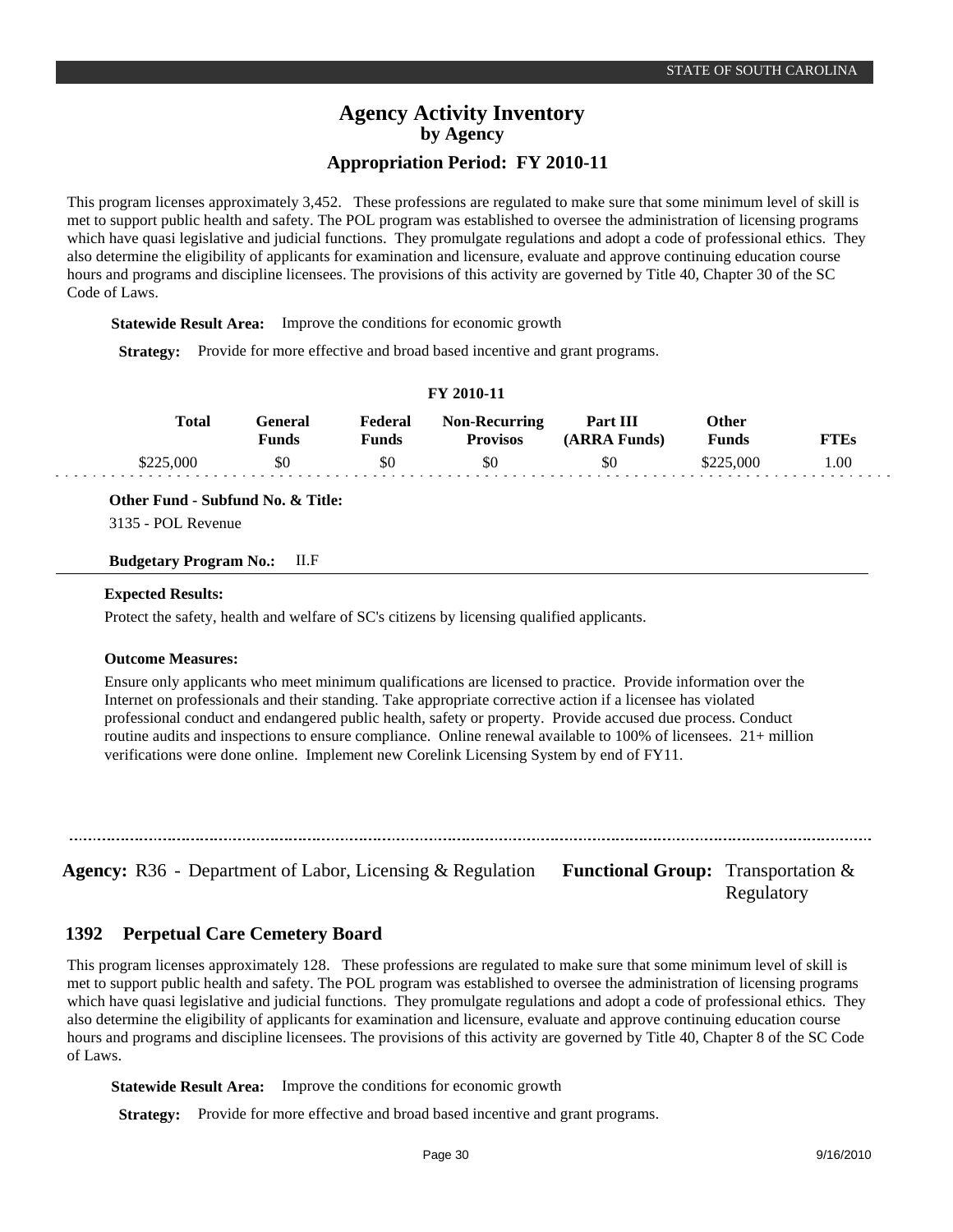## **FY 2010-11**

| Total | General<br><b>Funds</b> | Federal<br>Funds | <b>Non-Recurring</b><br><b>Provisos</b> | Part III<br>(ARRA Funds) | Other<br>Funds | TTEs |
|-------|-------------------------|------------------|-----------------------------------------|--------------------------|----------------|------|
|       | \$0                     | \$0              |                                         | \$0                      | ).000          | .00  |

**Other Fund - Subfund No. & Title:**

3135 - POL Revenue

#### **Budgetary Program No.:** II.F

### **Expected Results:**

Protect the safety, health and welfare of SC's citizens by licensing qualified applicants.

### **Outcome Measures:**

Ensure only applicants who meet minimum qualifications are licensed to practice. Provide information over the Internet on professionals and their standing. Take appropriate corrective action if a licensee has violated professional conduct and endangered public health, safety or property. Provide accused due process. Conduct routine audits and inspections to ensure compliance. Online renewal available to 100% of licensees. 21+ million verifications were done online. Implement new Corelink Licensing System by end of FY11.

| <b>Agency:</b> R36 - Department of Labor, Licensing $\&$ Regulation | <b>Functional Group:</b> Transportation $\&$<br>Regulatory |
|---------------------------------------------------------------------|------------------------------------------------------------|

#### **Board of Pharmacy 1393**

This program licenses approximately 19,099. These professions are regulated to make sure that some minimum level of skill is met to support public health and safety. The POL program was established to oversee the administration of licensing programs which have quasi legislative and judicial functions. They promulgate regulations and adopt a code of professional ethics. They also determine the eligibility of applicants for examination and licensure, evaluate and approve continuing education course hours and programs and discipline licensees. The provisions of this activity are governed by Title 40, Chapter 43 of the SC Code of Laws.

**Statewide Result Area:** Improve the conditions for economic growth

**Strategy:** Provide for more effective and broad based incentive and grant programs.

| FY 2010-11   |                                |                         |                                         |                          |                              |             |  |  |  |
|--------------|--------------------------------|-------------------------|-----------------------------------------|--------------------------|------------------------------|-------------|--|--|--|
| <b>Total</b> | <b>General</b><br><b>Funds</b> | Federal<br><b>Funds</b> | <b>Non-Recurring</b><br><b>Provisos</b> | Part III<br>(ARRA Funds) | <b>Other</b><br><b>Funds</b> | <b>FTEs</b> |  |  |  |
| \$1,940,380  | \$0                            | \$0                     | \$0                                     | \$0                      | \$1,940,380                  | 13.00       |  |  |  |

**Budgetary Program No.:** II.F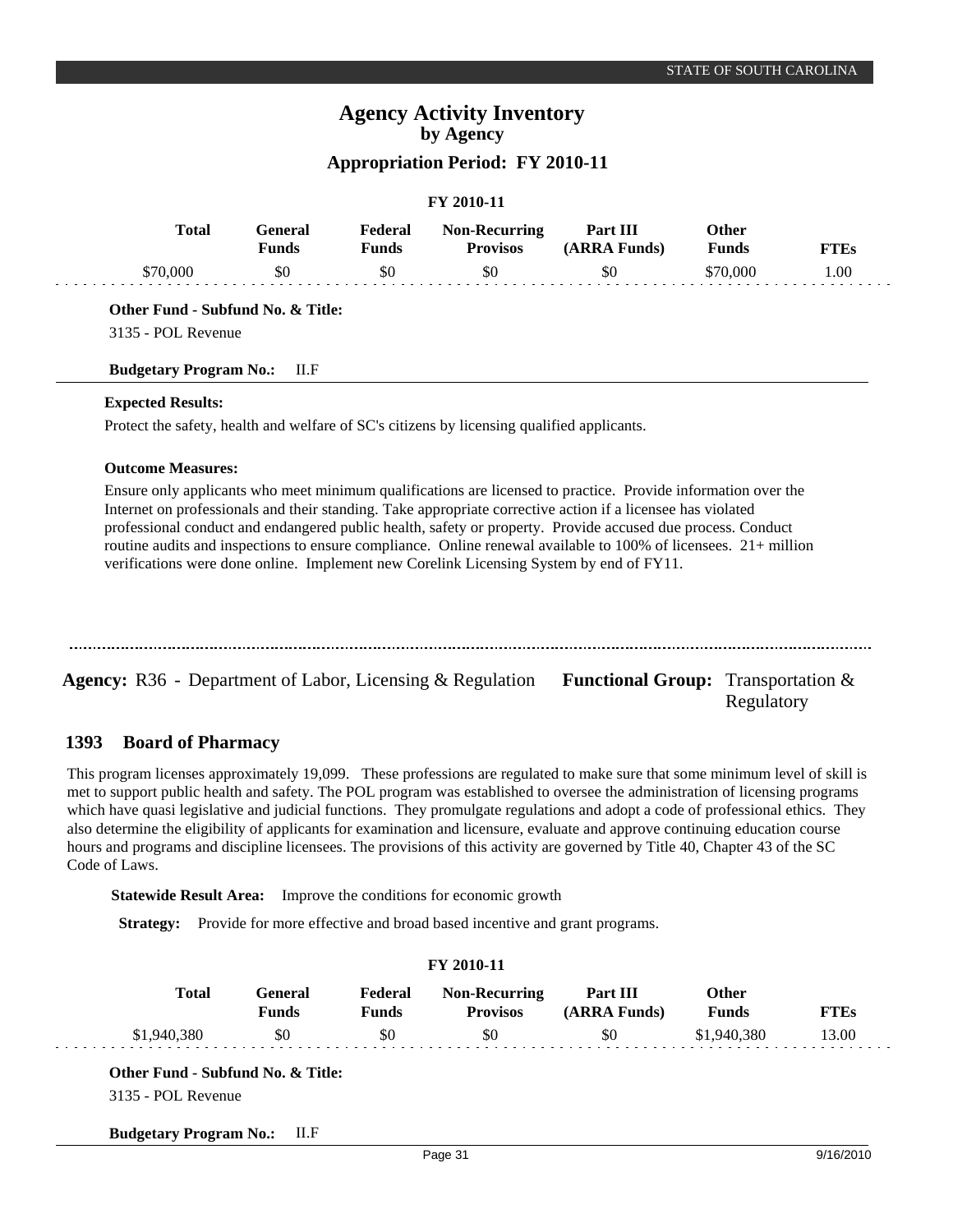Regulatory

## **Agency Activity Inventory by Agency Appropriation Period: FY 2010-11**

### **Expected Results:**

Protect the safety, health and welfare of SC's citizens by licensing qualified applicants.

#### **Outcome Measures:**

Ensure only applicants who meet minimum qualifications are licensed to practice. Provide information over the Internet on professionals and their standing. Take appropriate corrective action if a licensee has violated professional conduct and endangered public health, safety or property. Provide accused due process. Conduct routine audits and inspections to ensure compliance. Online renewal available to 100% of licensees. 21+ million verifications were done online. Implement new Corelink Licensing System by end of FY11.

Agency: R36 - Department of Labor, Licensing & Regulation Functional Group: Transportation &

#### **Pilotage Commission 1394**

This program licenses approximately 20. These professions are regulated to make sure that some minimum level of skill is met to support public health and safety. The POL program was established to oversee the administration of licensing programs which have quasi legislative and judicial functions. They promulgate regulations and adopt a code of professional ethics. They also determine the eligibility of applicants for examination and licensure, evaluate and approve continuing education course hours and programs and discipline licensees. The provisions of this activity are governed by Title 54, Chapter 15 of the SC Code of Laws.

**Statewide Result Area:** Improve the conditions for economic growth

**Strategy:** Provide for more effective and broad based incentive and grant programs.

#### **FY 2010-11**

| <b>Total</b> | Feneral<br>Funds | Federal<br>Funds | <b>Non-Recurring</b><br><b>Provisos</b> | Part III<br>(ARRA Funds) | Other<br><b>Funds</b> | TTEs |
|--------------|------------------|------------------|-----------------------------------------|--------------------------|-----------------------|------|
| \$7.000      | \$0              | \$0              | \$0                                     | \$0                      | \$7,000               | 0.00 |

**Other Fund - Subfund No. & Title:**

3135 - POL Revenue

### **Budgetary Program No.:** II.F

### **Expected Results:**

Protect the safety, health and welfare of SC's citizens by licensing qualified applicants.

#### **Outcome Measures:**

Ensure only applicants who meet minimum qualifications are licensed to practice. Provide information over the Internet on professionals and their standing. Take appropriate corrective action if a licensee has violated professional conduct and endangered public health, safety or property. Provide accused due process. Conduct routine audits and inspections to ensure compliance. Online renewal available to 100% of licensees. 21+ million verifications were done online. Implement new Corelink Licensing System by end of FY11.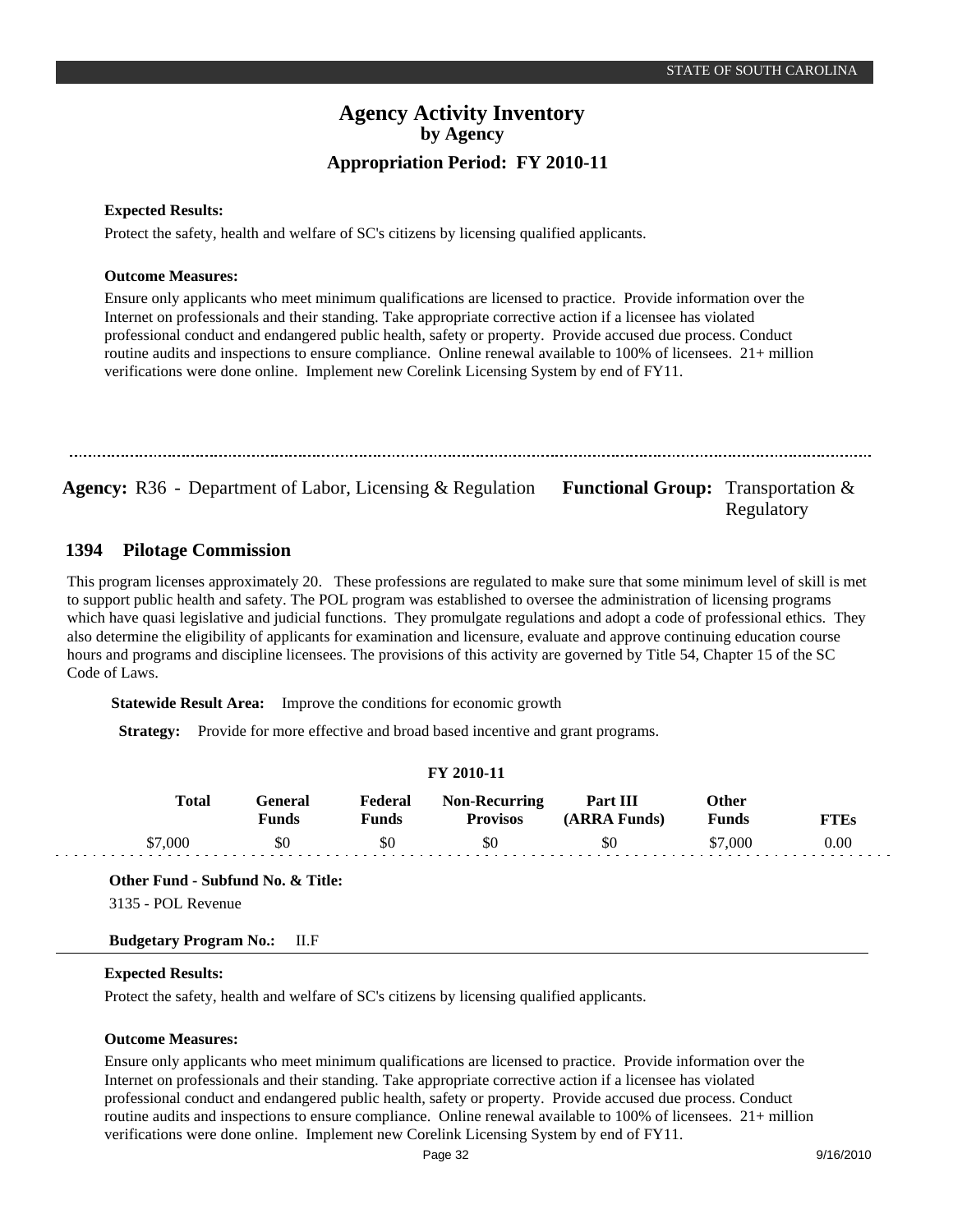**Agency:** R36 - Department of Labor, Licensing & Regulation Functional Group: Transportation & Regulatory

#### **State Fire Marshal's Office - Field Services 1395**

The Office of the State Fire Marshal has the broad responsibility to ensure fire and life safety for the people of SC. This activity includes enforcement, regulation and inspection functions along with licensing and education. The provisions of this activity are governed by Title 23, Chapter 9 of the SC Code of Laws.

**Statewide Result Area:** Improve the safety of people and property

**Strategy:** Provide for the enforcement of state laws (point-of-contact, i.e. HP, STP Officers).

### **FY 2010-11**

| Total       | General<br>Funds | Federal<br>Funds | <b>Non-Recurring</b><br><b>Provisos</b> | Part III<br>(ARRA Funds) | Other<br><b>Funds</b> | FTEs  |
|-------------|------------------|------------------|-----------------------------------------|--------------------------|-----------------------|-------|
| \$1,906,633 | \$0              | \$0              |                                         | \$0                      | \$1,906,633           | 21.50 |

**Other Fund - Subfund No. & Title:**

3035 - Other Operating

**Budgetary Program No.:** II.D

### **Expected Results:**

Enhance fire safety in SC through enforcement and licensure programs to ensure compliance with fire safety standards and regulations.

### **Outcome Measures:**

Certified 576 Certified Fire Marshals. Conducted quarterly training sessions for Certified Fire Marshals on topics including fire suppression and incident reporting. Conducted 14,850 inspections.

**Agency:** R36 - Department of Labor, Licensing & Regulation Functional Group: Transportation &

Regulatory

#### **Fire Education 1396**

The Office of the State Fire Marshal has the broad responsibility to ensure fire and life safety for the people of SC. This activity includes enforcement, regulation and inspection functions along with licensing and education. The provisions of this activity are governed by Title 23, Chapter 9 of the SC Code of Laws.

**Statewide Result Area:** Improve the safety of people and property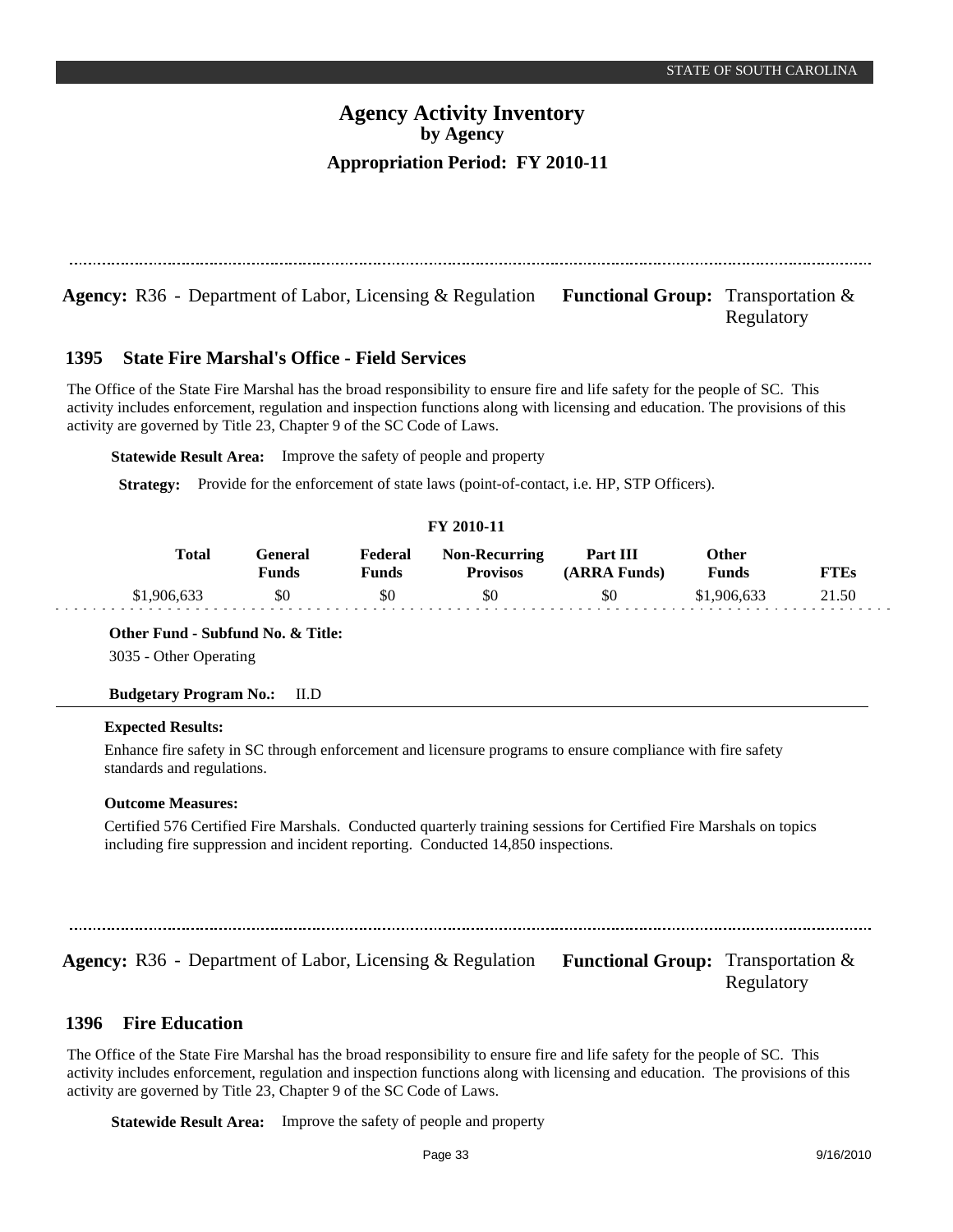# **Agency Activity Inventory by Agency**

## **Appropriation Period: FY 2010-11**

**Strategy:** Provide for the preparation and prevention of criminal activities and natural and/or man-made events.

### **FY 2010-11**

| Total     | General<br>Funds | Federal<br>Funds | <b>Non-Recurring</b><br><b>Provisos</b> | Part III<br>(ARRA Funds) | Other<br><b>Funds</b> | FTEs |
|-----------|------------------|------------------|-----------------------------------------|--------------------------|-----------------------|------|
| \$166,665 | \$0              | \$0              | \$0                                     | \$0                      | \$166,665             | 1.50 |

**Other Fund - Subfund No. & Title:**

3035 - Other Operating

#### **Budgetary Program No.:** II.D

#### **Expected Results:**

Enhance fire safety in SC by providing educational programs to increase knowledge of and compliance with fire safety standards and regulations.

#### **Outcome Measures:**

Number of students receiving Freddie Curriculum - 285,000. Number of Smoke Alarms Installed - 5,000. Number of Fire Stations participating SCFIRS - 317.

| <b>Agency:</b> R36 - Department of Labor, Licensing & Regulation <b>Functional Group:</b> Transportation & |            |
|------------------------------------------------------------------------------------------------------------|------------|
|                                                                                                            | Regulatory |

#### **State Fire Marshal's Office - Engineering Section 1397**

Provides technical assistance to design professionals, other state agencies, local building officials, local fire inspectors, contractors and builders. Review building construction plans for dorms, places of assembly, prisons and jails. Conduct sprinkler plans review state-wide; review plans for above ground storage of flammable and combustible liquids and propane plant installations. The provisions of this activity are governed by Title 23, Chapter 9 of the SC Code of Laws.

**Statewide Result Area:** Improve the safety of people and property

**Strategy:** Provide for the preparation and prevention of criminal activities and natural and/or man-made events.

|              |                         |                         | FY 2010-11                              |                          |                              |             |
|--------------|-------------------------|-------------------------|-----------------------------------------|--------------------------|------------------------------|-------------|
| <b>Total</b> | General<br><b>Funds</b> | Federal<br><b>Funds</b> | <b>Non-Recurring</b><br><b>Provisos</b> | Part III<br>(ARRA Funds) | <b>Other</b><br><b>Funds</b> | <b>FTEs</b> |
| \$783,318    | \$0                     | \$0                     | \$0                                     | \$0                      | \$783,318                    | 7.50        |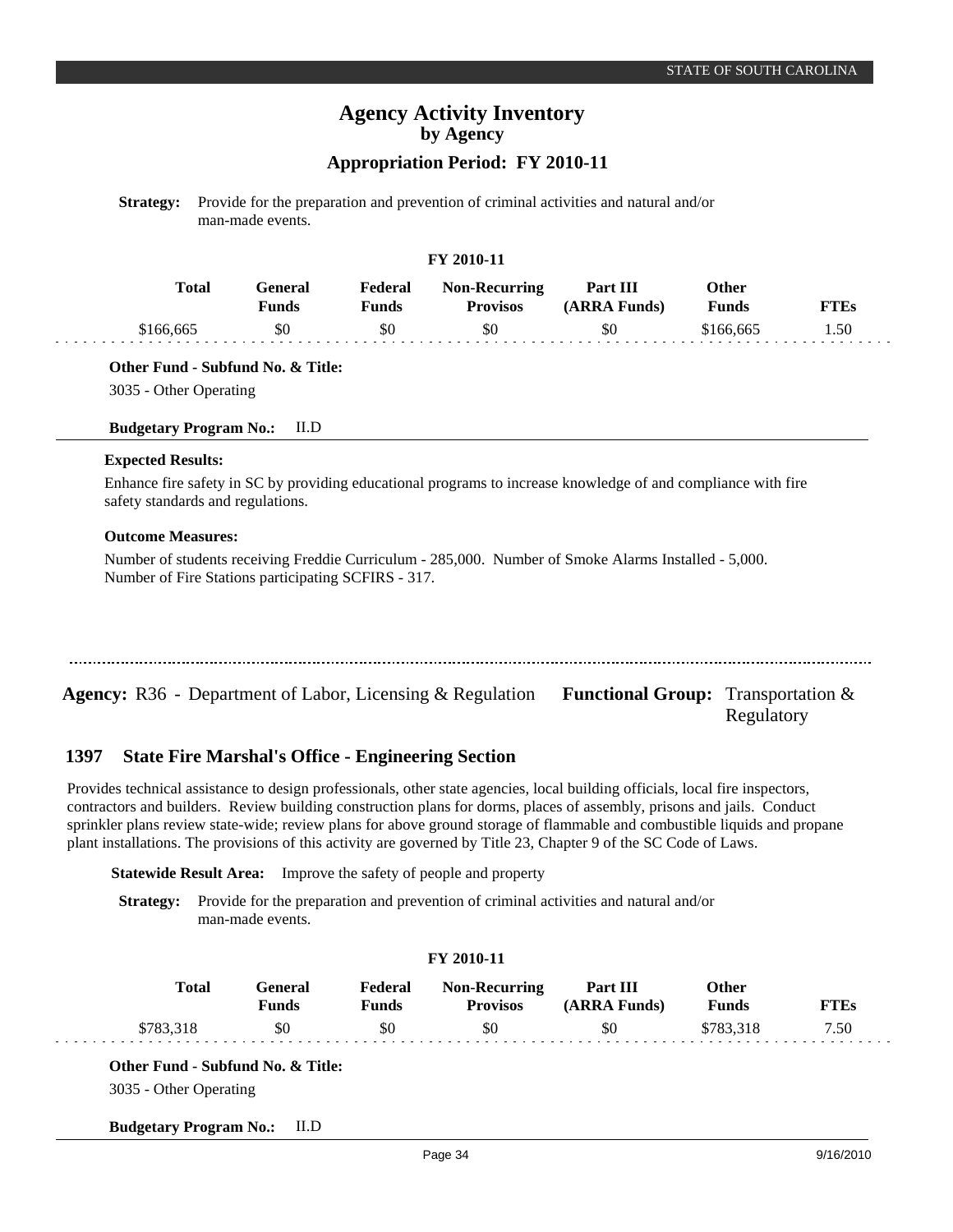### **Expected Results:**

Enhance fire safety in SC by providing technical assistance and conducting plans reviews to ensure compliance with fire safety standards and regulations.

### **Outcome Measures:**

Reduce processing times for Plans Review. Total Plans reviewed - 2,508

Agency: R36 - Department of Labor, Licensing & Regulation Functional Group: Transportation & Regulatory

#### **Fire Training 1398**

The State Fire Academy provides statewide training for fire service personnel: paid, volunteer, airport air crash rescue firefighter, industrial brigade and other emergency response personnel. This training includes the skills necessary to provide basic incident command and control for emergency operations involving fire, rescue and hazard materials, including weapons of mass destruction. Basic and advanced training in public fire education, fire prevention, inspection and investigation is also provided. The provisions of this activity are governed by Title 23, Chapter 10 of the SC Code of Laws.

**Statewide Result Area:** Improve the safety of people and property

**Strategy:** Provide for the preparation and prevention of criminal activities and natural and/or man-made events.

### **FY 2010-11**

| Total       | General<br>Funds | Federal<br>Funds | <b>Non-Recurring</b><br><b>Provisos</b> | Part III<br>(ARRA Funds) | Other<br><b>Funds</b> | FTEs  |
|-------------|------------------|------------------|-----------------------------------------|--------------------------|-----------------------|-------|
| \$7,239,778 | \$0              | \$158,177        | \$0                                     | \$0                      | \$7,081,601           | 46.00 |

**Other Fund - Subfund No. & Title:**

3035 - Other Operating

**Budgetary Program No.:** II.C

### **Expected Results:**

Enhance fire safety and emergency response in SC by providing fire and emergency mobilization training to local communities, state agencies and industry.

### **Outcome Measures:**

Conduct regional training at local fire departments and resident training at the Fire Academy. Conducted 1,923 courses for 26,089 . Completed construction on a two-story 1,860 square foot Class-A burn building and a 22,000 square foot USAR Facility. This facility houses a cadre of Homeland Security funding equipment utilized by Task Force !, the state's premier USAR team. The 10-bay facility has 3 classrooms, office space and living quarter for 30 guests.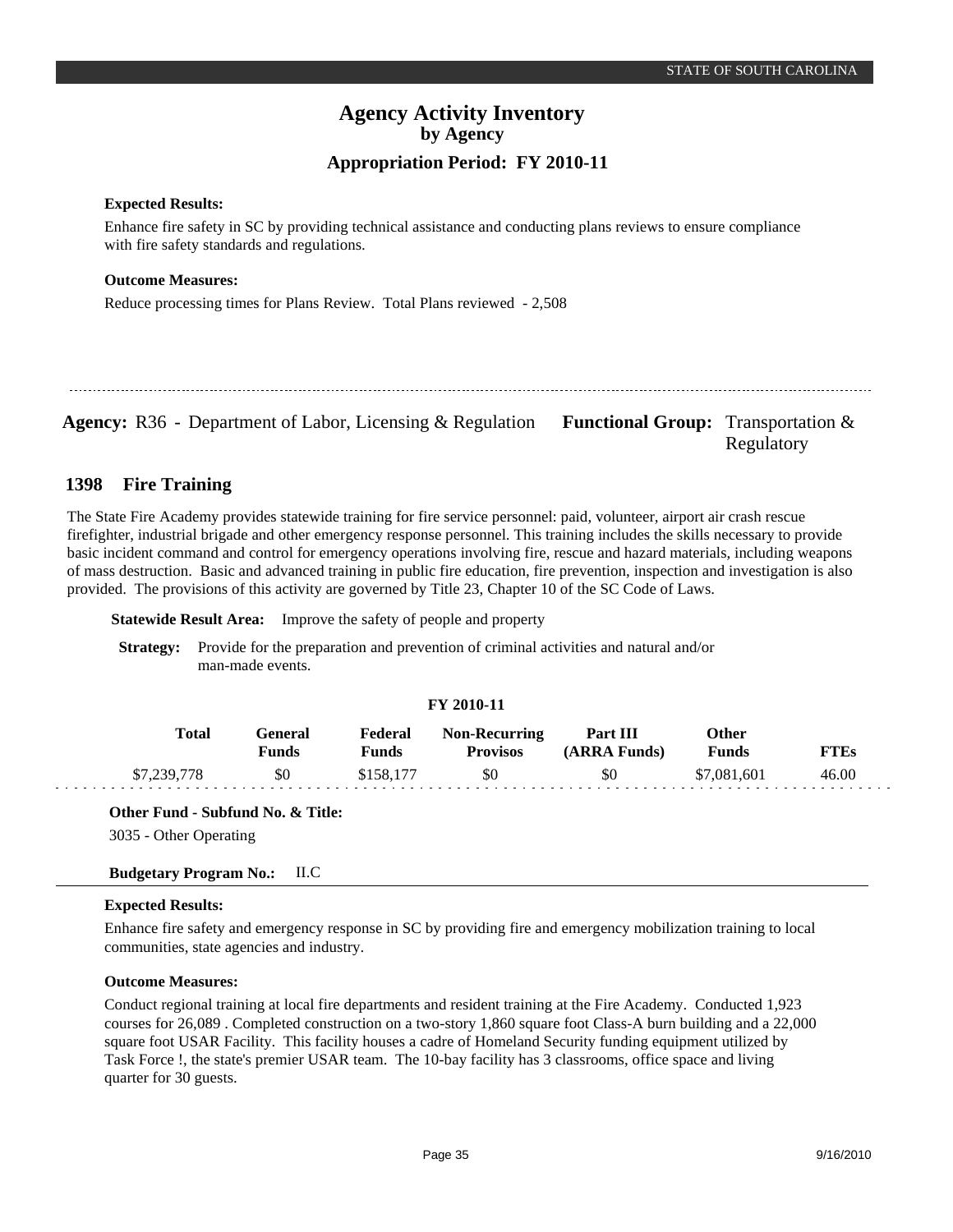Regulatory

## **Agency Activity Inventory by Agency Appropriation Period: FY 2010-11**

**Agency:** R36 - Department of Labor, Licensing & Regulation Functional Group: Transportation &

#### **Administration 1399**

This function provides support to agency programs including executive leadership, legal services, information services, legislative liaison, human resource management, procurement, accounting, mail services, public information, records management and courier services. Title 41, Chapter 3 of the SC Code of Laws.

**Statewide Result Area:** Improve the conditions for economic growth

**Strategy:** Administration

### **FY 2010-11**

| <b>Total</b> | General<br>Funds | Federal<br><b>Funds</b> | <b>Non-Recurring</b><br><b>Provisos</b> | Part III<br>(ARRA Funds) | Other<br><b>Funds</b> | FTEs  |
|--------------|------------------|-------------------------|-----------------------------------------|--------------------------|-----------------------|-------|
| \$4,222,251  | \$0              | \$0                     | \$0                                     | \$0                      | \$4,222,251           | 65.29 |

### **Other Fund - Subfund No. & Title:**

3035 - Operating Revenue (\$500,000) 3135 - POL Revenue (\$3,722,251)

### **Budgetary Program No.:** I

### **Expected Results:**

To provide agency programs administrative support to help accomplish their mission.

#### **Outcome Measures:**

2.14M web site visits. Established Customer Call Center. The Office of General Counsel closed 672 POL cases, 18 OSHA cases and Division of Labor case.

**Agency:** R36 - Department of Labor, Licensing & Regulation Functional Group: Transportation & Regulatory

#### **State Emergency Preparedness 1614**

The Division of Fire and Life Safety has responsibility under the State Emergency Plan for Emergency Support Function (ESF) 4 - Structural Fire Fighting and ESF 9 - Search and Rescue. The staff works with the State Firefighter Mobilization Committee to fulfill this responsibility by participating in emergency planning meetings, drills. The division, along with Administration, purchases equipment for local fire departments and emergency responders through Homeland Security Grants through SLED. Title 23, Chapter 10 of the SC Code of Laws.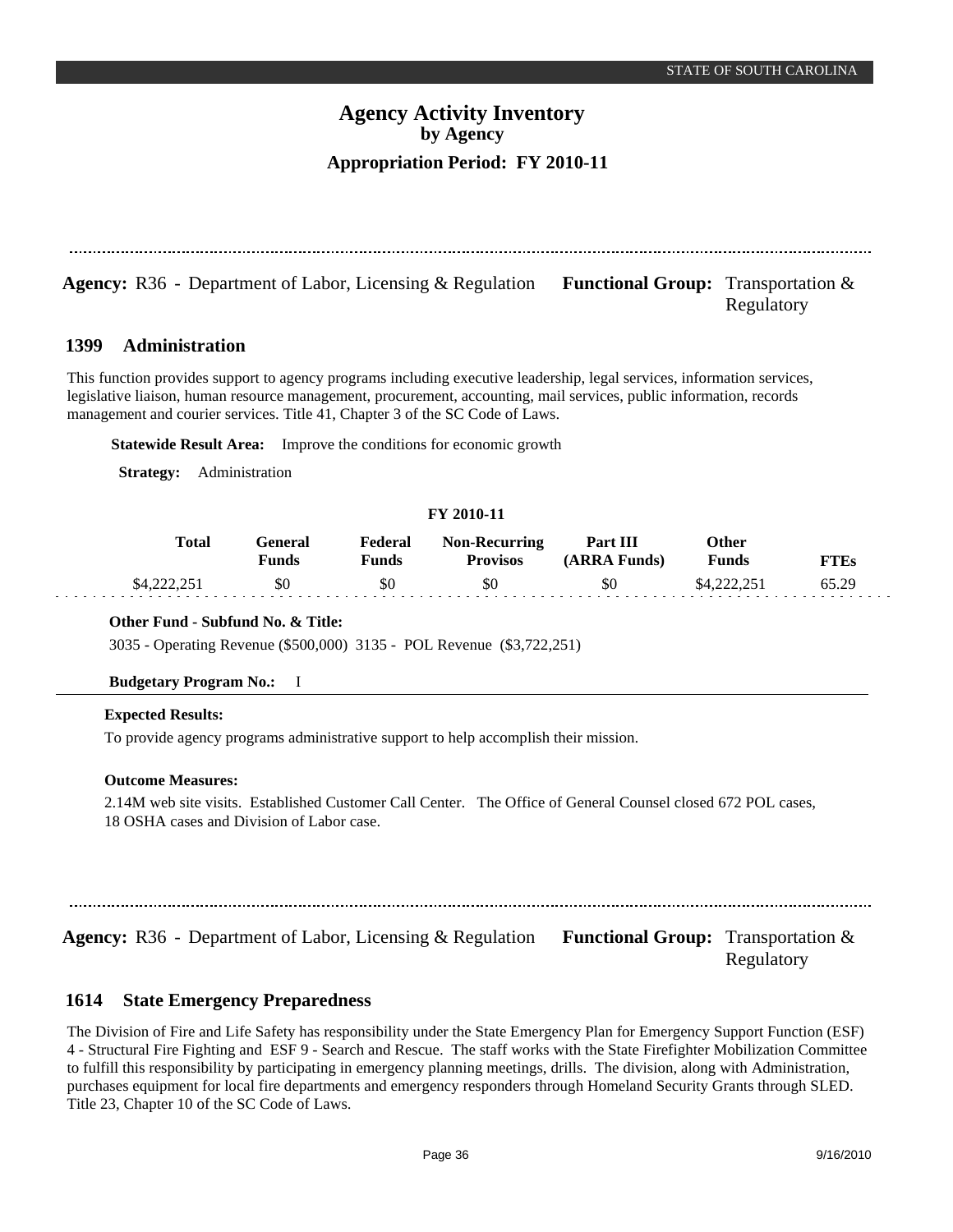Regulatory

# **Agency Activity Inventory by Agency**

## **Appropriation Period: FY 2010-11**

**Statewide Result Area:** Improve the conditions for economic growth

**Strategy:** Provide for more effective and broad based incentive and grant programs.

#### **FY 2010-11**

| Total     | Feneral<br>Funds | Federal<br>$\mathbf{Funds}$ | <b>Non-Recurring</b><br><b>Provisos</b> | <b>Part III</b><br>(ARRA Funds) | Other<br>Funds | FTEs |
|-----------|------------------|-----------------------------|-----------------------------------------|---------------------------------|----------------|------|
| \$710,000 | \$0              | \$415,000                   | \$0                                     | \$0                             | \$295,000      | 0.00 |

**Other Fund - Subfund No. & Title:** 3035 - Operating Revenue

#### **Budgetary Program No.:** II.D.

#### **Expected Results:**

Enhance the fire safety and emergency response in SC by providing needed training and equipment.

#### **Outcome Measures:**

Outfit and train local fire departments and emergency responders in the state by the deadlines agreed upon in Homeland Security Grants. Received nearly \$8.5M in grants to purchase equipment for local fire departments and state-wide COBRA/USAR teams for use in a natural disaster or in an event involving weapons of mass destruction or hazardous materials. Also provides training for the localities and teams.

**Agency:** R36 - Department of Labor, Licensing & Regulation Functional Group: Transportation &

#### **Boiler Inspection Program 1780**

This board has registered approximately 4,806 boilers and licensed 121 boiler inspectors. These professions are regulated to make sure that some minimum level of skill is met to support public health and safety. The POL program was established to oversee the administration of licensing programs which have quasi legislative and judicial functions. They promulgate regulations and adopt a code of professional ethics. They also determine the eligibility of applicants for examination and licensure, evaluate and approve continuing education course hours and programs and discipline licensees. The provisions of this activity are governed by Title 41, Chapter 14 of the SC Code of Laws.

**Statewide Result Area:** Improve the conditions for economic growth

**Strategy:** Provide for a reasonable and safe business regulatory environment.

| Total     | <b>General</b><br><b>Funds</b> | Federal<br><b>Funds</b> | <b>Non-Recurring</b><br><b>Provisos</b> | Part III<br>(ARRA Funds) | Other<br><b>Funds</b> | <b>FTEs</b> |
|-----------|--------------------------------|-------------------------|-----------------------------------------|--------------------------|-----------------------|-------------|
| \$100,000 | \$0                            | \$0                     | \$0                                     | \$0                      | \$100,000             | 1.00        |

**FY 2010-11**

**Other Fund - Subfund No. & Title:**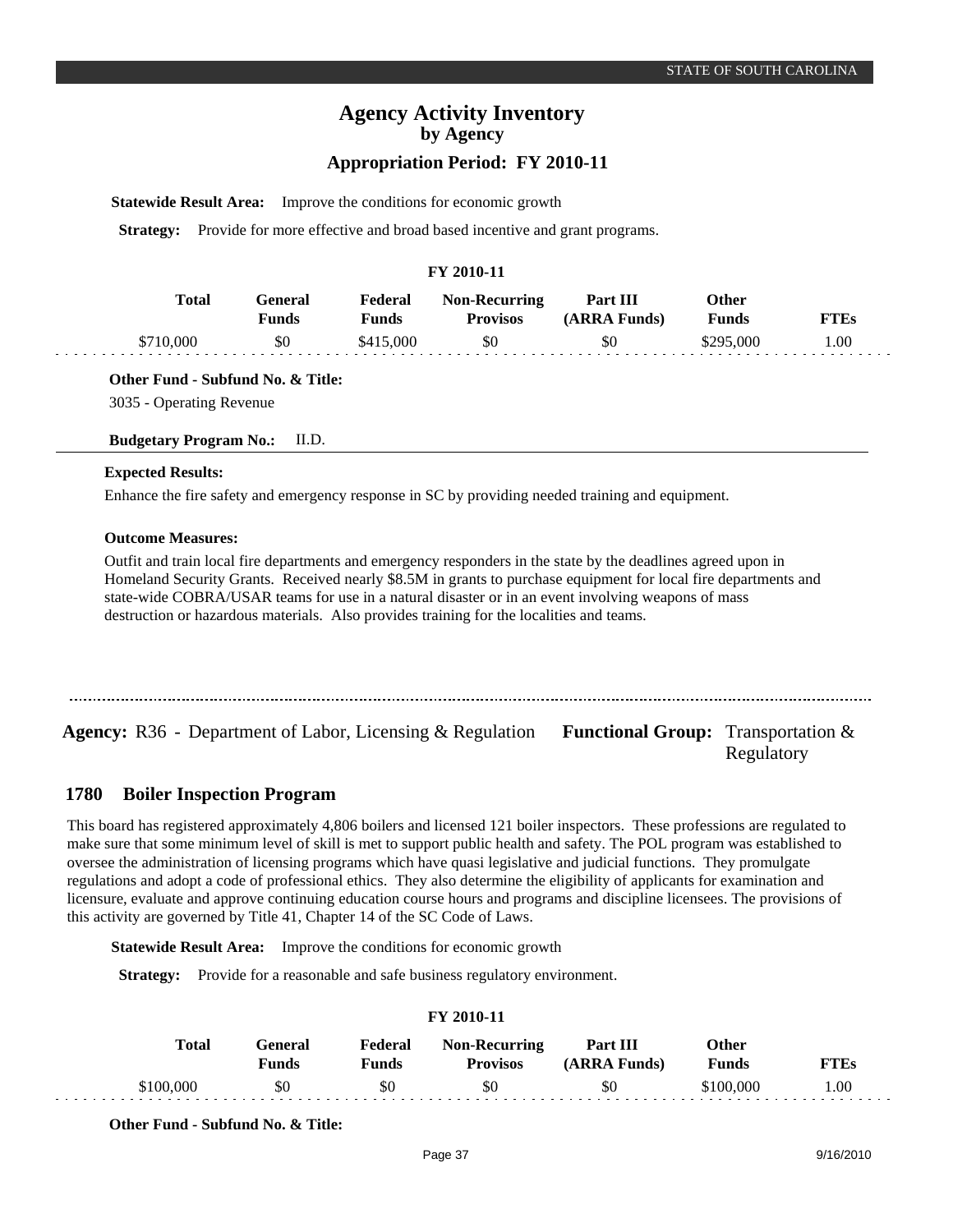3035- Other Operating

### **Budgetary Program No.:** II.H

#### **Expected Results:**

Protect the safety, health and welfare of SC's citizens by licensing qualified applicants.

#### **Outcome Measures:**

Ensure only applicants who meet minimum qualifications are licensed to practice. Provide information over the Internet on professionals and their standing. Take appropriate corrective action if a licensee has violated professional conduct and endangered public health, safety or property. Provide accused due process. Conduct routine audits and inspections to ensure compliance. Online renewal available to 100% of licensees. 21+ million verifications were done online. Implement new Corelink Licensing System by end of FY11.

**Agency:** R36 - Department of Labor, Licensing & Regulation Functional Group: Transportation & Regulatory

#### **Soil Classifiers 1975**

This program licenses approximately 121. These professions are regulated to make sure that some minimum level of skill is met to support public health and safety. The POL program was established to oversee the administration of licensing programs which have quasi legislative and judicial functions. They promulgate regulations and adopt a code of professional ethics. They also determine the eligibility of applicants for examination and licensure, evaluate and approve continuing education course hours and programs and discipline licensees. The provisions of this activity are governed by Title 54, Chapter 15 of the SC Code of Laws.

**Statewide Result Area:** Improve the conditions for economic growth

**Strategy:** Provide for a reasonable and safe business regulatory environment.

| Total    | Other        |              |                 |              |          |             |
|----------|--------------|--------------|-----------------|--------------|----------|-------------|
|          | <b>Funds</b> | <b>Funds</b> | <b>Provisos</b> | (ARRA Funds) | Funds    | <b>FTEs</b> |
| \$50,000 | \$0          | \$0          | \$0             | \$0          | \$50,000 | 0.50        |
|          |              |              |                 |              |          |             |

**FY 2010-11**

**Other Fund - Subfund No. & Title:**

3135 - POL Revenue

#### **Budgetary Program No.:** II.F

### **Expected Results:**

Protect the safety, health and welfare of SC's citizens by licensing qualified applicants.

#### **Outcome Measures:**

Ensure only applicants who meet minimum qualifications are licensed to practice. Provide information over the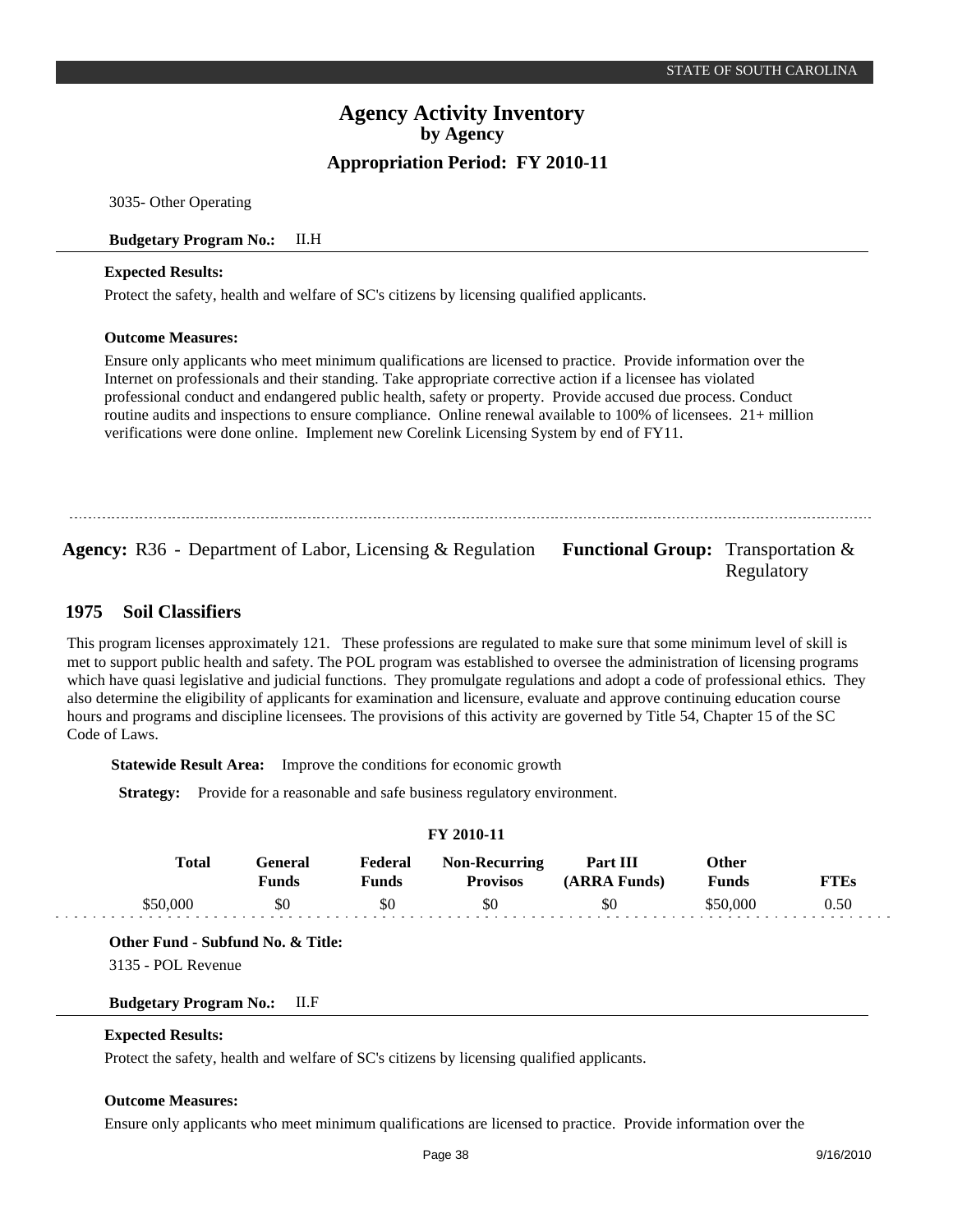Internet on professionals and their standing. Take appropriate corrective action if a licensee has violated professional conduct and endangered public health, safety or property. Provide accused due process. Conduct routine audits and inspections to ensure compliance. Online renewal available to 100% of licensees. 21+ million verifications were done online. Implement new Corelink Licensing System by end of FY11.

Passage of S. 1148 moved this Board from DNR to LLR.

Agency: R36 - Department of Labor, Licensing & Regulation Functional Group: Transportation &

Regulatory

#### **Landscape Architects 1976**

This program licenses approximately 800. These professions are regulated to make sure that some minimum level of skill is met to support public health and safety. The POL program was established to oversee the administration of licensing programs which have quasi legislative and judicial functions. They promulgate regulations and adopt a code of professional ethics. They also determine the eligibility of applicants for examination and licensure, evaluate and approve continuing education course hours and programs and discipline licensees. The provisions of this activity are governed by Title 54, Chapter 15 of the SC Code of Laws.

**Statewide Result Area:** Improve the conditions for economic growth

**Strategy:** Provide for a reasonable and safe business regulatory environment.

| FY 2010-11   |                  |                  |                                         |                          |                       |             |  |  |
|--------------|------------------|------------------|-----------------------------------------|--------------------------|-----------------------|-------------|--|--|
| <b>Total</b> | General<br>Funds | Federal<br>Funds | <b>Non-Recurring</b><br><b>Provisos</b> | Part III<br>(ARRA Funds) | Other<br><b>Funds</b> | <b>FTEs</b> |  |  |
| \$175,000    | \$0              | \$0              | \$0                                     | \$0                      | \$175,000             | 0.50        |  |  |

**Other Fund - Subfund No. & Title:**

3135 - POL Revenue

**Budgetary Program No.:** II.F

### **Expected Results:**

Protect the safety, health and welfare of SC's citizens by licensing qualified applicants.

### **Outcome Measures:**

Ensure only applicants who meet minimum qualifications are licensed to practice. Provide information over the Internet on professionals and their standing. Take appropriate corrective action if a licensee has violated professional conduct and endangered public health, safety or property. Provide accused due process. Conduct routine audits and inspections to ensure compliance. Online renewal available to 100% of licensees. 21+ million verifications were done online. Implement new Corelink Licensing System by end of FY11.

Passage of S. 1148 moved this Board from DNR to LLR.